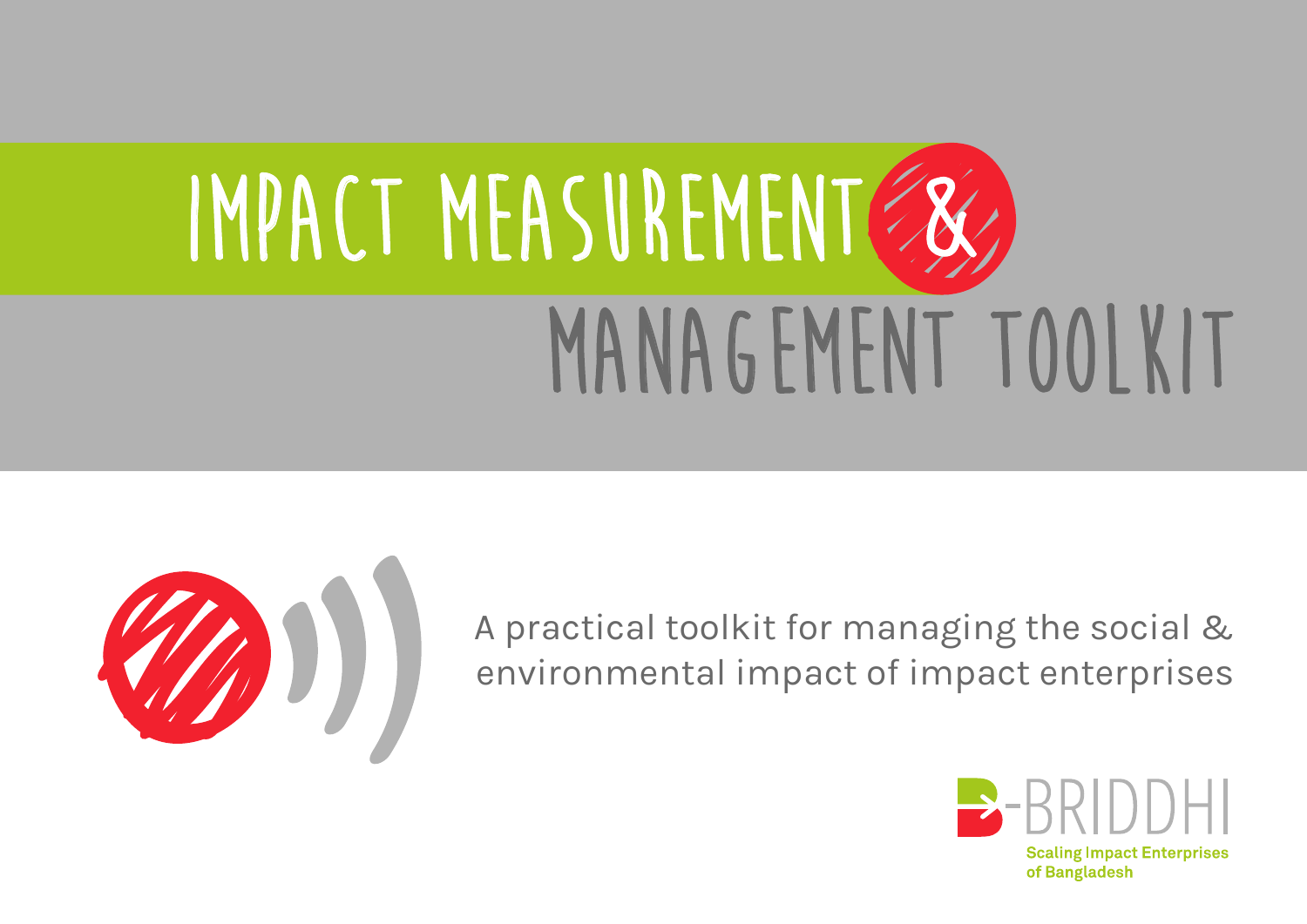

# **Impact Measurement & Management Toolkit**

**A practical toolkit for managing the social & environmental impact of impact enterprises**









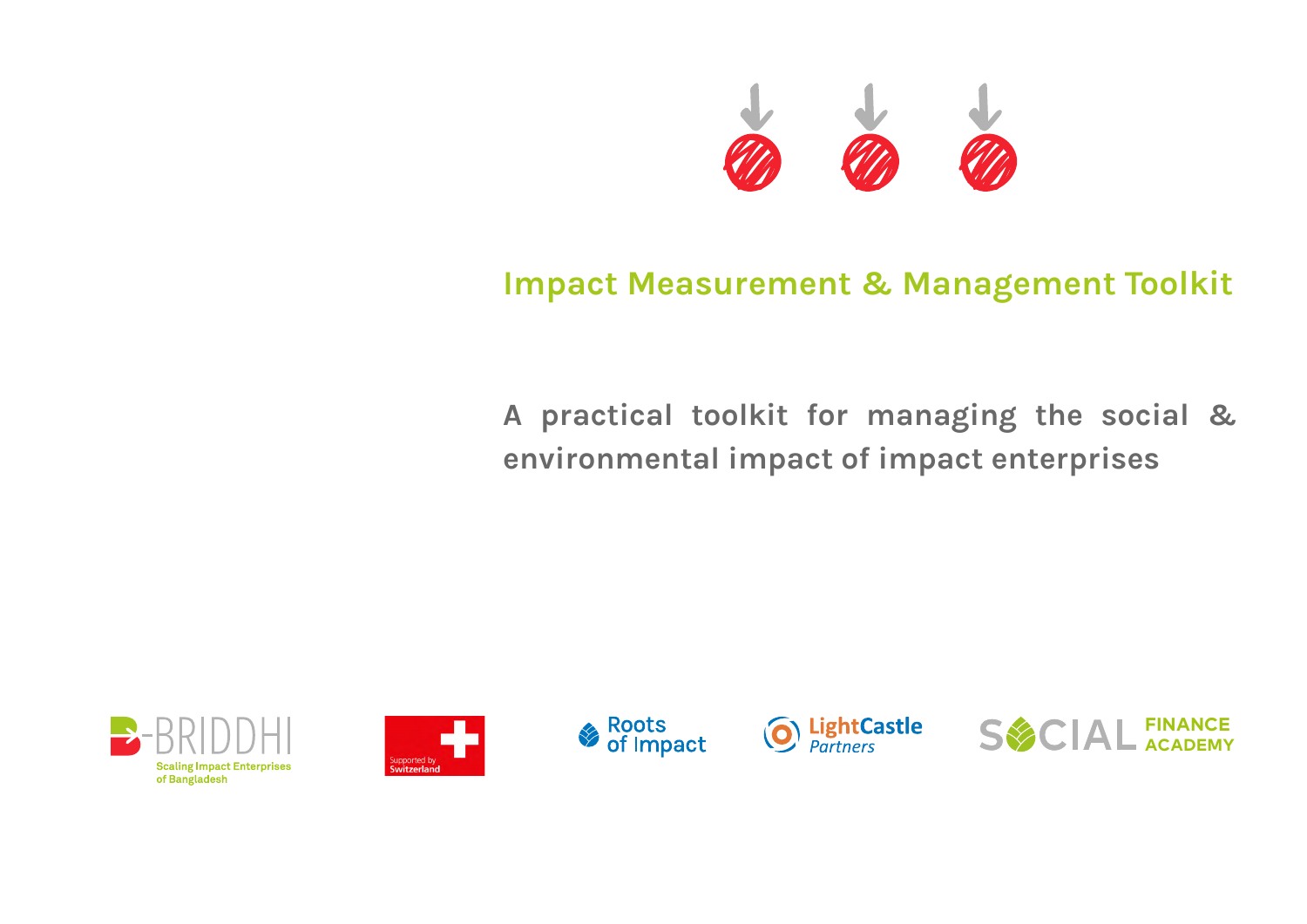# **TABLE OF CONTENTS TABLE OF CONTENTs**

| Introduction                                                                                                                                      | 5                     |                                                                                                                                                                                                         |                      |
|---------------------------------------------------------------------------------------------------------------------------------------------------|-----------------------|---------------------------------------------------------------------------------------------------------------------------------------------------------------------------------------------------------|----------------------|
| 1. The rise of impact enterprises and impact investing firms                                                                                      | 6                     | <b>Phase 2: Doing measurement</b>                                                                                                                                                                       | 20                   |
| 2. The benefits of measuring and managing impact                                                                                                  | 6                     |                                                                                                                                                                                                         |                      |
| 3. Why did we produce this guide and who is it for?                                                                                               | 6                     | 2.1 What should entrepreneurs always keep in mind when<br>thinking about data collection?                                                                                                               | 21                   |
| 4. How to use this guide?                                                                                                                         | 7                     |                                                                                                                                                                                                         |                      |
|                                                                                                                                                   |                       | 2.2 How can entrepreneurs measure changes using indicators?                                                                                                                                             | 22                   |
| <b>Phase 1: Planning for impact</b>                                                                                                               | 10 <sub>o</sub>       | 2.3 How can entrepreneurs develop indicator statements using<br><b>SMART criteria?</b><br>2.4 Data collection methods<br>2.4.1 Data collection method via survey<br>2.4.2 Other data collection methods | 23<br>23<br>23<br>27 |
| What problem is the business trying to solve?<br>1.1<br>1.1.1 Who experiences changes in their lives as a result of<br>what a business does?      | 11<br>12 <sup>°</sup> | 2.5 How can entrepreneurs collect data resource-efficiently?                                                                                                                                            | 28                   |
| 1.1.2 What changes do stakeholders experience and are the<br>changes equally important?<br>1.1.3 How can a business set realistic impact targets? | 13<br>14              | 2.6 How can entrepreneurs structure, plan and oversee their data<br>collection process?                                                                                                                 | 28                   |
| 1.2 How to structure a plan for integrating impact creation<br>process within a business?                                                         | 17                    |                                                                                                                                                                                                         |                      |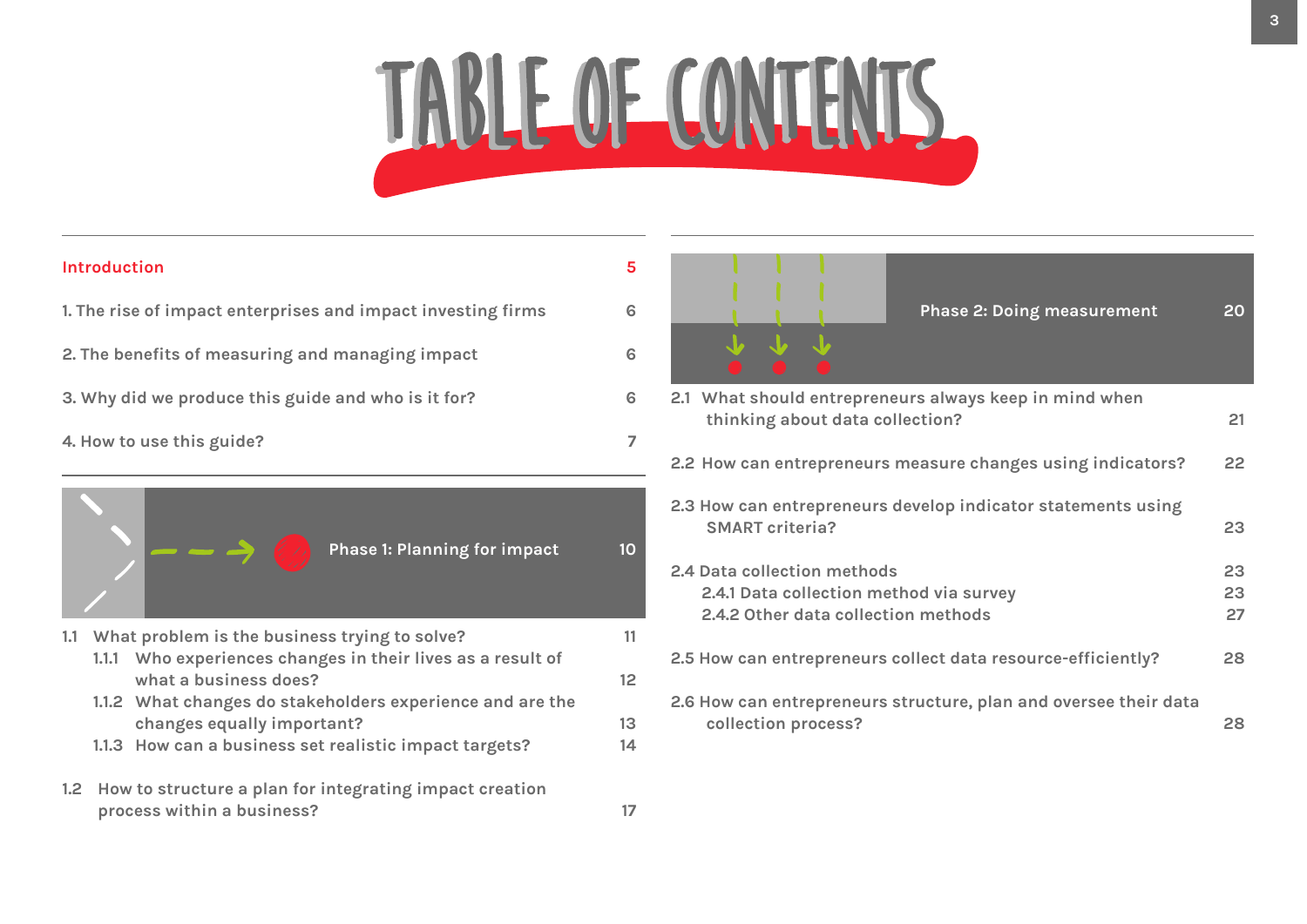**34**



| 3.1 What should entrepreneurs always keep in mind when<br>analysing data?                                                      | -31                          |
|--------------------------------------------------------------------------------------------------------------------------------|------------------------------|
| 3.2 How can entrepreneurs effectively analyse different types<br>of data?<br>3.2.1 Quantitative data<br>3.2.2 Qualitative data | -31<br>32<br>32 <sup>2</sup> |
|                                                                                                                                |                              |

- **3.3 How can entrepreneurs develop a functioning data analysis 34 system?**
- **3.4 What are different ways to compare data?**



| <b>Phase 4: Reviewing and revising work</b> | 35 |
|---------------------------------------------|----|
|                                             |    |

| How can entrepreneurs voluntarily assess the relevance of<br>4.1 |    |
|------------------------------------------------------------------|----|
| their Theory of Change?                                          | 37 |
| 4.1.1 Has the problem that entrepreneurs tried to tackle         |    |
| changed?                                                         | 38 |
| 4.1.2 Has the solution that entrepreneurs proposed for the       |    |
| problem changed?                                                 | 38 |
| 4.1.3 Have the assumptions underlying the ToC changed?           | 38 |
| 4.1.4 Have the stakeholders of entrepreneurs changed or their    |    |
| experience?                                                      | 39 |
| 4.1.5 Has anything else caused the change that people            |    |
| experienced?                                                     | 39 |
|                                                                  |    |
| 4.2 How can entrepreneurs improve their impact practice?         | 40 |

| Phase 6: IMM through a gender-lens                                           |    |
|------------------------------------------------------------------------------|----|
| 5.4 What alternative formats can entrepreneurs use to share<br>their impact? | 45 |
| 5.3 What information should entrepreneurs include in their<br>impact report? | 43 |
| 5.2 How can entrepreneurs structure their impact report?                     | 42 |
| 5.1 Why is impact reporting important?                                       | 42 |
|                                                                              |    |

| 6.2 Introducing the gender lens to programs (for Service<br>Providers) | 51 |
|------------------------------------------------------------------------|----|
| 6.3 Gender Inclusive Organisational Culture                            | 52 |
|                                                                        |    |
| <b>Conclusion</b>                                                      | 54 |

**41**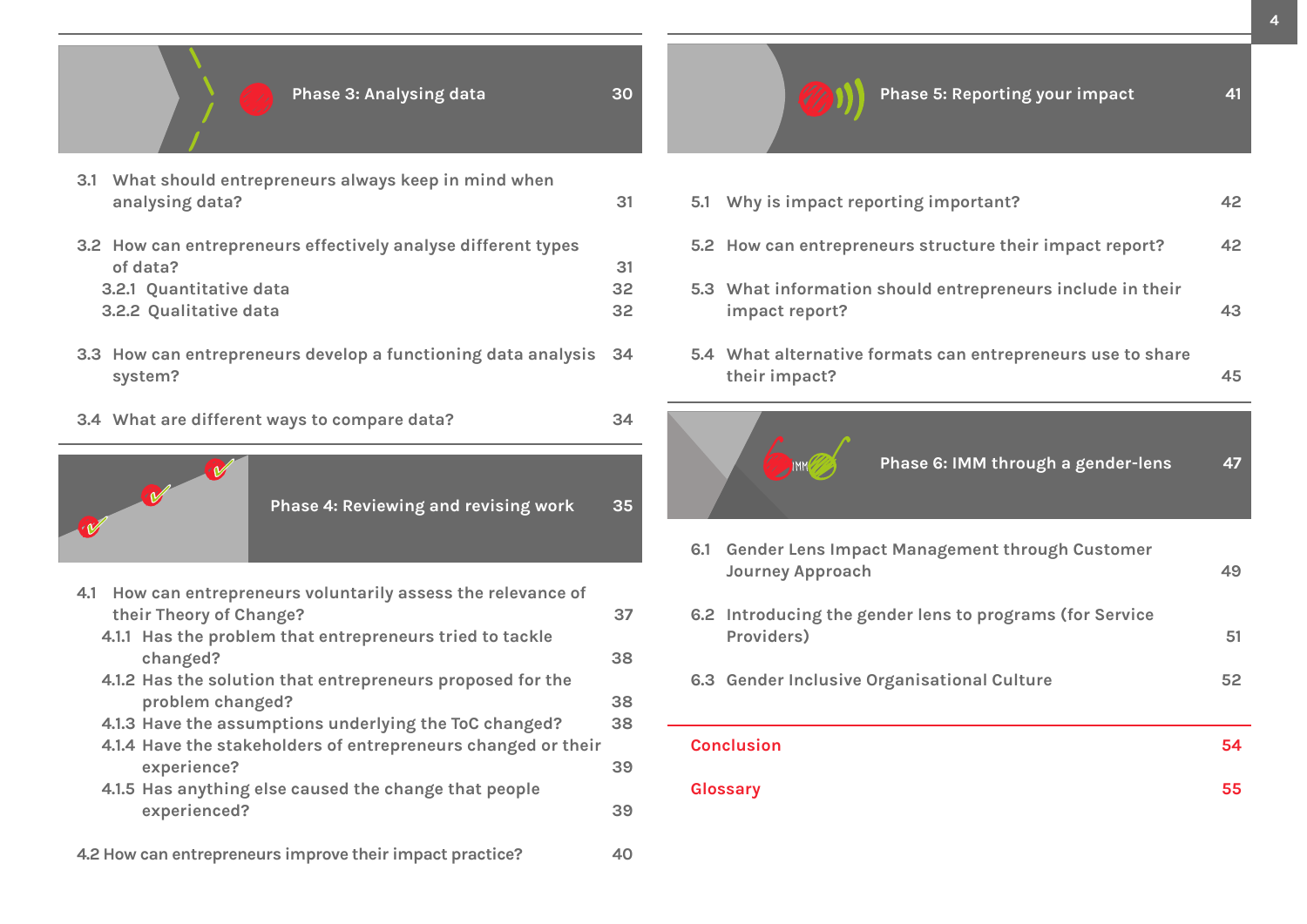

#### **The rise of impact enterprises and impact investing firms**

What is an impact enterprise? In recent years, impact enterprises (IE) have emerged as a hybrid form of organization that delivers solutions to social and/or environmental problems in a financially sustainable manner. While it is possible to define this group of organizations based on their legal forms or core business activities, in this report, we consider "impact" as the key factor that distinguishes IEs from other form of businesses.

Impact enterprise is referred to as a spectrum of enterprises that deliver social and/or environmental impact in a financially self-sustainable manner. But what does "impact" mean?

Impact is the value that people place on the changes they experience in their lives. Some, but not all of this value is currently captured in market prices.

Meanwhile, a business model is a description of how a business creates, delivers and captures value. In order for an impact enterprise to capture the full value of the business, it is essential for them, as well as intermediary organizations like incubators and service providers, to learn to capture this part of their business value by understanding and practicing impact measurement and management.

#### **The benefits of measuring and managing impact**

Sometimes entrepreneurs find it difficult to explain why they want to manage social and environmental impact and why it benefits their business. So, here are three key reasons why impact enterprises should conduct impact management:



#### **I) Knowing you are truly making a difference**

Impact entrepreneurs want to change the world for the better but how can they prove that their business is really making a difference? They have to bridge their mission with their activities and find a way to accurately measure how efficiently this bridge is functioning – and that is exactly what impact management does! It offers evidence that an impact enterprise is achieving its impact targets and thereby, justifies its existence. But that is not all – it benefits the business's performance as well as understanding the client's needs and the effects of products and services on their life are imperative for a ny customercentric business. Furthermore, sharing results honestly and effectively increase employees' motivation, as they see a more meaningful impact of their work, and builds a brand that the public, customers and investors trust in.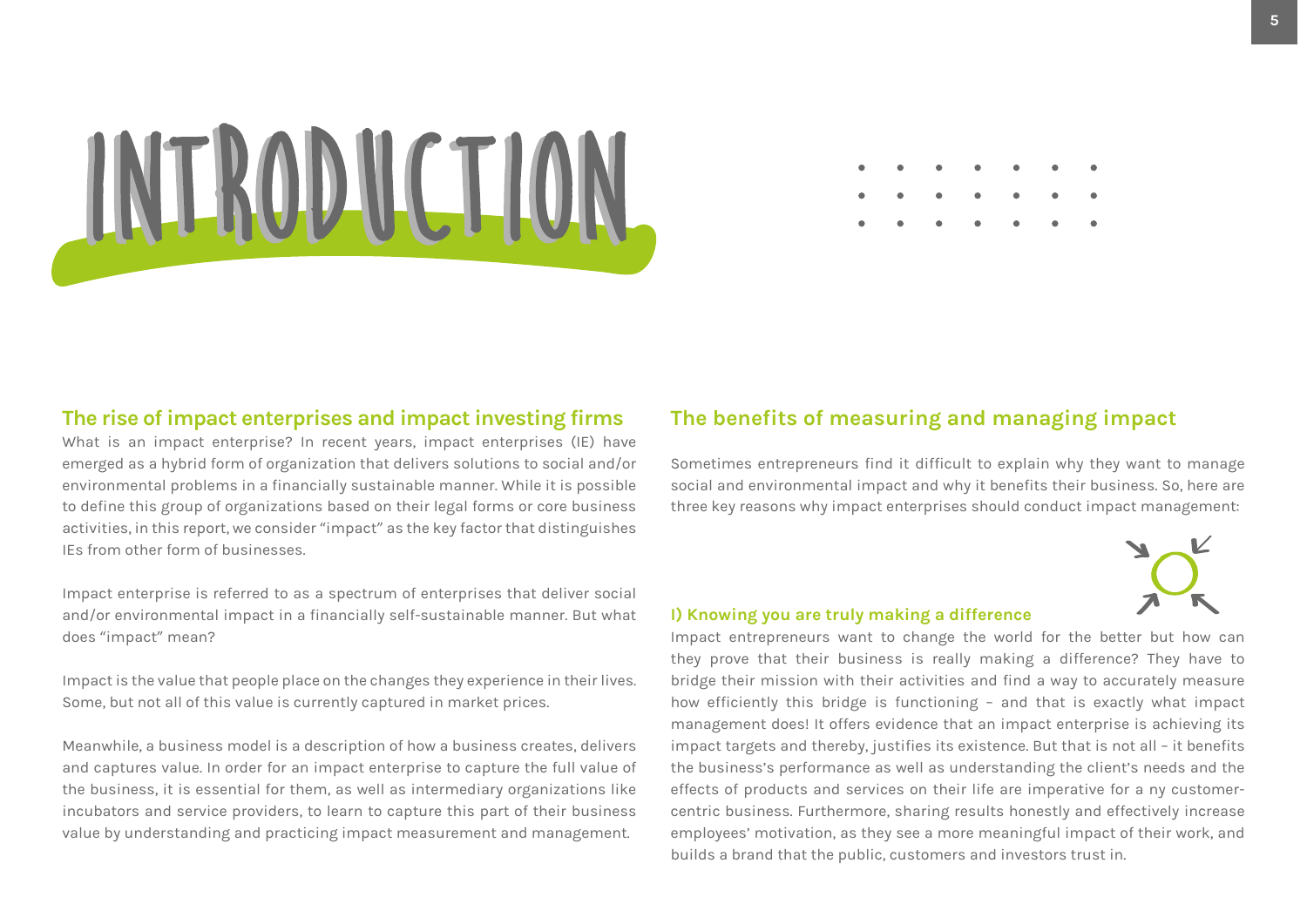#### <span id="page-5-0"></span>**II) Long-term business growth and viability**

An effective social impact strategy is more than just a tick in the box – it is key to a business's long-term sustainability and profitability. If entrepreneurs truly listen to their stakeholders' needs and modify their product/service accordingly, they can improve the performance of their business. Therefore, impact management is a crucial element in decision-making because data collected from impact measurement can provide a signal to what works and doesn't work on various aspects of their business operations. This enables the entrepreneur to make important decisions on when to **stop**, to **change,** or to **scale** specific activities.

For a business to scale, it requires not only funding, but impact management is increasingly becoming a decisive factor for investors' decisions because it helps to ensure that entrepreneurs' products and services are indeed making a difference in customers' lives. When customers' lives have improved, these products and services will then create market demand, thereby increases the revenues of impact enterprises. When impact enterprises are financially sound, it helps to ensure financial returns for investors. Integrating a robust impact management system into a business DNA can, therefore, make the difference in receiving funding and unleashing a precious opportunity!



#### **III) Accountability to your stakeholders**

Entrepreneurs want to show their stakeholders that they matter to them and that they can trust their business. By embedding impact management within their business, entrepreneurs signal to stakeholders that they care about the positive and negative impact they have on them and that they are willing to be held accountable for their actions. This transparency offers an alternative, yet very powerful approach to measure the success of a business and increase stakeholders' engagement.

We hope we have convinced you that impact management is truly important, and even better, got you excited to start doing it– so, let's start this journey!

## **3. Why did we produce this guide and who is it for?**

When talking about impact management, what are some of the first adjectives that come to the minds of impact entrepreneurs? Vague? Difficult? Lost? Well, don't worry, because that is exactly why we have created this guide. We know that measuring and managing impact can sound overwhelming at times, but it is not rocket science. Our goal is to show you that impact management is something that everyone can do with the right mindset and a little guidance. It is a question of truly listening to and understanding stakeholders' needs and taking the right actions to address them. With this guide, we hope to make impact management an approachable and enjoyable task - outlining step-bystep how to plan, implement, and measure activities and their effects, so that impact is maximized. With key concepts, frameworks and examples, we want to help you understand whether and how impact enterprises are creating social or environmental change.



This guide is specially designed for trainers, advisors, and other supporters who want to support entrepreneurs in achieving their impact goal and are looking for a simple and structured way to do so. We want to provide you with the needed knowledge and tools, so you can teach and advise businesses in measuring, managing, and maximizing their impact. With impact, we mean a positive and lasting change either socially or environmentally. No matter how experienced you are in impact management, this guide offers something for everyone. For beginners, we outline a practical approach to define social and/or environmental problems and their respective solutions for ease of impact management. For advanced, we offer guidance on how to review and verify already formulated assumptions, and how to choose the next steps. Above all, we want to motivate you to engage with impact management yourself!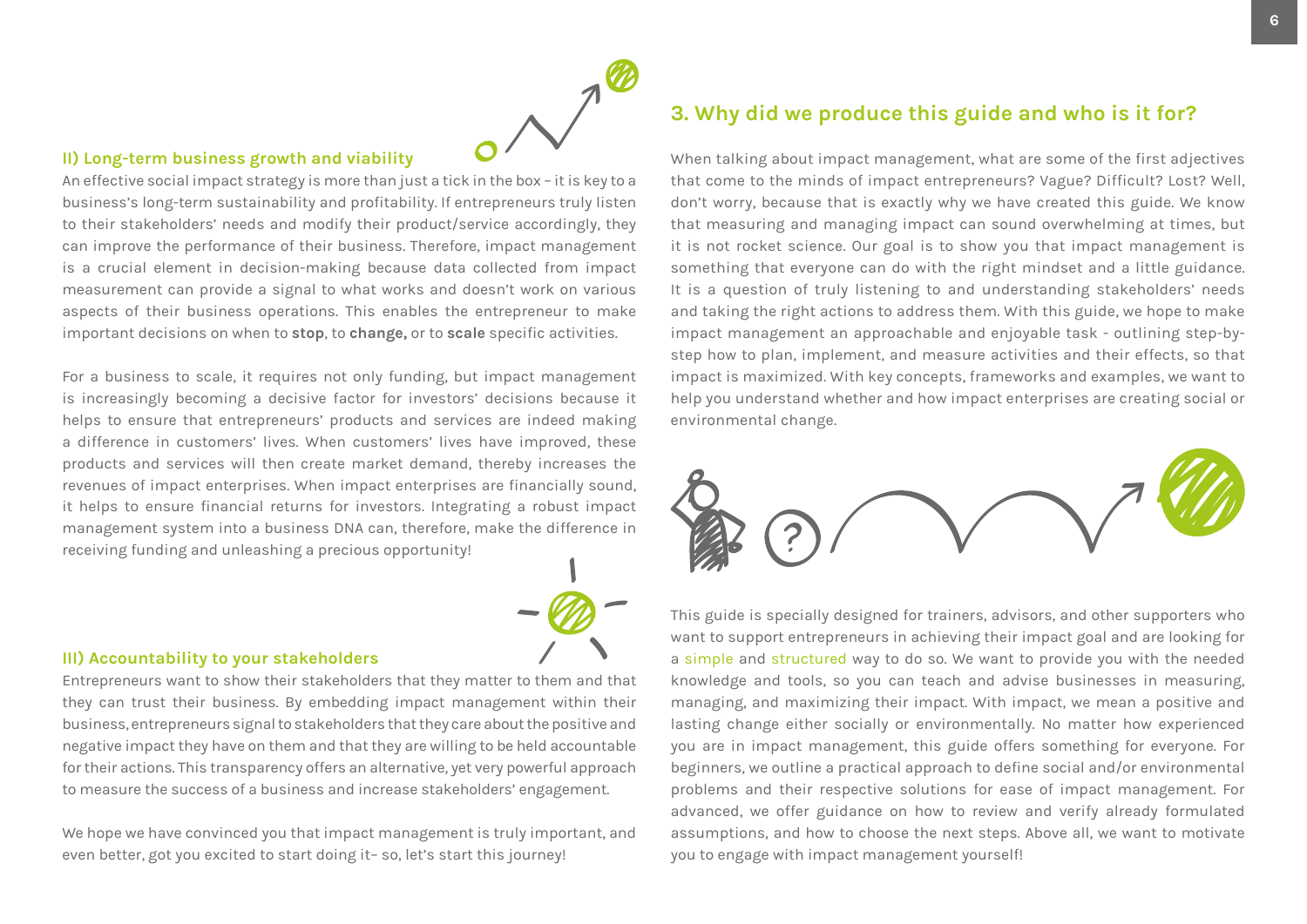#### **4. How to use this guide?**

To provide simple and actionable steps on how to measure and manage impact, we structured impact management into four phases as outlined in the diagram below. We will go through each stage individually

#### **I) Planning for impact**

The first step for entrepreneurs is to gain clarity on their impact goal and develop actions that work towards achieving it. To do so, they need to understand and clearly define the problem they are trying to tackle and develop a feasible solution for it. Entrepreneurs learn to define their problem statement and integrate their solutions in the form of Theory of Change into their business operations.

#### **II) Doing measurement**

Once phase one is accomplished, entrepreneurs learn how to set indicators, select suitable data collection methods, plan on how they will collect the data, and start collecting them. To help entrepreneurs manage this stage, this guide explains how to effectively design a survey and various data collection methods for stakeholders to understand the changes they experience.

#### **III) Analysing your data**

Now entrepreneurs want to see if their actions are achieving the desired effect, so now comes the moment of truth: Did the business meet the impact targets? This guide explains the approaches that entrepreneurs can use to sort and analyse qualitative and quantitative data that they collected. They will evaluate the data by comparing different stakeholder groups, identifying patterns and themes, and finally gain a fuller picture of the impact they have or have not been able to achieve.

#### **IV) Reviewing your work**

Don't disregard the last stage! It is important that entrepreneurs do not forget to frequently check and review their previously defined problem, solution and assumptions. The environment in which they operate along with the relevant stakeholders can change and this guide explains how entrepreneurs can be prepared in adapting and modifying their business activities if needed.

We think that impact management is not complete without sharing results and good practices with others. Quite the opposite, impact reporting is an integral part of it and a powerful way to demonstrate a company's value. This guide, therefore, provides an additional section on how to effectively communicate impact results:

#### **V) Reporting your impact**

Maybe not after the first iteration of the four phases but at one point entrepreneurs want to and should share their impact. During this last stage, entrepreneurs come up with an approach to effectively communicate their impact given their available resources at hand. They will consider their key audiences and design a structure and design that is most suitable for their impact findings.

You may feel tempted to skip ahead and read only the sections that you are particularly interested in – but please bear with us on our impact journey, because we may introduce some concepts that are new to you or underpin the rest of the guide. Throughout this guide, you will also come across various symbols:



Additional resource on the Social Finance Academy platform for deepening your understanding in a topic



Bonus boxes consist of further impact management practices, approaches, tools for exploring ways to refine your existing work



Remember boxes consist of tips or ideas on what mindset to embrace when viewing a certain topic



Case study boxes consist of example applications in each impact measurement phase based on the Youth Empowerment Program case study

Before we get started, we want to point out that although this is primarily a guide on impact management, it is closely intertwined with business operational activities. It is important to not only coordinate the two but ideally embed impact planning into the operational business planning to achieve long-term sustainability.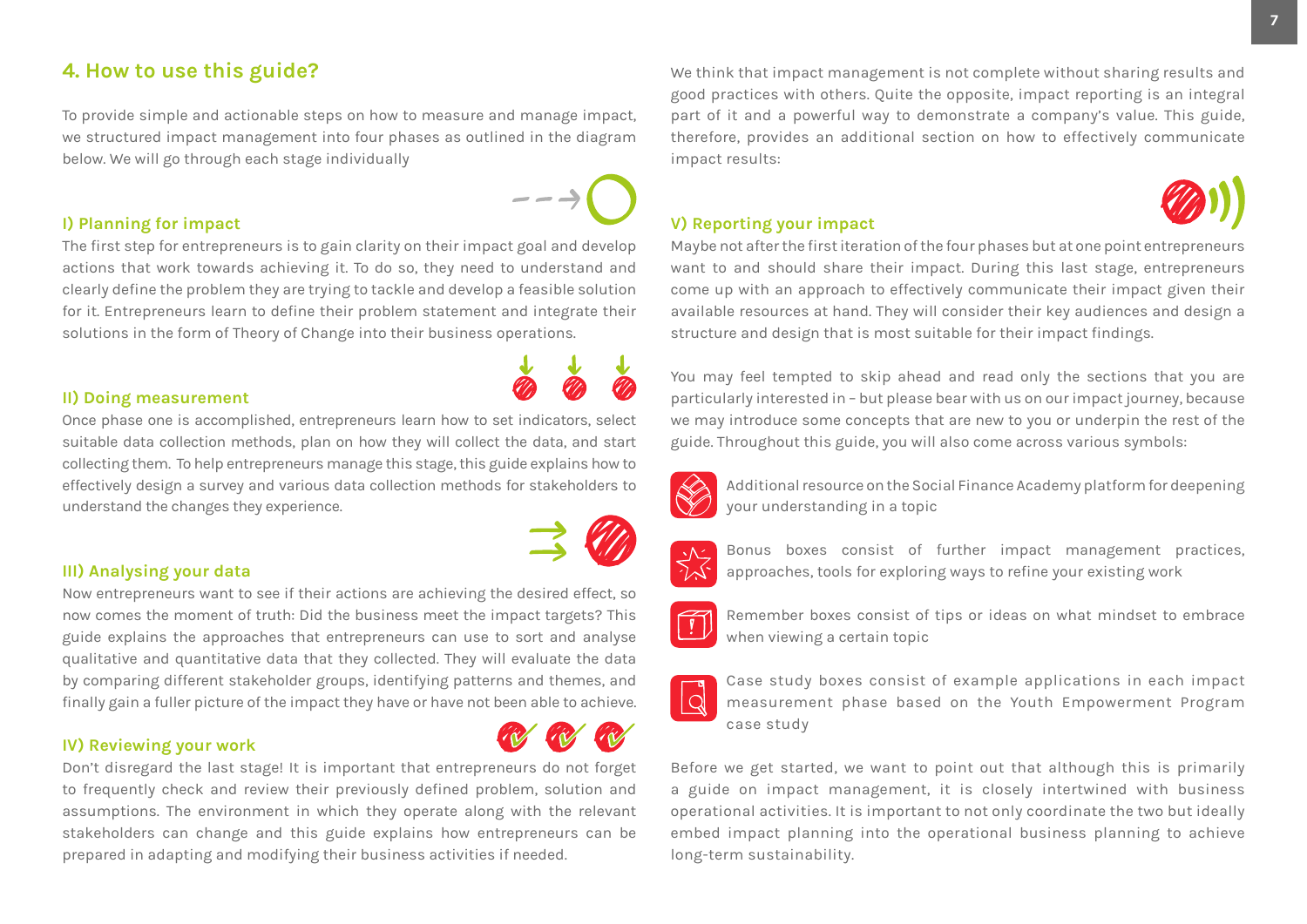#### **VI) IMM through a Gender-lens**

Impact Enterprises (IEs) create impact by serving the unmet needs of traditionally marginalized population, therefore it's important to talk about gender equality and social inclusion (GESI), putting the concept of inclusiveness at the core. A [GESI lens](https://www.cowater.com/wp-content/uploads/2019/05/Covid-19-GESI-Tool.pdf) emphasizes the inclusion of women, girls and other vulnerable populations such as youth, the elderly, persons with disabilities, the very poor, minority groups, displaced and conflict–affected populations, migrant workers and employees of hazardous or informal industries.

In this chapter we focus nearly exclusively on the gender aspect from the perspective of working with people who identify as women and men<sup>1</sup>. The chapter emphasizes on tips and strategies to better understand and to measure the impact that your product/service creates for both women and men from the target group, allowing for the better design and delivery of products and services. In addition, the chapter provides some initial suggestions on developing a gender inclusive organizational culture, both as Service Providers (SPs) and as IEs.

Let us begin by gaining a better understanding of gender related concepts!

[Experts largely agree on the definitions](https://www.npr.org/2021/06/02/996319297/gender-identity-pronouns-expression-guide-lgbtq?t=1639995969245) of the terms, sex, gender and gender identity in the following terms:

- **Sex** refers to a person's biological status and is typically assigned at birth, usually on the basis of external anatomy. Sex is typically categorized as male, female or intersex.
- **Gender** is often defined as a social construct of norms, behaviours and roles that varies between societies and over time. Gender is often categorized as male, female or nonbinary.
- **Gender identity** is one's own internal sense of self and their gender, whether that is man, woman, neither or both. Unlike gender expression, gender identity is not outwardly visible to others.

We will now provide a snapshot into applying the gender lens to impact measurement and management (IMM) practice. It is the intention of this chapter to help enterprises in the early stages of introducing a gender lens into their organization and product/service, therefore it focusses on limited areas. The actionable suggestions and strategies provided should be implemented based on the preparedness of the enterprise. While making choices about the same, IEs and Service Providers (SPs) are advised to be mindful of the enterprise's ability to measure and monitor the implementation of the gender lens related practices at the same level as other components of IMM.

This toolkit will guide you on the journey of uncovering how our activities can affect, and are experienced by men and women.

<sup>1</sup> Gender is acknowledged as a spectrum and is not necessarily binary, however, our focus is on the binary genders.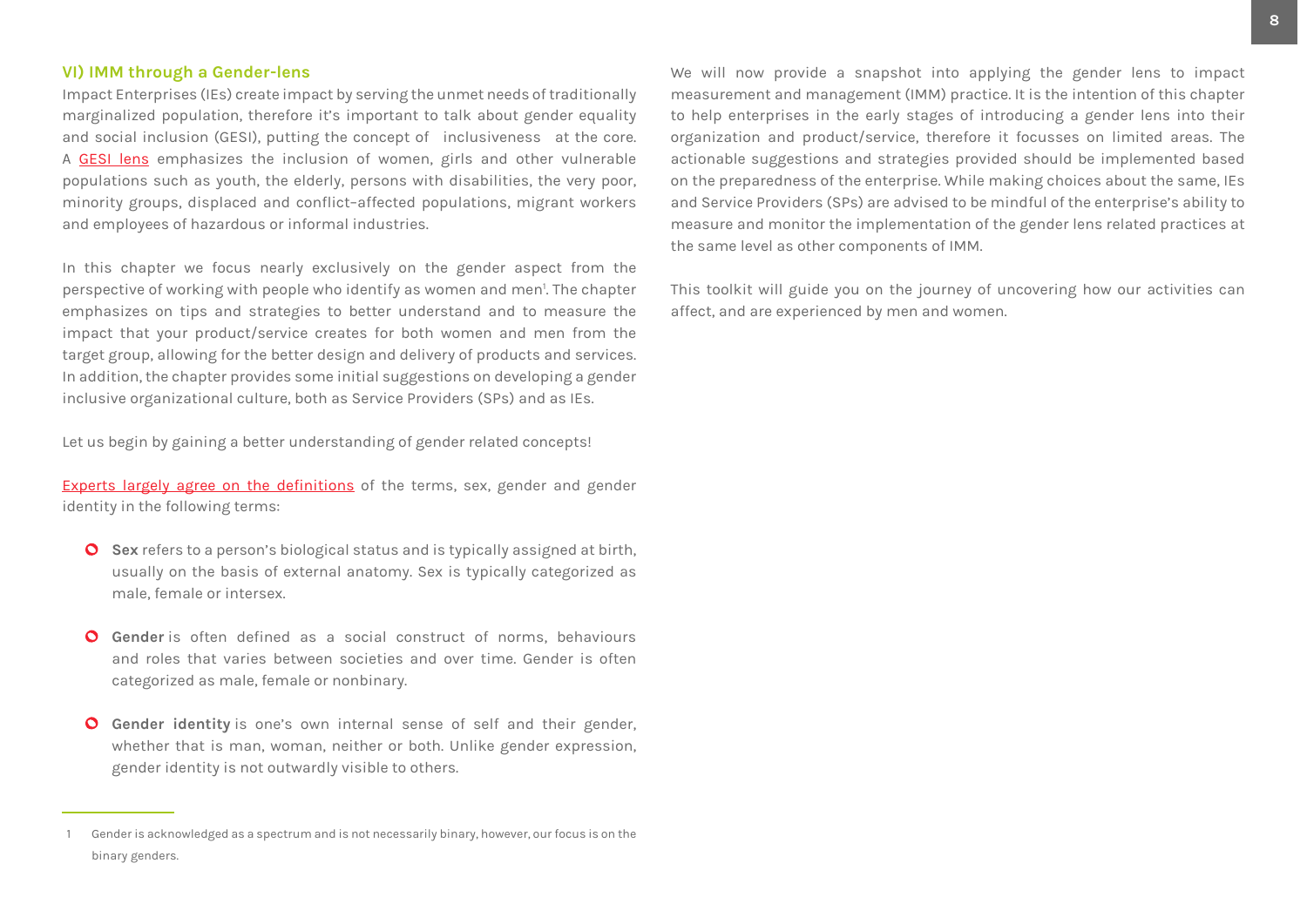#### $0000000000$  $\overline{O}$  $O$   $O$



#### **Case study: Youth Empowerment Program**

To provide a better understanding of impact management, we use the following hypothetical case study of Youth Empowerment Program (YEP) to illustrate the application of each phase in its respective section later:

*YEP equips students with the skills and confidence needed to secure vocational training positions. It targets teenagers who perform poorly in school and are at risk of dropping out. Drop-outs without a school position. Currently, YEP is only active in one region but its targeted students differ. While all of them come from families with low educational backgrounds, some might come from migrant families and others from other socioeconomic disadvantaged families. It provides participating students with mentors (YEP employees who are e.g. retired executives) who offer private tutoring activities to job searching and application training. are volunteers. YEP sustains itself financially via the Employment Model, where their revenue is generated through:* 

*(i) a small percentage of first-month salary from jobs secured for the students, and* 

*employment.*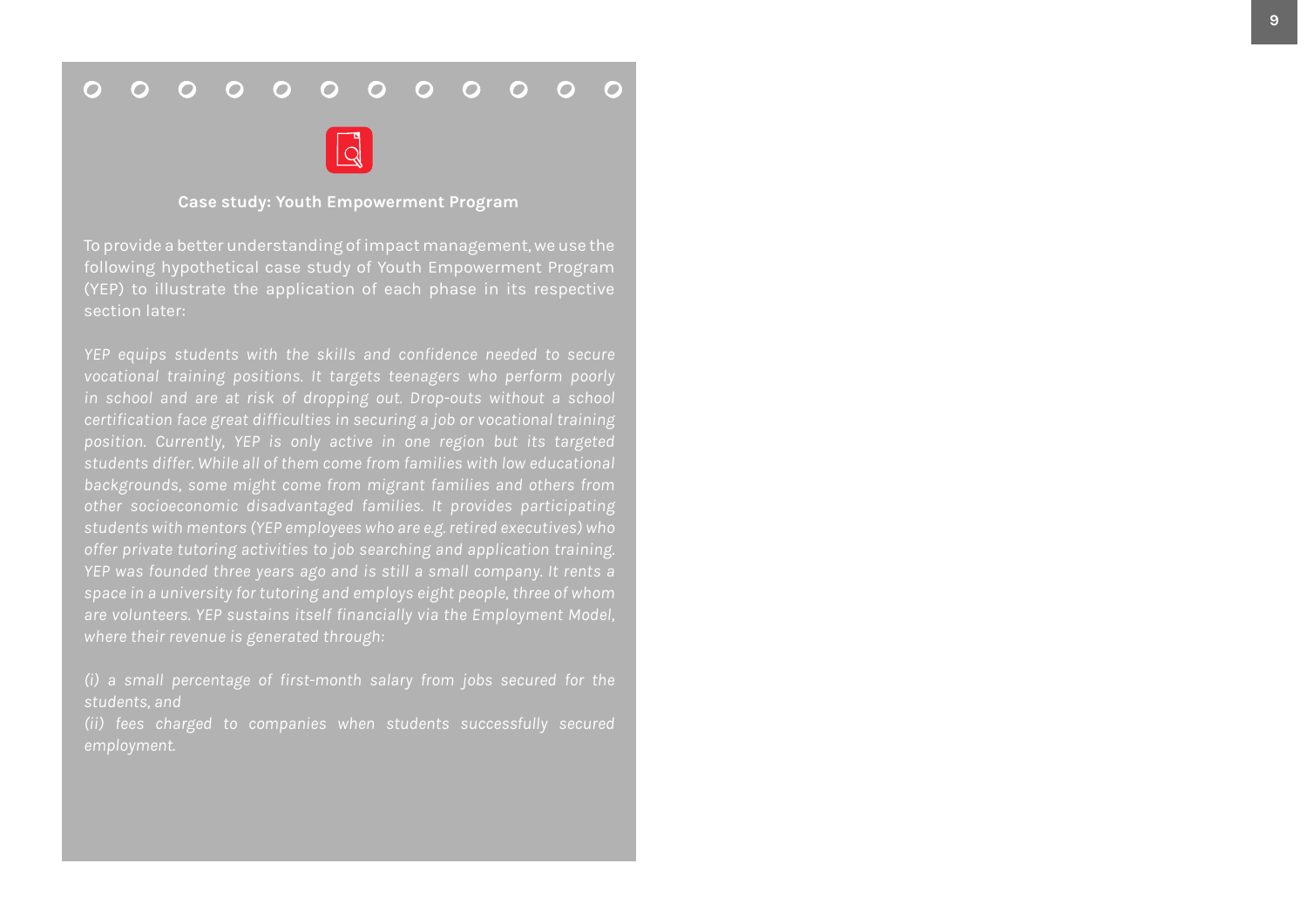

# <span id="page-9-0"></span>**PLANING FOR PLANING FOR IMPACT**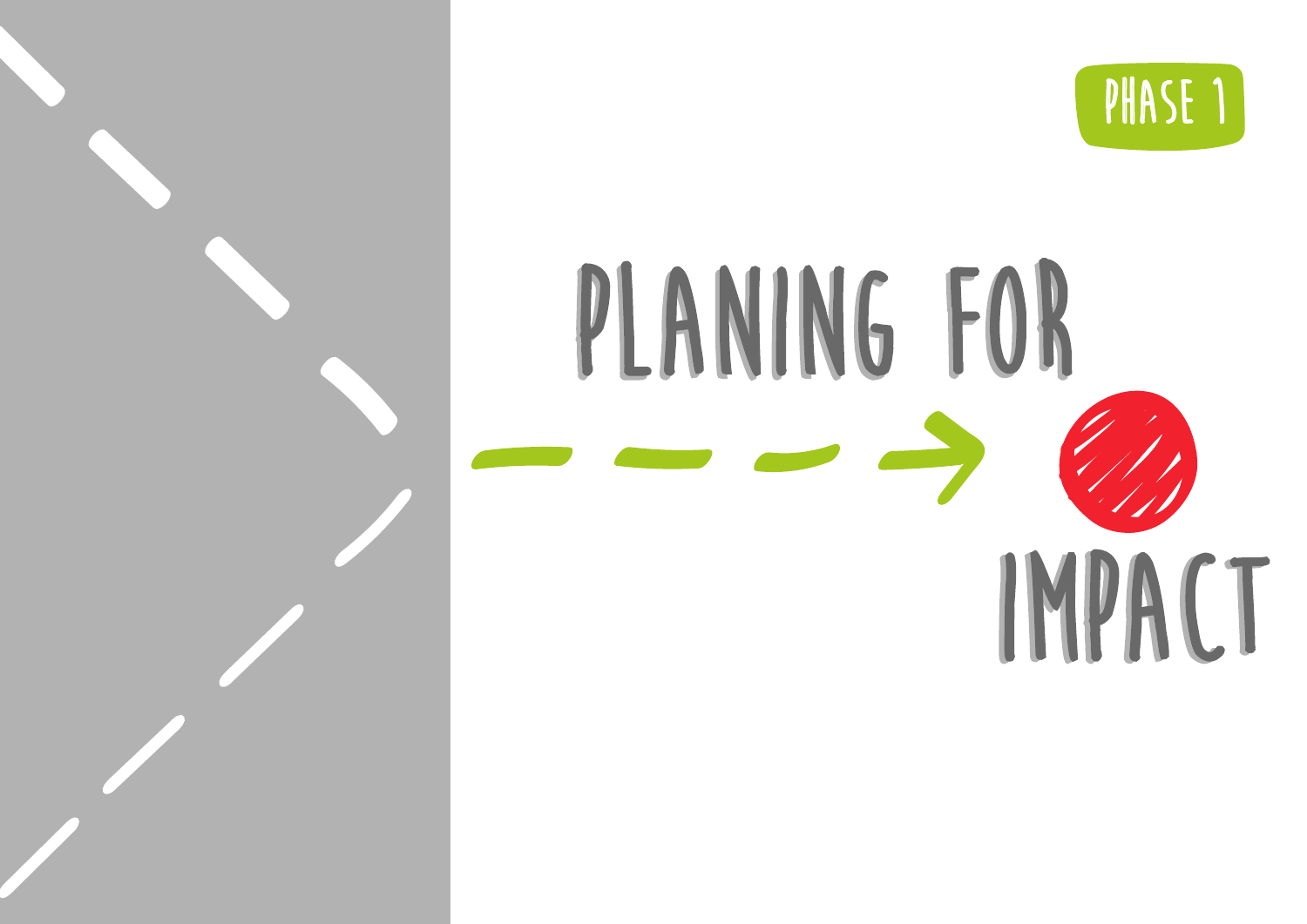<span id="page-10-0"></span>*"You need to listen to the people experiencing the problems, and their ideas need to crowd out the words of the "can't be done-ers"* – Ann Cotton, Founder of Camfed

## **Are you ready for this phase?**

- Do you see it as your duty to help entrepreneurs realise their full potential?
- Do you believe that impact management is an essential component to make this happen?
- Do you want to learn how entrepreneurs can start to plan and develop a strategy that is needed for their business to maximize their impact?

*If you ticked all the boxes above, then you are ready for phase one!*

Entrepreneurs need to be clear about what they want to accomplish, why and for whom. It is important for them to clarify their impact goal and understand what actions are needed to achieve it. This involves laying out the problem they are aiming to tackle, their proposed solution for it along with the required assumption for their proposed plan to work.

## **1.1 What problem is the business trying to solve?**

Entrepreneurs often think this is an easy task that can be quickly checked off. You might hear phrases like "Reduce world hunger" or "Protect native animals", which seem inspiring and visionary, yet are vague and abstract. Entrepreneurs need to be explicit when they outline their problem. Questions that can help them define the issue are:

- Who is directly/indirectly affected? How many people are affected? Are some groups more affected than others?
- O What is the scale and scope of the problem?
- What are the root causes of the problem? Why did the problem develop?
- O What are the consequences of the problem?
- **O** Who else is addressing this problem?

Entrepreneurs should make the effort at the start to truly understand the challenge they intend to address. This includes on-the-ground research and building upon existing research if possible. Otherwise, they might face the risk of not making a difference at all or worse, have a negative impact. For instance, an entrepreneur that is not aware of another business already addressing the same problem might be wasting the business's financial and non-financial resources, such as money or employees' skills/capacities. To make sure the product or service creates the intended value, entrepreneurs should involve different stakeholder groups. Their input is valuable because they are the ones impacted by the business's activities.

Entrepreneurs often tend to have big visions and high expectations towards themselves when it comes to solving social issues. While this is admirable, these problems are often complex with multiple causes and consequences. Instead of aiming to solve the entire problem, entrepreneurs should focus on a specific part of it. Doing so has several advantages for them: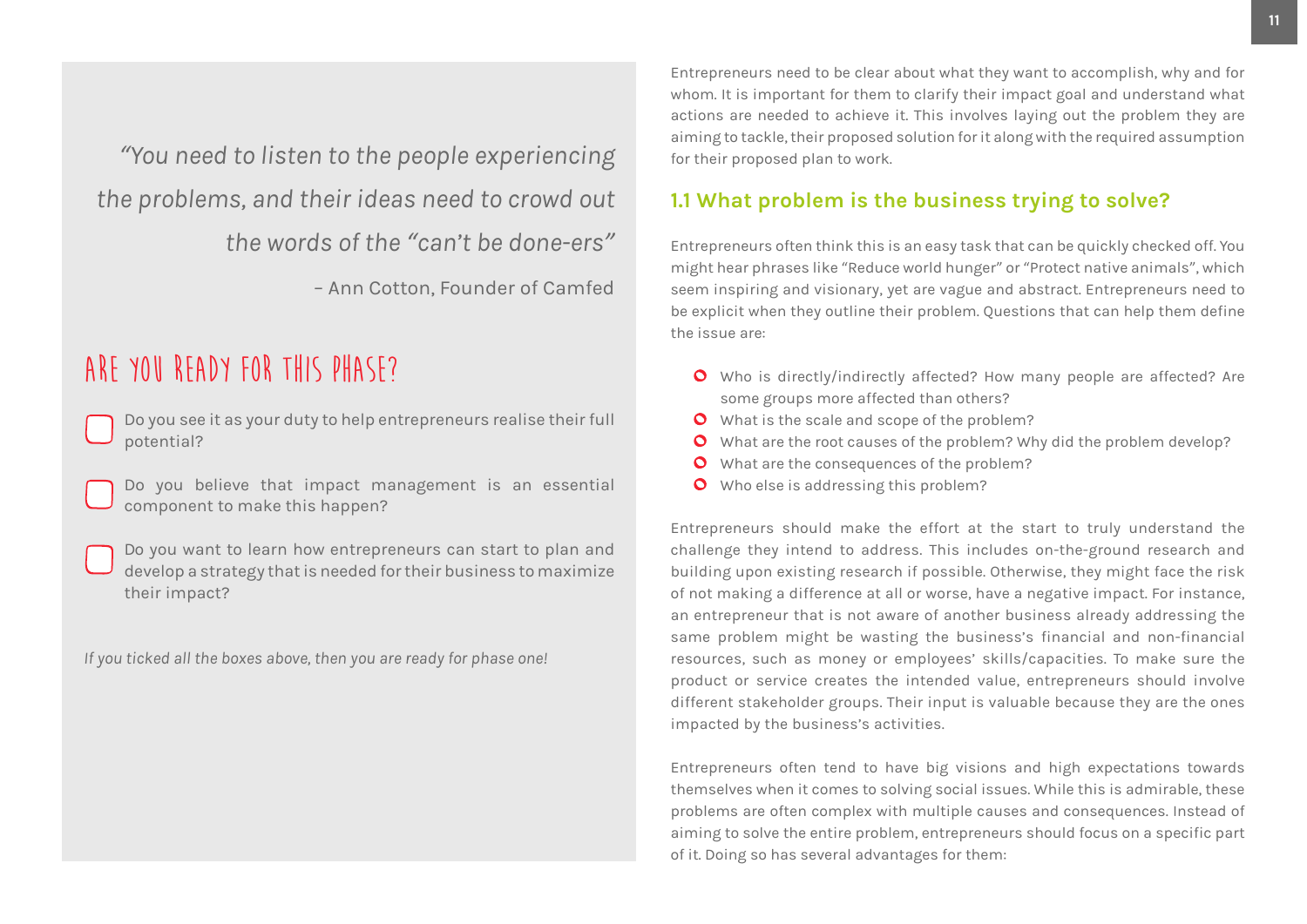- <span id="page-11-0"></span>**O** It increases the probability of success for impact creation
- It fosters stakeholders' engagement because they can see their role as part of the impact creation process

In the following subsections, we will focus in more detail the three areas (who, what changes, how much) that will guide entrepreneurs towards defining their impact goal. Having a good understanding of these three areas is crucial and you are encouraged to use the additional resources "Impact Model + Customer Promise Sheet" to help you to select the most essential indicators prior to structuring your Theory of Change.



REMEMBER: A business's impact goal is smaller than the actual problem and that's okay

Remind entrepreneurs that nobody expects them to solve all of the world's problems. It is okay and more effective to have an impact goal that is smaller than the complex social problem. Once decided on a specific part of a problem, they should regularly review the circumstances around this problem to check if they must change their approach of tackling it.

#### **1.1.1 Who experiences changes in their lives as a result of what a business does?**

A business's actions will create a range of outcomes for different people. All people differ from each other and vary, for instance by age, gender, race, or life experience. To understand why and how experiences differ for different people, entrepreneurs have to get to know their stakeholders. That is why we mentioned above that it is important to involve different stakeholder groups when identifying the problem. Entrepreneurs want to understand the problem from their (stakeholders) perspective so that their needs can be addressed, thus helping to offer products and services that are effective and sustainable. Engaging stakeholders shows that the entrepreneur is listening, gives stakeholders a sense of confidence and agency, and will help the business to maximize its impact.

But who are the stakeholders and are they all equally important? Think of stakeholders as all the people that are affected by the actions of a business. Entrepreneurs have most likely already identified some of their stakeholders, such as the users of their product or service. Nevertheless, encourage entrepreneurs to think about the consequences of their activities. Soon they will realize that their stakeholder list is much longer! Here are some questions that can help entrepreneurs:

- **O** Who is needed to perform the business's activities and provide the product or service?
- **O** Who do you think is most affected by the product or service you provide?
- O Who else might be indirectly affected by your activities?
- $\bullet$  Is there anyone that might be negatively affected as a result of your activities?

Once entrepreneurs think they have identified all relevant stakeholders, they must decide which groups to include and exclude from their data collection. This can be a daunting experience because oftentimes it is difficult to decide which to include or exclude. Fortunately, there are already some well-documented and tested approaches in the market, one of which is the Lean Data's approach on customer promise sheet, where it guides the user to break down the impact statement into a few key value drivers, and with each key value driver, the associated target stakeholders.



RESOURCE: The Impact Model + Customer Promise sheet is accessible under the additional resources section on Social Finance Academy ([www.social-finance](www.social-finance-academy.org)-academy.org).

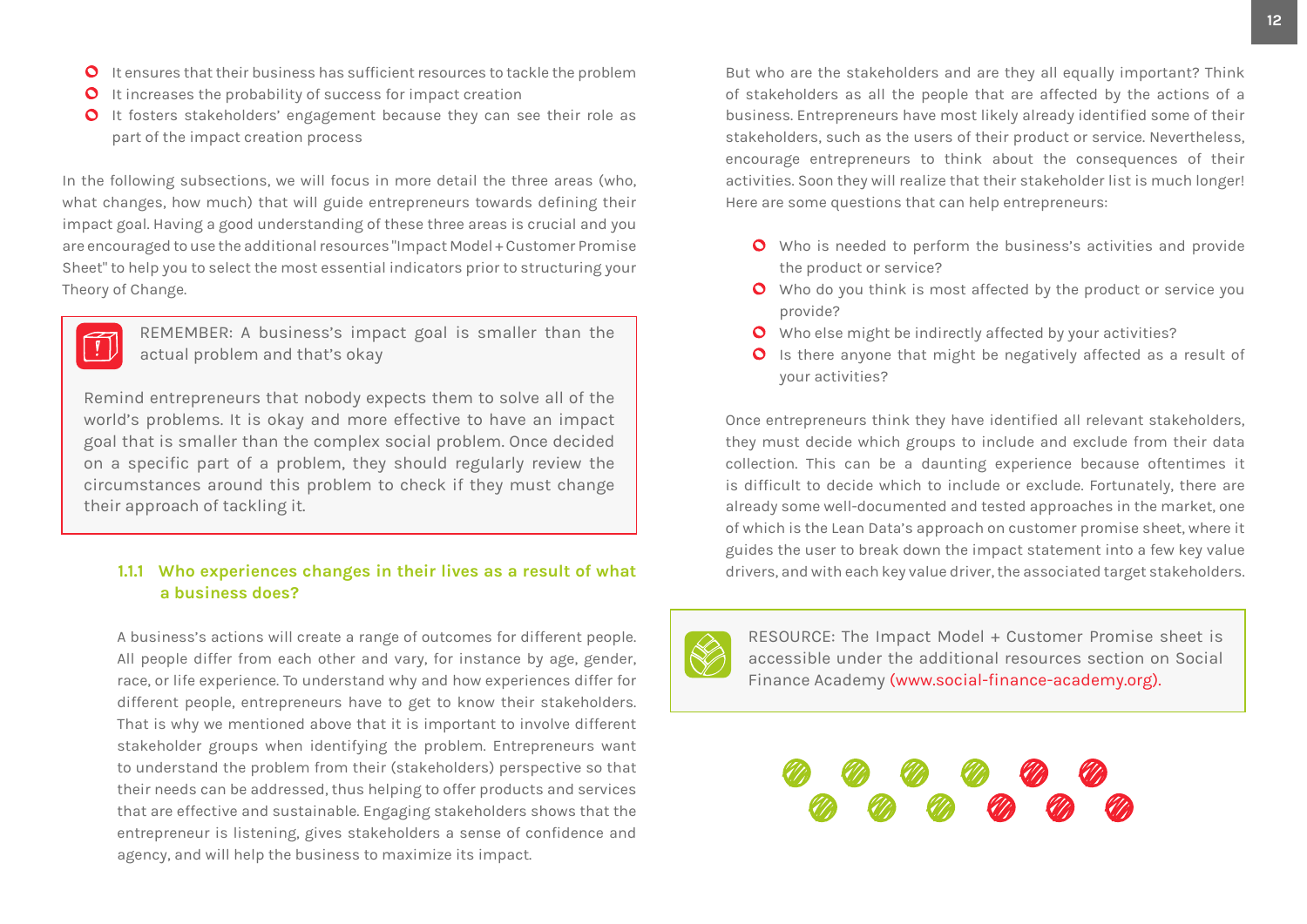#### <span id="page-12-0"></span> $\Omega$  $\bullet$  $\bullet$  $\bullet$  $\overline{O}$  $\Omega$  $\Omega$  $\Omega$  $\overline{O}$  $\overline{O}$  $\overline{\mathbf{O}}$  $\Omega$



#### YEP Stakeholder Analysis

| <b>Stakeholders</b>                                                       | Include/exclude                         | Reason                                                                                                                              |  |  |  |  |
|---------------------------------------------------------------------------|-----------------------------------------|-------------------------------------------------------------------------------------------------------------------------------------|--|--|--|--|
|                                                                           |                                         | Q. Who does YEP need to perform its activities?                                                                                     |  |  |  |  |
| Tutoring and mentoring:<br>Employees, volunteers,                         | Include                                 | High<br>effort<br>for<br>supporting<br>YEP activities and<br>mentoring<br>students                                                  |  |  |  |  |
| <b>Facility: University</b>                                               | <b>Exclude</b>                          | Commercial rental<br>agreement<br>only: YEP can find a new venue                                                                    |  |  |  |  |
| Revenue<br>source:<br>Employers (companies)                               | Include                                 | Companies pay service fee to YEP<br>(for every successful job hire) to<br>cover its operational costs                               |  |  |  |  |
|                                                                           | Q. Who is affected by YEP's activities? |                                                                                                                                     |  |  |  |  |
| Participating<br>students<br>from secondary school                        | Include                                 | Users and beneficiaries of YEP<br>activities                                                                                        |  |  |  |  |
| Potential<br>future<br>employers                                          | Include                                 | YEP contributes directly to their<br>quality by providing employees                                                                 |  |  |  |  |
|                                                                           |                                         | Q. Who else might be indirectly affected by YEP's activities                                                                        |  |  |  |  |
| Families of participating<br>students                                     | Include                                 | Student's new job will likely<br>increase financial security of his/<br>her family                                                  |  |  |  |  |
| Schools of participating<br>students                                      | Include                                 | Schools gain better reputation<br>when students perform well and<br>number of graduates increases                                   |  |  |  |  |
| Q. Is there anyone that might be negatively affected by YEP's activities? |                                         |                                                                                                                                     |  |  |  |  |
| Non-participating<br>students                                             | Include                                 | There is no evidence that they<br>will be at a disadvantage when<br>applying for a job. Yet, YEP must<br>check this to prevent harm |  |  |  |  |



BONUS: When providing the reasons for exclusion/inclusion, you can also consider using the Lean Data's approach to the Impact Model + Customer Promise sheet described earlier. You can ask yourself, "Is this stakeholder connected to my key value driver?". If the answer is yes, the inclusion of this stakeholder that generates the most relevant outcome for your project can be of high certainty.



#### **1.1.2 What changes do stakeholders experience and are the changes equally important?**

Before entrepreneurs start collecting data they should brainstorm about how and to what extent their actions will affect their stakeholders. Different stakeholders will most likely experience different outcomes and will also value them differently. Similarly, businesses should prioritize outcomes because it is likely that they don't have the resources to promote all outcomes and some outcomes will create more impact than others. When thinking about possible outcomes, entrepreneurs should keep in mind the characteristics and life circumstances of their stakeholders. For instance, demographics, attitudes and life experiences can heavily impact the way people experience outcomes. And just like for previous tasks, encourage entrepreneurs to involve their stakeholders because who could be better suited to help identify the outcomes than the people experiencing them?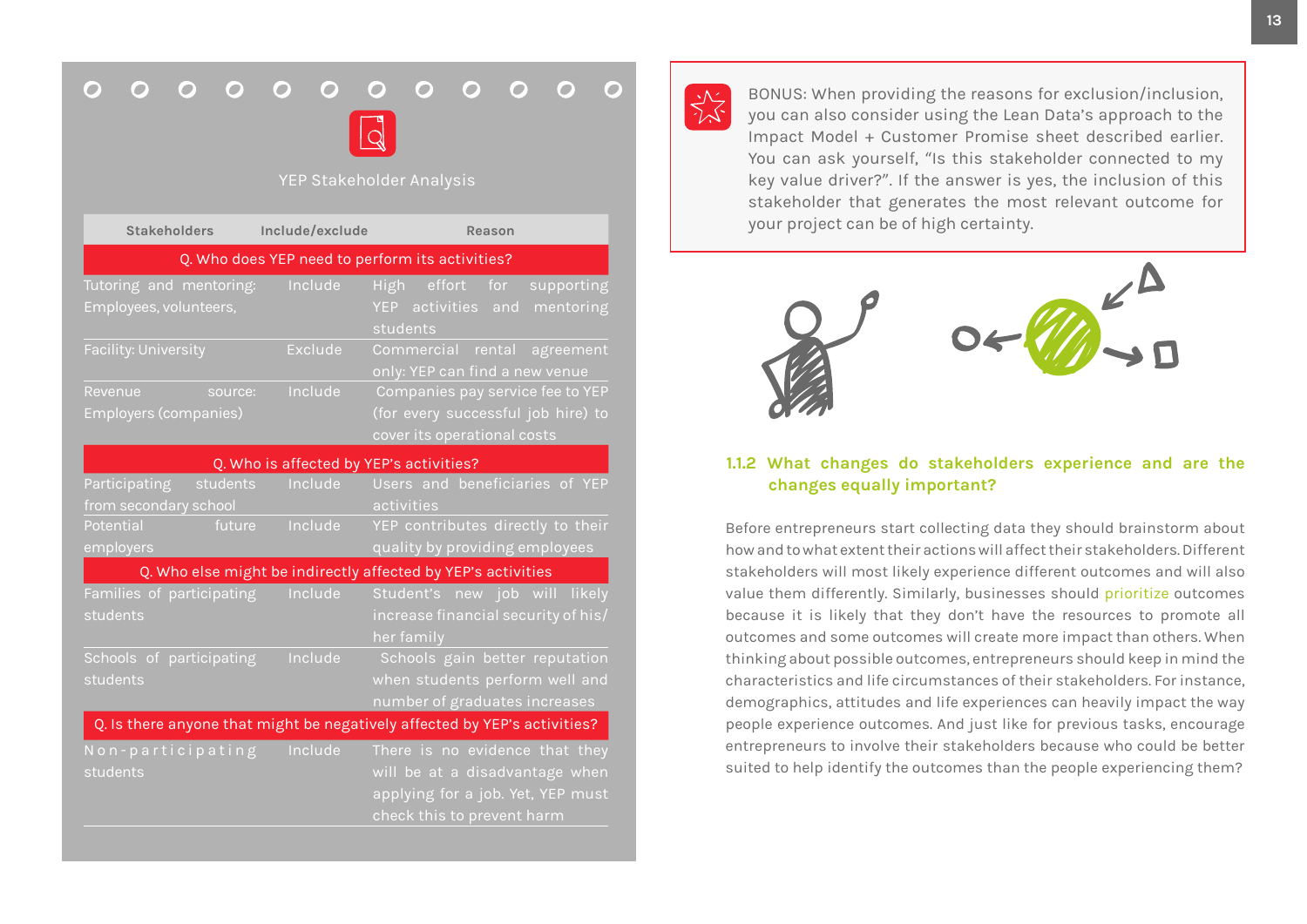#### $O$   $O$  $\overline{O}$   $\overline{O}$  $\Omega$  $\Omega$  $O$   $O$  $\Omega$  $\overline{O}$  $\Omega$  $\Omega$



#### **YEP Outcomes**

This list of outcomes is not exhaustive and doesn't consider subgroups for YEP's stakeholders, such as students from different family backgrounds. Nevertheless, it should give entrepreneurs an idea of how an outcomes list can be set up. While you should encourage entrepreneurs to conduct this analysis with a higher level of detail, point out that including too many stakeholders and subgroups can result in confusion and a loss of focus when measuring impact.

| Stakeholder group                                 | Outcome                                                                               |  |  |
|---------------------------------------------------|---------------------------------------------------------------------------------------|--|--|
| <b>YEP</b> employees                              | Positive feeling about helping students                                               |  |  |
|                                                   | Monetary income                                                                       |  |  |
| Participating students                            | Increase in students' skills and knowledge<br>relevant for graduating                 |  |  |
|                                                   | Increase in confidence in professional<br>competence                                  |  |  |
| Participating students<br><b>Future employers</b> | Increase in students' ability to follow<br>through on their application independently |  |  |
|                                                   | Successfully secured job employment                                                   |  |  |
|                                                   | Increase in suitable talents                                                          |  |  |
| <b>Families of students</b>                       | Increased financial security                                                          |  |  |
| schools/<br>Secondary<br>teachers                 | Increase in graduating students                                                       |  |  |
| <b>Families of students</b>                       | <b>Better reputation</b>                                                              |  |  |
| Non-participating students                        | Decrease in confidence                                                                |  |  |
|                                                   | Difficulties in securing jobs                                                         |  |  |



BONUS: You can also consider using the Lean Data's approach to the Impact Model + Customer Promise sheet described earlier. You can ask yourself, "Is this stakeholder connected to my key value driver?". If the answer is yes, then ask yourself "what would be the outcome deriving from this stakeholder?".



BONUS: If you would like to obtain some ideas on what are the possible common outcomes that are being measured in your sector, a good public source is the IRIS website, where they have a record of thousands of indicators carefully arranged by individual sectors. The link to the page is [here.](https://iris.thegiin.org/metrics/?search=&sortby=alphabetical) Please note however that unlike this Impact Management toolkit, where we provide you with the step-by-step guidance on how to develop your impact measurement framework, IRIS is just a library of indicators and it does not provide any guidance on selecting the most suitable indicators for your project.



RESOURCE: IRIS - Library of Indicators – is accessible under the additional resources section on [SFA.](https://social-finance-academy.org/)

#### **1.1.3 How can a business set realistic impact targets?**

Before entrepreneurs start collecting data they should set targets and try to forecast how much change they will create. This is challenging when entrepreneurs are just starting to operate but it will get easier once they have collected and evaluated some data. Knowing who the stakeholders are and building upon the created outcomes list can help to formulate the first targets. Of course, these targets will need continual refinement because initial assumptions, for instance about the environment or the target group, can change. However, setting targets offers businesses a point of reference and provides clarity on whether they are creating as much impact as they thought they could. It's a true reality check!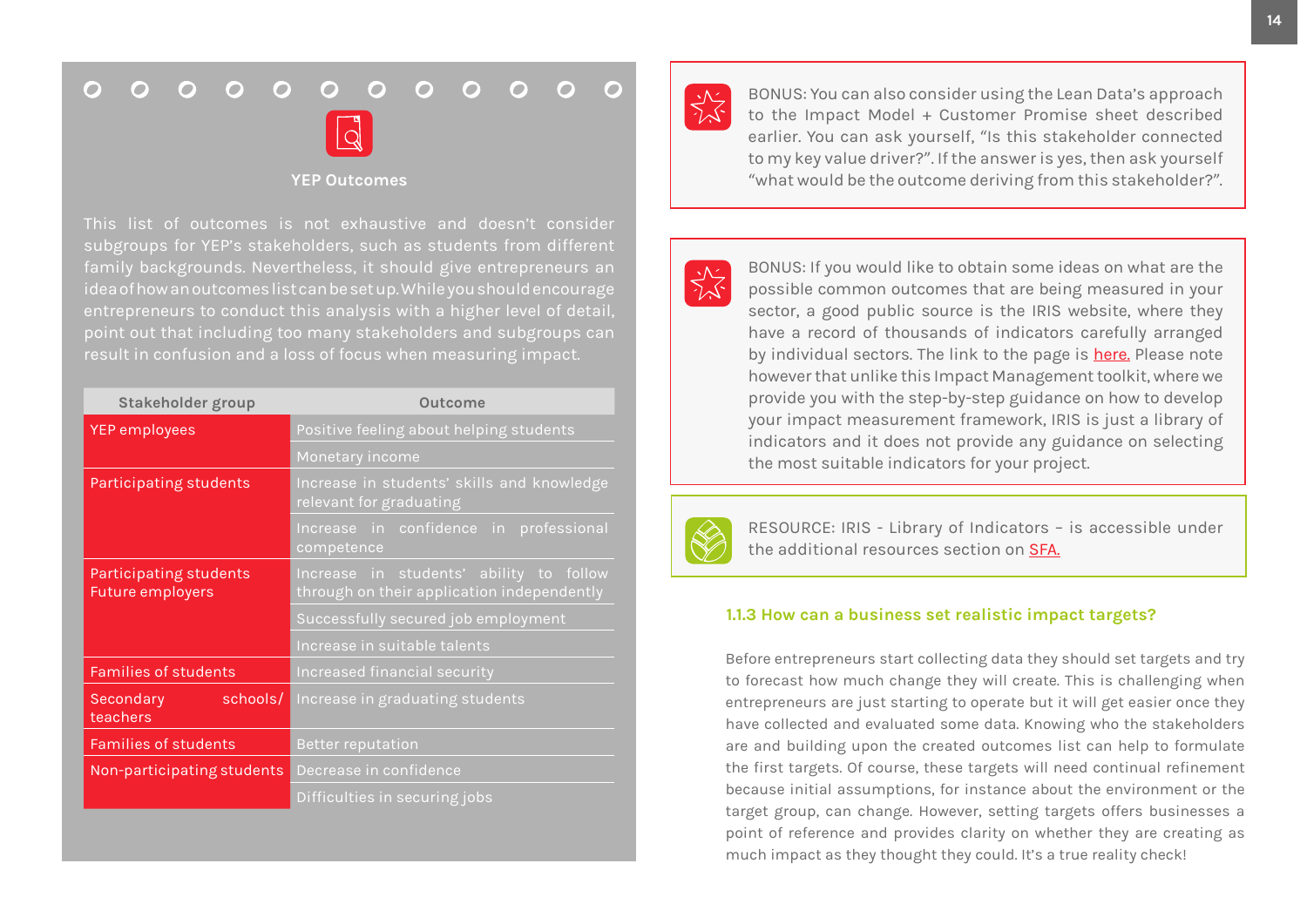#### $\begin{array}{ccc} \circ & \circ & \circ & \circ & \circ \end{array}$  $\overline{O}$  $\bullet$  $\overline{O}$  $\overline{O}$   $\overline{O}$  $\Omega$  $\Omega$



#### **YEP Impact Targets**

Before YEP started to collect data, they decided to set the following targets:

#### **Outcome**

At least 90% of YEP employees receive a salary in line with the market rate for the same position and sector

At least 90% of students reported an increase in their skills and knowledge relevant for securing jobs

At least 70% of students followed through their job applications independently

positions permanently filled

At least 80% of employed graduates contributed to the increase of their

At least 30% of increase in students graduating from schools

enrolment rate

*YEP plans to review, modify and extend these targets in six months.* 



BONUS: Impact Management Project - Impact Data Categories (Five Dimensions)

We know that developing a strategic plan that demonstrates a business's impact and that differentiates it from other businesses can be a complex and sometimes overwhelming task. So far, we have divided this challenge into smaller parts and provided you with tips and tools that you can use to tackle them step by step with your entrepreneurs, such as the Impact Model + Customer Promise Sheet. Now we would like to introduce another framework that helps entrepreneurs to dissect their impact into different dimensions in a systematic way, which is also adopted by many investors and industry players: The Impact Management Project (IMP). So far so good, but what exactly is the IMP and how does it work?

The IMP is a global, sector-wide initiative to develop a commonly accepted way of defining, measuring, and reporting the impact that businesses have on society and the environment. Together they have developed a framework that breaks impact down into five fundamentals. Dividing impact into five core dimensions helps entrepreneurs to truly understand and scrutinize their impact. Let's have a look at them:

#### **The IMP reach global consensus that impact can be measured across five dimensions: What, Who, HOw Much, Constribution and Risk**

| Impact dimension | Impact questions each dimensions seeks to answer                                                                              |
|------------------|-------------------------------------------------------------------------------------------------------------------------------|
| What             | <b>O</b> What outcome occurs in the period?<br>O How important is the outcomes to the people (or planet experiencing them?    |
| Who              | <b>O</b> Who experiences the outcome?<br><b>O</b> How undeserved are the affected stakeholders in relation to the<br>outcome? |
| How much         | <b>O</b> How much of the outcome occurs - accross scale, depth and<br>duration?                                               |
| Contribution     | <b>O</b> Would this change likely have happened anyway?                                                                       |
| Risk             | O What is the risk to people and planet that impacts does not occurs as expected?                                             |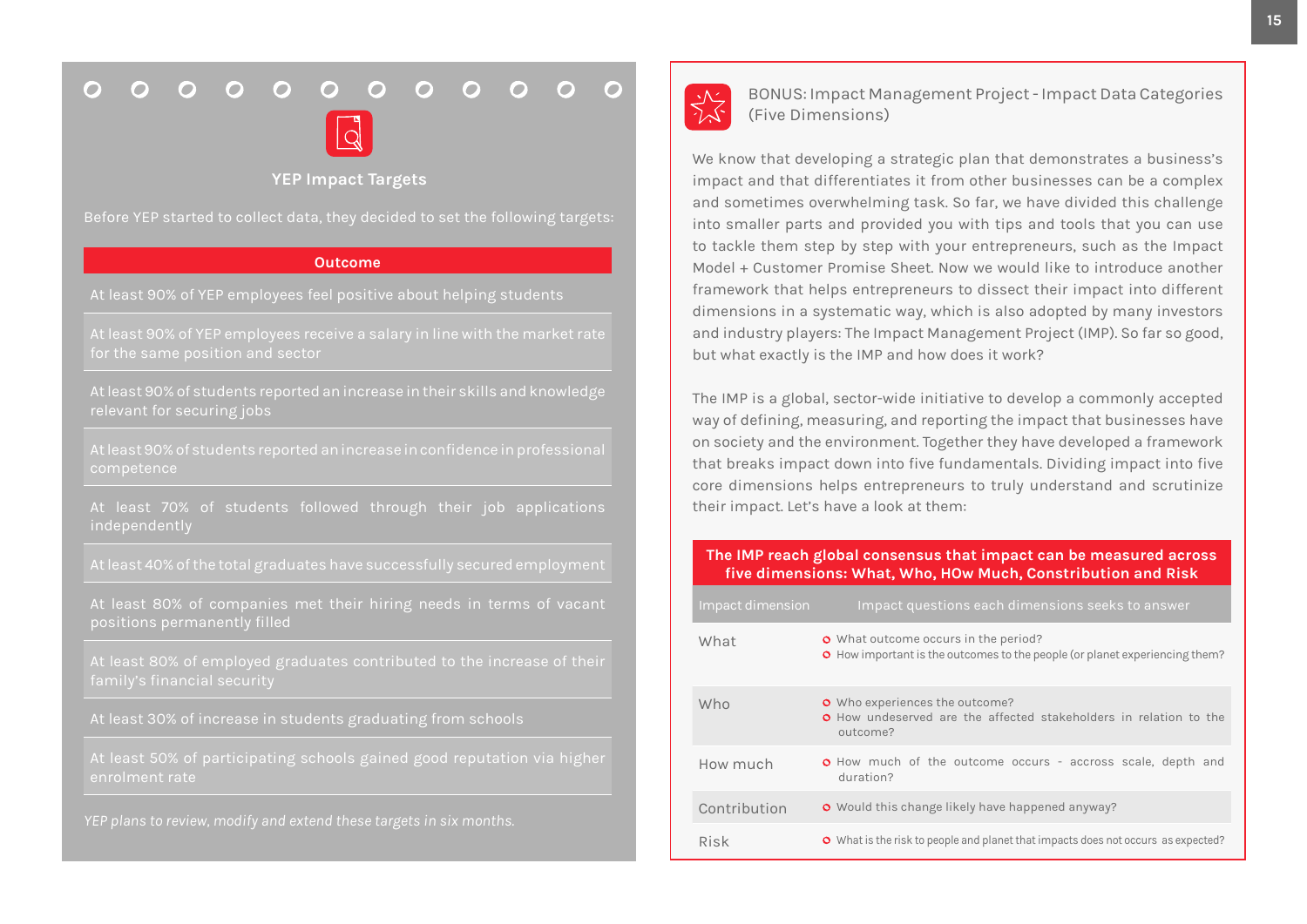<span id="page-15-0"></span>These five fundamentals can help entrepreneurs analyse their impact holistically and support them in designing a valuable Theory of Change (ToC). More specifically, once entrepreneurs have developed a ToC, this framework can help put it into something actionable. It facilitates the process of developing meaningful metrics that are needed to appropriately measure impact. Whereas some dimensions, such as "What" or "Who", are more straightforward to answer, others, such as "Risk" and "Contribution" require a more profound understanding of the problem and a more detailed analysis. Even though the latter two dimensions are more complex, entrepreneurs may want to spend resources in answering them, especially if they are crucial investment decision-making factors from the perspective of investors. As the IMP impact framework is internationally recognized and widely used, businesses can use it to compare their performance in all five categories with other businesses.

The IMP – Impact Data Categories – is accessible under the additional resources section on SFA

Hopefully, we have piqued your interest in IMP and you can see the potential benefits of using it! If so, we recommend that you inform your entrepreneurs about the existence and value of IMP and, if possible, learn more about the five categories and their integration into a business's impact management practices. For more information and practical tips on using the IMP, see the IMP website.

#### $\Omega$  $\Omega$  $\Omega$  $\Omega$  $\mathbf{\Omega}$  $\bigcap$  $\bigcap$  $\mathbf{\Omega}$  $\Omega$



#### **Summarising YEP Social Problem**

itself the objective of reducing it. Yet, the entrepreneur and his employees understood that they cannot solve the entire problem, given the problem's

To decide which part of the problem to tackle, they researched the causes and effects of unemployment. YEP thought that they could help solve one school experience difficulties in finding a vocational training position, support for students graduating from secondary school and there are barely expertise lied in its expert network, which covered different knowledge mentoring programs, including tutoring and job-application training sessions.

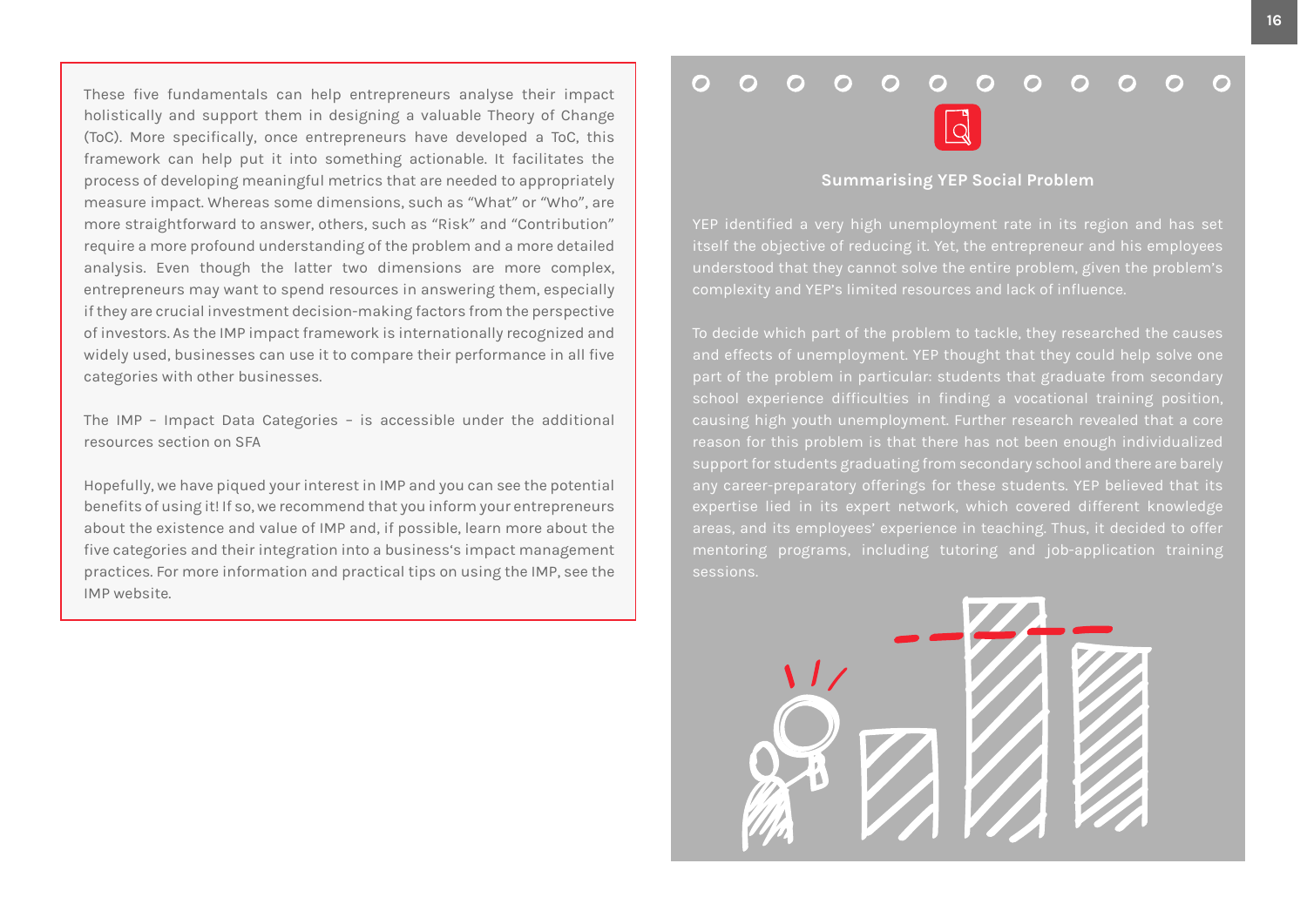#### <span id="page-16-0"></span>**1.2 How to structure a plan for integrating impact creation processes within a business?**

A clear definition of the problem should be followed by a plan of how to solve it. A useful tool to help businesses set up a strategy is the Theory of Change (ToC). A ToC explicitly outlines how a business will make an impact on the targeted community, either in the form of a written text or a visual map. We think it is best to include stakeholders in this process because in the end, people, such as employees, users, or funders, are the ones that are affected by the business' activities. To help entrepreneurs correctly set up the ToC, let us go through this process step-by-step:



- I. The first step is to define an **impact goal**. An impact goal is what a business wants to achieve and can contribute based on the part of the bigger problem it decided to tackle. In doing so, the business will make sure it stays on the right track and maintains its purpose.
- II. Once the impact goal is defined, entrepreneurs work backward. Together with their stakeholders, they will come up with the intended short-term and long-term results required to achieve the impact goal. We call these **outcomes** – changes, benefits, learnings, or other effects that result from a business's activities.
- III. Next, they need to consider the **outputs**, which are the products or services directly produced by the business's activities. Typically, the provision of outputs is under control of the business.
- IV. To make changes happen, a business has to perform certain **activities**. These concrete actions are the day-to-day tasks it must undertake to effectively provide a product or service. Each output should be linked at least to one activity and just like outputs, activities should be controlled by a business.
- V. Lastly, a list of resources needed to perform the activities should be created. We call them **inputs** and they relate to all kinds of resources, whether capital or human.

Any good theory rests on well-documented assumptions, both implicit and explicit, which state the way we see the world. The same holds for a ToC. For a business to have a credible ToC, it needs to make realistic assumptions about the links created between activities and outputs, outputs and outcomes, and outcomes and impact goals.

#### REMEMBER: Validate assumptions!

Example: It is proven that regular handwashing can prevent children from dying of diseases like diarrhoea. Why do we think that providing soaps thrown away by hotels to children combined with handwashing education can prevent diseases? One assumption is that they have access to water. This might seem obvious but it is important to include even simple assumptions when developing a ToC. The identified conditions need to hold for a ToC to be true and for a business to achieve its intended impact. During the data collection stage, businesses can then collect data to verify their key assumptions.



#### Output vs Outcome

Entrepreneurs sometimes don't know whether they should place an item into the output or outcome category. This explanation can help you clarify the difference between them. An output is something that is created at the end of an activity. For instance, the number of trainings offered, children taught or grants funded. However, they do not address the value of a business's product or service for its stakeholders and, therefore, do not demonstrate how the lives of them are impacted. Outcomes take this next step. They reflect the changes over time that have occurred because of a product or service that a business provided. Whereas the number of children taught is an output, a possible outcome could then be the percentage increase in children's' grades as a result of the teaching.



RESOURCE: A webinar video on the difference between Output vs Outcome is accessible under the additional resources section on [SFA.](https://social-finance-academy.org/)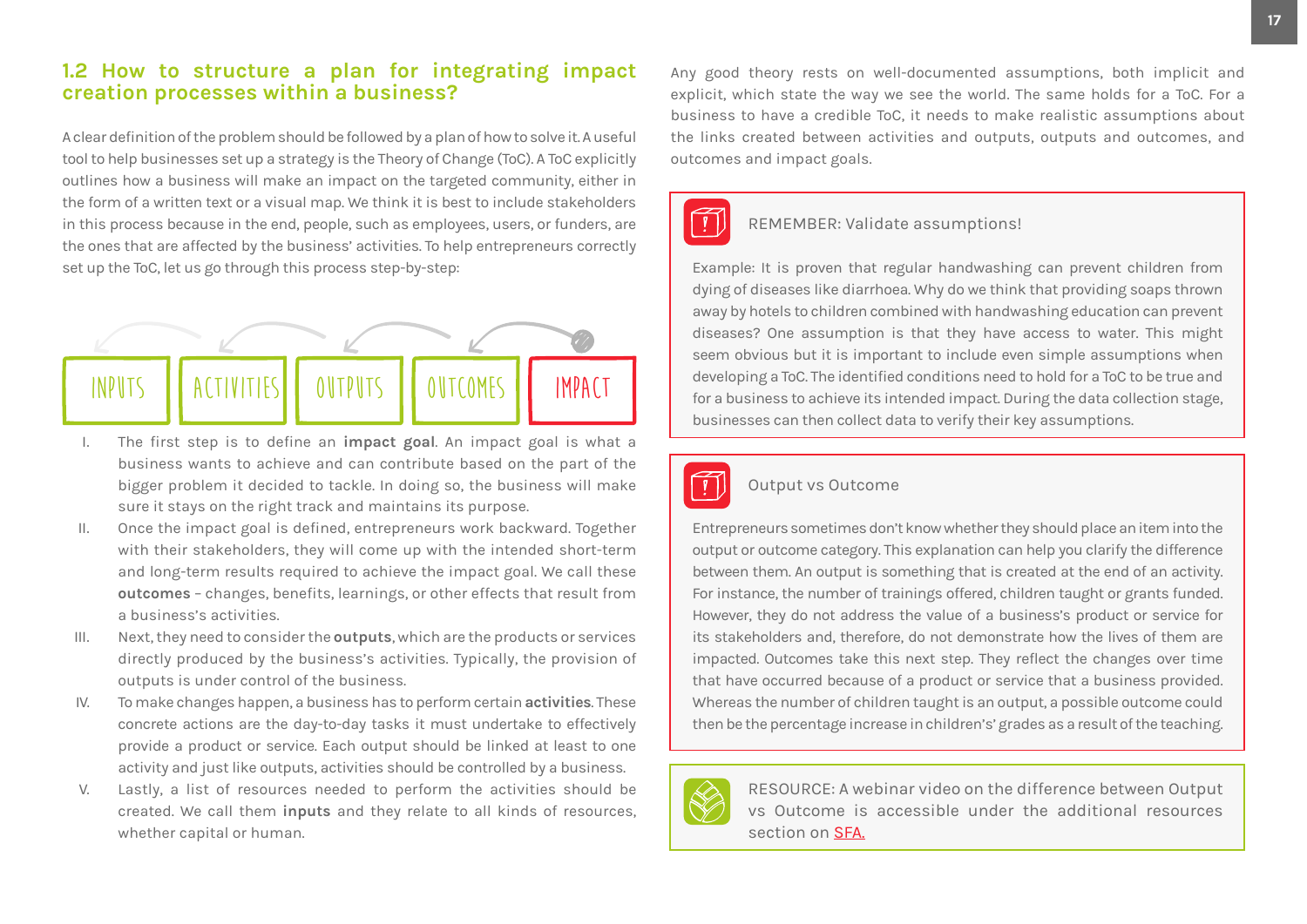## 



**YEP Theory of Change**

| <b>Inputs</b>                                                                                                                                                     |                                                                                                                                                                                    | <b>Activities</b>                                    |                                                                          | <b>Outputs</b>                                                                                                                                                                                                                                                                |                                                                               | <b>Outcomes</b>                               | Impact goal                                                                                                                                        |
|-------------------------------------------------------------------------------------------------------------------------------------------------------------------|------------------------------------------------------------------------------------------------------------------------------------------------------------------------------------|------------------------------------------------------|--------------------------------------------------------------------------|-------------------------------------------------------------------------------------------------------------------------------------------------------------------------------------------------------------------------------------------------------------------------------|-------------------------------------------------------------------------------|-----------------------------------------------|----------------------------------------------------------------------------------------------------------------------------------------------------|
| <b>O</b> Human resources<br><b>Financial resources</b><br>$\mathbf{O}$<br><b>O</b> Space in university used<br>for trainings<br>O Materials used for<br>trainings | <b>O</b> Private tutoring<br>O Job search training                                                                                                                                 | O Job application training                           | O Number of students<br>sessions                                         | receiving tutoring on job<br>search and application                                                                                                                                                                                                                           | O Increase in students'<br>who secured<br>employment                          | knowledge and skills<br>O Number of graduates | O Reduce youth unemploy-<br>ment in the region                                                                                                     |
| for training sessions                                                                                                                                             | <b>Assumptions</b><br>inputs - activities<br><b>O</b> Trainer is well-equipped<br>with knowledge and skills<br><b>O</b> Training content materials<br>are relevant for job seekers | <b>O</b> Students<br>the<br>of<br>mentoring sessions | Assumptions<br>activities - outputs<br>attend<br>most<br>tutoring<br>and | <b>O</b> Training contains<br>necessary information<br>to fill knowledge gaps<br>and to prepare for job<br>applications<br><b>O</b> Information is conveyed<br>language, literacy)<br><b>O</b> Students learn and retain<br>taught knowledge<br>O Drop-out rate is kept at x% | <b>Assumptions</b><br><b>Outputs - Outcomes</b><br>at appropriate level (e.g. | for graduates                                 | <b>Assumptions</b><br><b>Outcomes - impact goal</b><br>O Graduates applied, hired<br>and retained their jobs<br><b>O</b> Enough jobs are available |



RESOURCE: A "Theory of Change Template" is accessible underthe additional resources section on **[SFA.](https://social-finance-academy.org/)**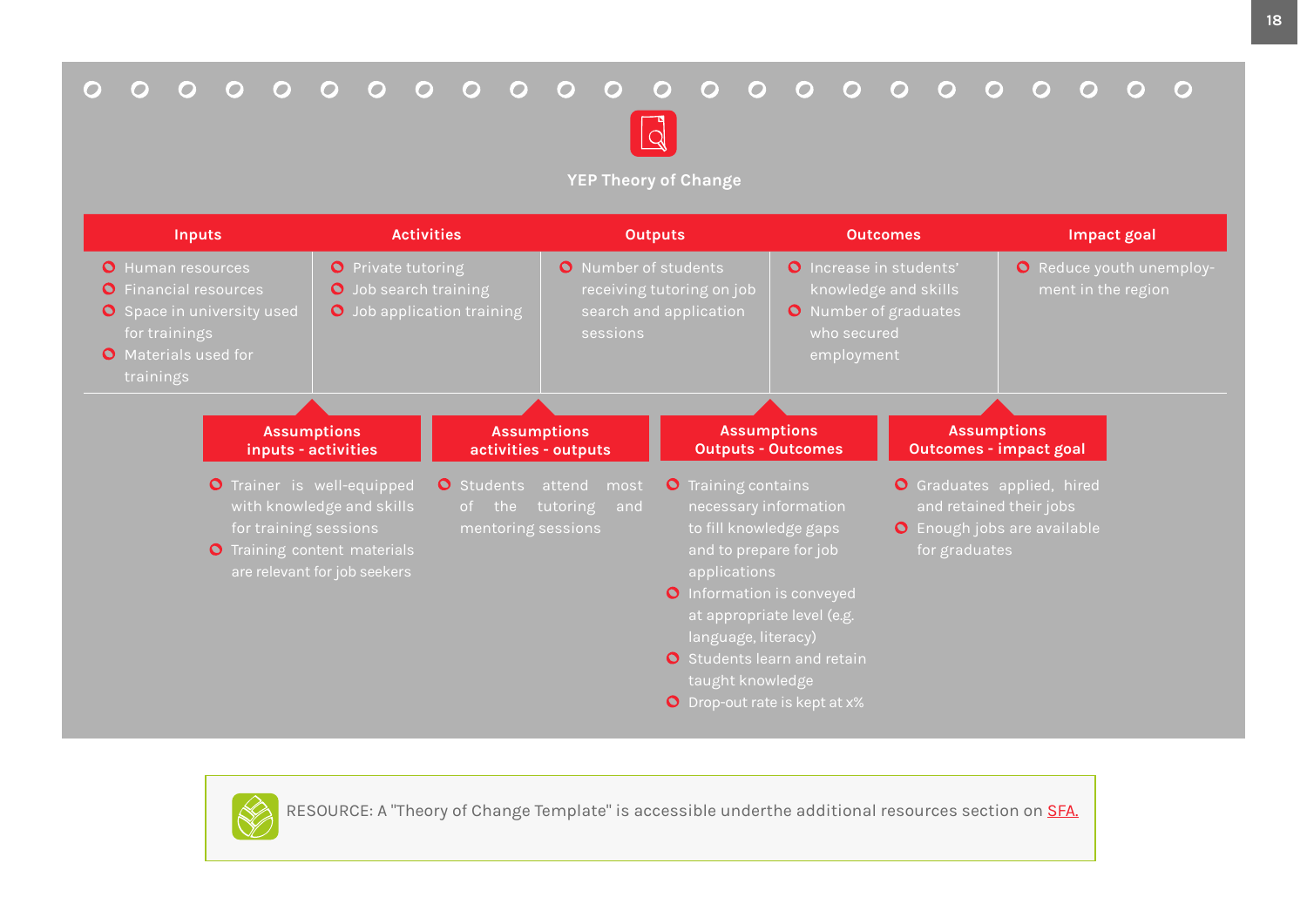

REMEMBR: Create an impact culture to maintain focused on impact

In the beginning, we mentioned that this guide's primary focus is to teach businesses about managing their impact. But we also said that impact management should be embedded in every department and operation of a business. For this, entrepreneurs need to create a culture where employees are committed to continuously learn and improve to maximize impact. They need to build a community where people are dedicated to leveraging their talents and skills to actively create positive social and environmental impact. To achieve this, employees must have a complete understanding of the business's impact goal and how it is aiming to achieve this (e.g. ToC). They need to believe in the plan and understand how their role will contribute to solving the problem. A further habit that entrepreneurs should embrace within their business is to honestly share and discuss results, accept failures without blame, and celebrate the team's achievements. Creating and fostering an impact culture from early on is crucial to achieving impact goals!



RESOURCE: "Root Capital Case Study - integration of learningbased impact measurement into business operation" is accessible under the additional resources section on [SFA.](https://social-finance-academy.org/)



#### $\Omega$  $\Omega$  $\Omega$  $\Omega$  $\Omega$  $\Omega$  $\Omega$  $\Omega$  $\Omega$  $\Omega$

# **Key questions that entrepreneurs should be able to answer by now**

- Why are you / should you measure and manage your impact? **[P. 6](#page-5-0)**
- What problem are you trying to solve? Be specific! **[P. 10](#page-10-0)**
- Who experiences changes as a result of what you do (aka who are your stakeholders)? **[P. 11](#page-11-0)**
- What changes will your stakeholders experience in your opinion? **[P. 12](#page-12-0)**
- What are your targets? **[P. 12](#page-12-0)**
- Can you articulate the process of how you will achieve social impact your theory of change? **[P. 16](#page-16-0)**
- Congratulations, you finished the first (and longest) phase of this guide!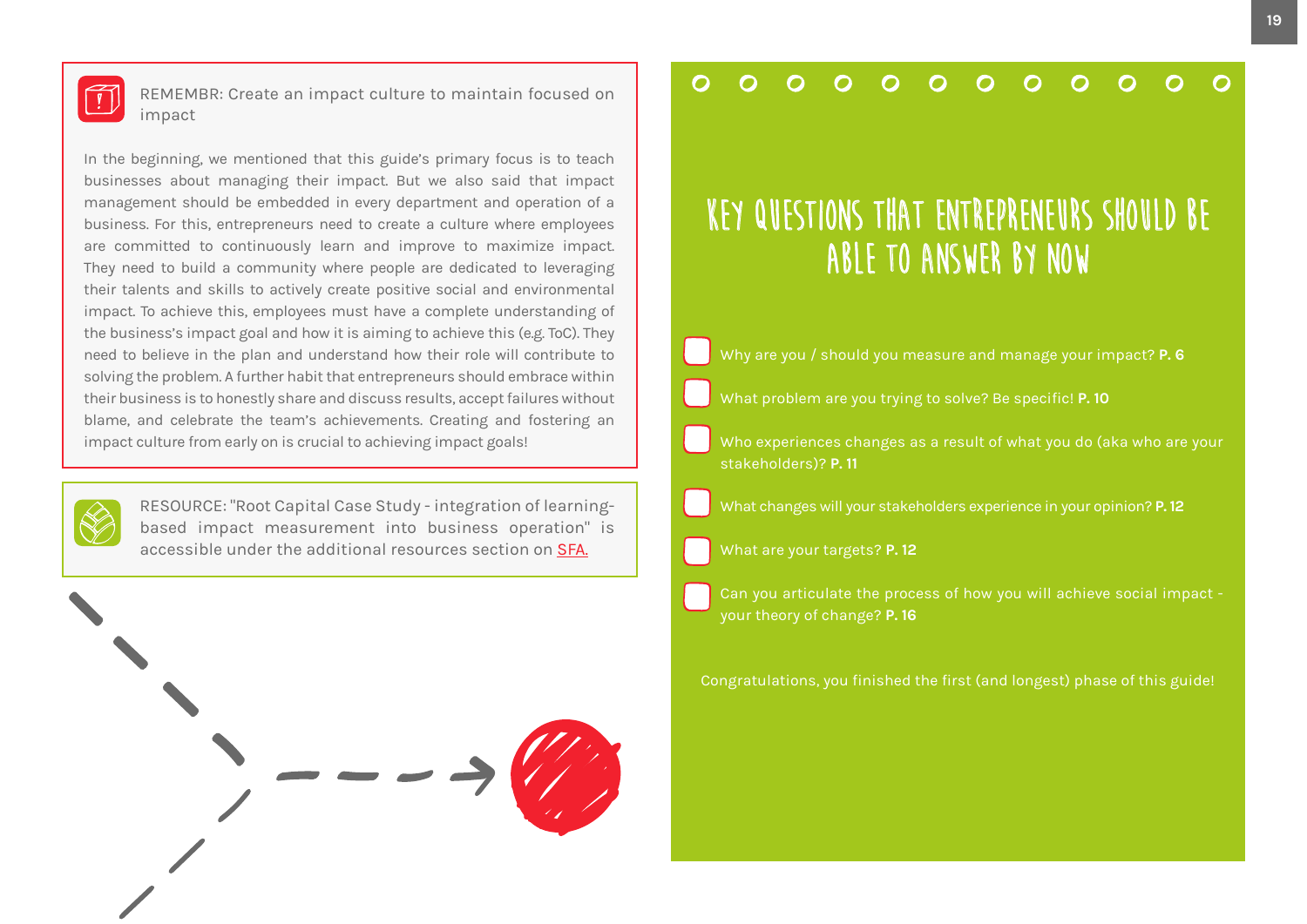<span id="page-19-0"></span>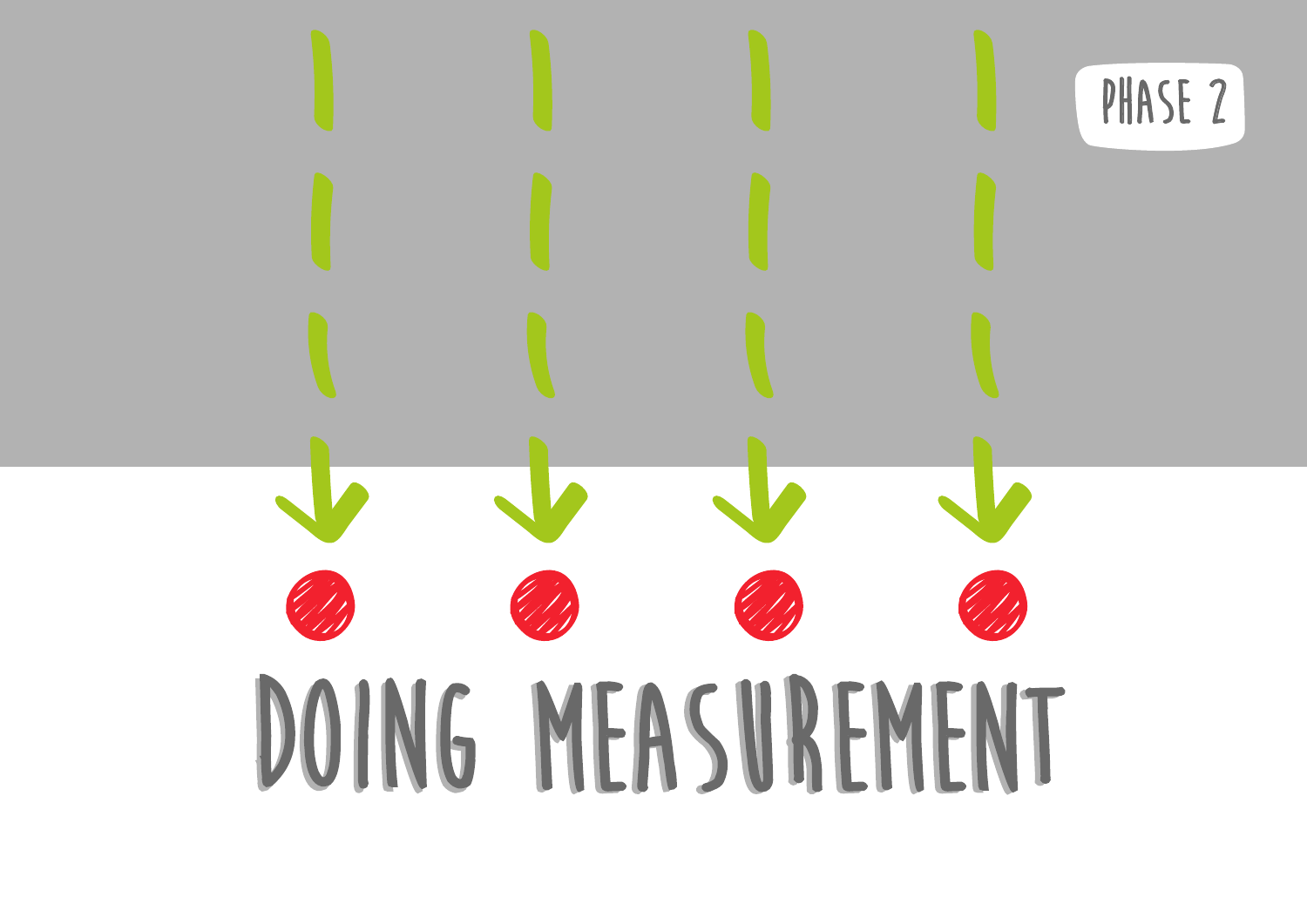*"Most of the world will make decisions by either guessing or using their gut. They will be either lucky or wrong"* 

– Suhail Doshi

## **Are you ready for this phase?**

- You successfully convinced your entrepreneurs that impact management is important
- You helped them set up their ToC
- Your entrepreneurs identified their stakeholders
- They brainstormed about the outcomes that each stakeholder group is likely to experience
- *If you ticked all the boxes above, then you are ready for phase two!*

Before entrepreneurs start collecting data they need to create a data collection plan. This includes outlining what data to collect, why it needs to be collected, how often it will be collected, and who is responsible for collecting it. Gaining clarity on these questions beforehand assures that the data required for measuring the intended impact is collected efficiently.

## **2.1 What should entrepreneurs always keep in mind when thinking about data collection?**

Before we dive into the topic, we want to provide some general thoughts on collecting data. The ultimate maxim that entrepreneurs should always have in mind when planning and doing data collection is measure what matters. The following tips aim to help entrepreneurs follow this line of thought:

- I. The indicators should guide a business's decision-making and should monitor the meaningful changes resulting from those decisions. They should answer the question: "Are you achieving what you are wanting to achieve?" Only indicators that can contribute to the answer of this question are useful for a business and should be measured.
- II. To prove and demonstrate the impact that a business is creating, it needs a powerful impact story and this is supported by quantitative and qualitative data. By collecting both forms of data, entrepreneurs provide facts backed up with emotional individual stories.
- III. The true impact will probably show years from now, so it may take time to collect outcomes data to fully understand whether and how a business is moving things toward its mission. Entrepreneurs might feel tempted to focus on short-term results, but an outcome-driven focus will show the real changes.
- IV. Published information and research might already offer answers to some of the business's questions. Reviewing what is already out there and available to the business can save time and effort.
- V. A data collection plan should correspond to the business's stage of development and capacity. Entrepreneurs shouldn't create a long and complicated to-do list that only a full-time employee dedicated to impact measurement could manage – when in reality they only have two full-time employees.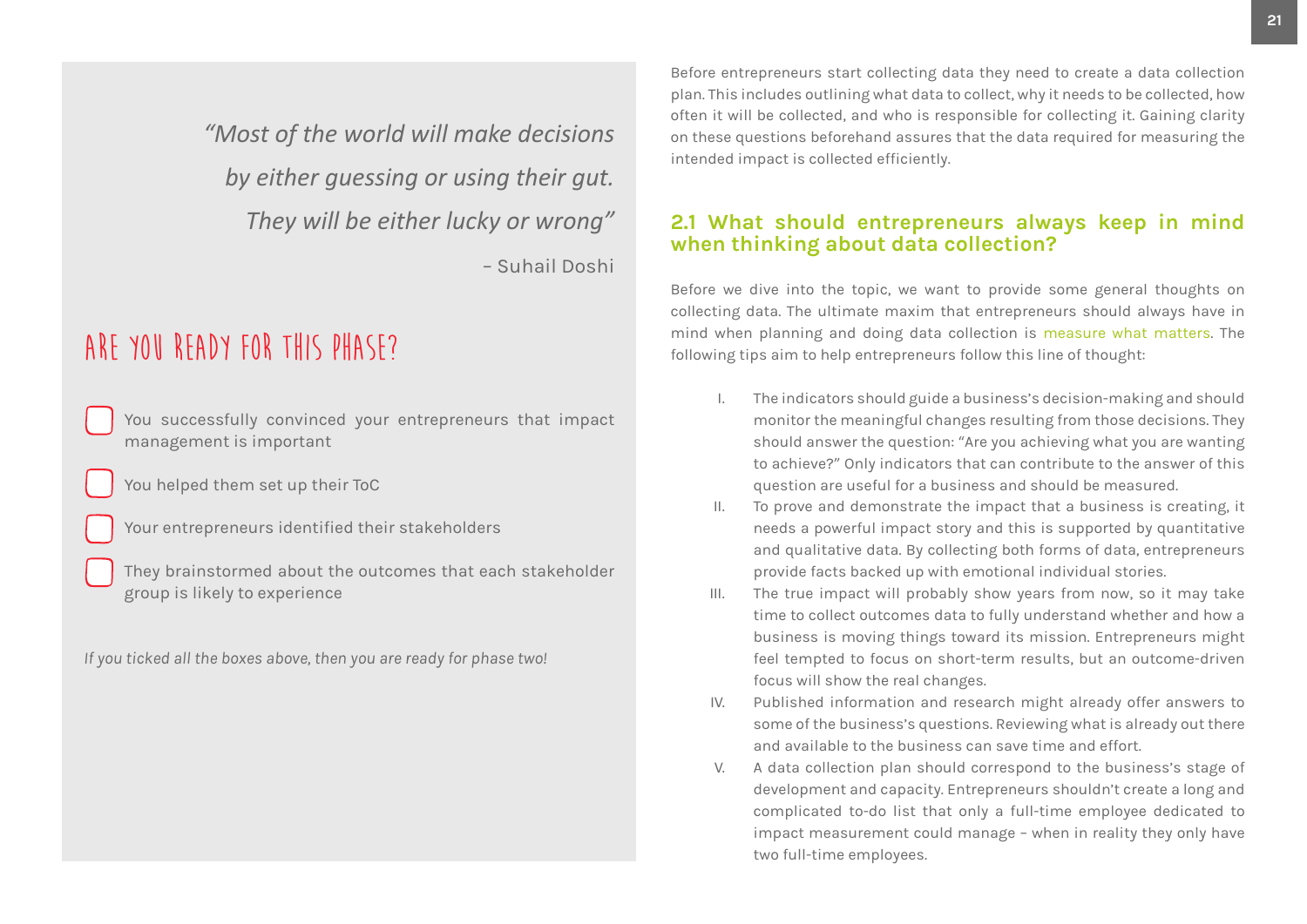#### <span id="page-21-0"></span>**2.2 How can entrepreneurs measure changes using indicators?**

A business can track changes by measuring the outcomes that were defined in phase one. The first step to do so is to come up with indicators for the outcomes. Indicators are measures that show if and how progress has been made. You can think of them as signs that something has happened. It is important that entrepreneurs select the right indicators before they start any activities to allow them to properly assess the impact later. The decision to measure a certain indicator has far-reaching implications because it directly determines the type of evaluation and assessment to be performed. Thus, defining indicators requires careful consideration!

Indicators can be qualitative or quantitative. Quantitative indicators use numerical data to explain something and answer questions, such as how much or how many. The results can be a number, a ratio, or percentage. For instance, water consumption can be evaluated by stating that three litres were consumed (number), 50% of all available water was consumed (percentage). Qualitative data are used to show how individuals or groups understand, interpret or experience the world. For instance, communities reported that they consumed water, but they felt that the water was not clean as it emitted some kind of odour. They communicate the changes through the eyes of the people being studied and are often richly descriptive, relative and subjective. While quantitative data is easily measurable and tells entrepreneurs how much something has changed, analysing qualitative data can help entrepreneurs to contextualize the quantitative data, and help them understand the nature of that change and why it has occurred. As mentioned before, entrepreneurs should use a combination of both data to ensure that the strength of one data can balance out the limitation of another.



Activities create change and indicators are used to show and communicate this change. However, to truly estimate change, entrepreneurs need to know two things: the initial condition of the people that they aim to affect and the condition of these people when the outcome occurs. The difference between those two data points is the change they want to measure. If they don't know where they are, how can they know where they are going? Baseline data are initial information about stakeholders collected before the start of activities and are essential for entrepreneurs to monitor and track changes. They can help set realistic and achievable targets because they provide a clear starting point to benchmark progress against.



course, YEP designed indicators for other stakeholders, yet YEP's main target group should be sufficient to demonstrate that indicators are a very effective

| Outcome                                                                                     | Indicator                                                                               | Qualitative /<br>Quantitative                                                       |
|---------------------------------------------------------------------------------------------|-----------------------------------------------------------------------------------------|-------------------------------------------------------------------------------------|
| Increase in students'<br>skills and knowledge<br>relevant for graduating                    | The participant has<br>improved its knowledge<br>in subjects relevant for<br>graduating | Qualitative (participants<br>self-report - improvement<br>scale)                    |
|                                                                                             | The participant has/hasn't<br>graduated                                                 | Quantitative (participants<br>self-report - % of yes/no<br>answers)                 |
| Securing sustainable<br>employment                                                          | The participant has/hasn't<br>obtained a job                                            | Quantitative (participants<br>self-report - % of yes/no<br>answers)                 |
|                                                                                             | The participant has this job<br>at least for x months                                   | Quantitative (participants<br>self-report - pure number)                            |
|                                                                                             | The participant receives<br>sufficient income to make<br>a living                       | Quantitative<br>(average income<br>per<br>participant)                              |
| Increase in confidence<br>in professional<br>competence                                     | The participant reports<br>greater confidence in<br>his/her professional<br>competence  | Qualitative (participants<br>self-report - improvement<br>$\overline{\text{scale}}$ |
| Increase in students'<br>ability to follow through<br>on their application<br>independently | The participant has/hasn't<br>completed applications<br>independently                   | Qualitative (participants<br>self-report - % of yes/no<br>answers)                  |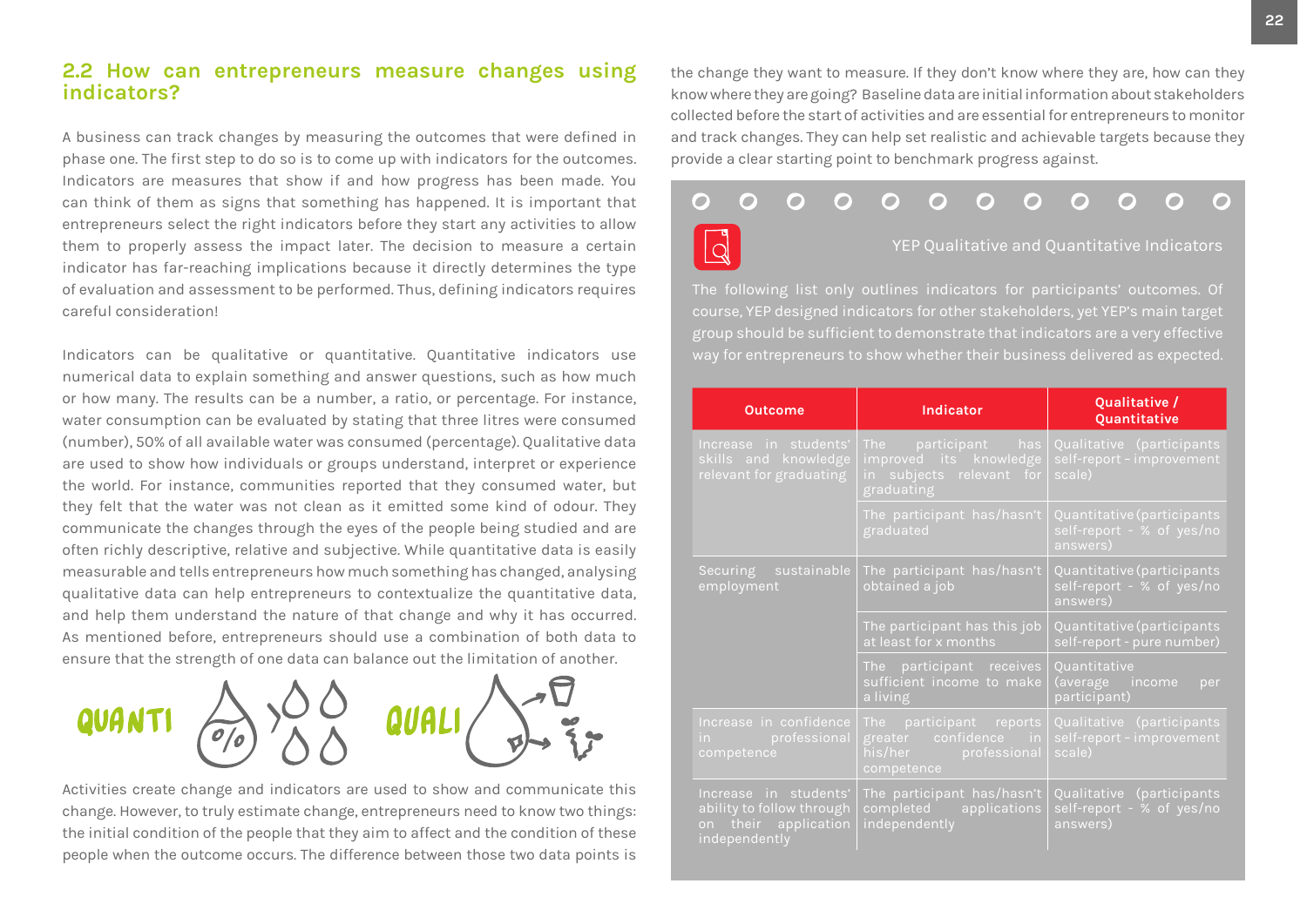### <span id="page-22-0"></span>**2.3 How can entrepreneurs develop indicator statements using SMART criteria?**

SMART criteria were originally proposed as a management tool for program managers to set goals and objectives, but the criteria have also been well accepted in the field of impact measurement and have become common best practice approach in developing indicator statements. Below is an overview of what SMART means:

- **O** Specific: the indicator is clear on what is exactly being measured, and clearly defined or sufficiently described without ambiguities
- **Measurable**: the indicator can be counted, observed, analysed, or tested, so that progress or results can be determined
- **Attainable**: the indicator accurately specifies the amount of what is to be measured and the target amount attached to the indicator should be realistic and achievable
- **Relevant**: the indicator must have a relationship between what it measures and the Theories of Change, whether at the input, activities, output, outcome or impact level
- **Timely**: the indicator must be efficient in terms of time spent in data collection, which also relates to the resources that are available to measure it in a cost-effective manner

RESURCE: "Developing Indicator Statements Using SMART Principles" is accessible under the additional resources section on [SFA.](https://social-finance-academy.org/)

### **2.4 Data collection methods**

#### **2.4.1 Data collection method via survey**

A powerful way to collect information (including baseline data) about people is through a survey. Although it is a simple and well-known data collection method, many people underestimate the effectiveness of a well-design survey. We will go through the various features of a survey to show that details matter and determine the quality of a survey.

Survey is a method for entrepreneurs to reach a high volume of people at very little cost and ensure anonymity if designed with care. It also enables entrepreneurs to quickly summarize and evaluate the results. There are different ways of delivery: a survey can be conducted on paper or with a tablet, in-person or over the phone or internet. The first step in designing a survey is also the trickiest: developing the appropriate survey. It is helpful to look at existing surveys that have been developed by professional researchers and make reference to the structure, as well as wordings of them. A critical question to ask is, what questions should entrepreneurs ask in a survey? Thinking about the following questions can help make this decision:1



Developing an effective survey is more than just choosing the right questions. Entrepreneurs need to think about how they will ask these questions because the question format directly influences the evaluation. Question types include but are not limited to text, numerical, dichotomous, scale, and multiple choice. To show entrepreneurs how the same question formulated in two different ways can result in two completely different evaluations, you can use the following example:

Be mindful of the trade-off between ease of data collection and biased data. E.g. younger generation tends to be more responsive towards digital survey than older generation. This automatically creates a selection bias in the pool of data generated.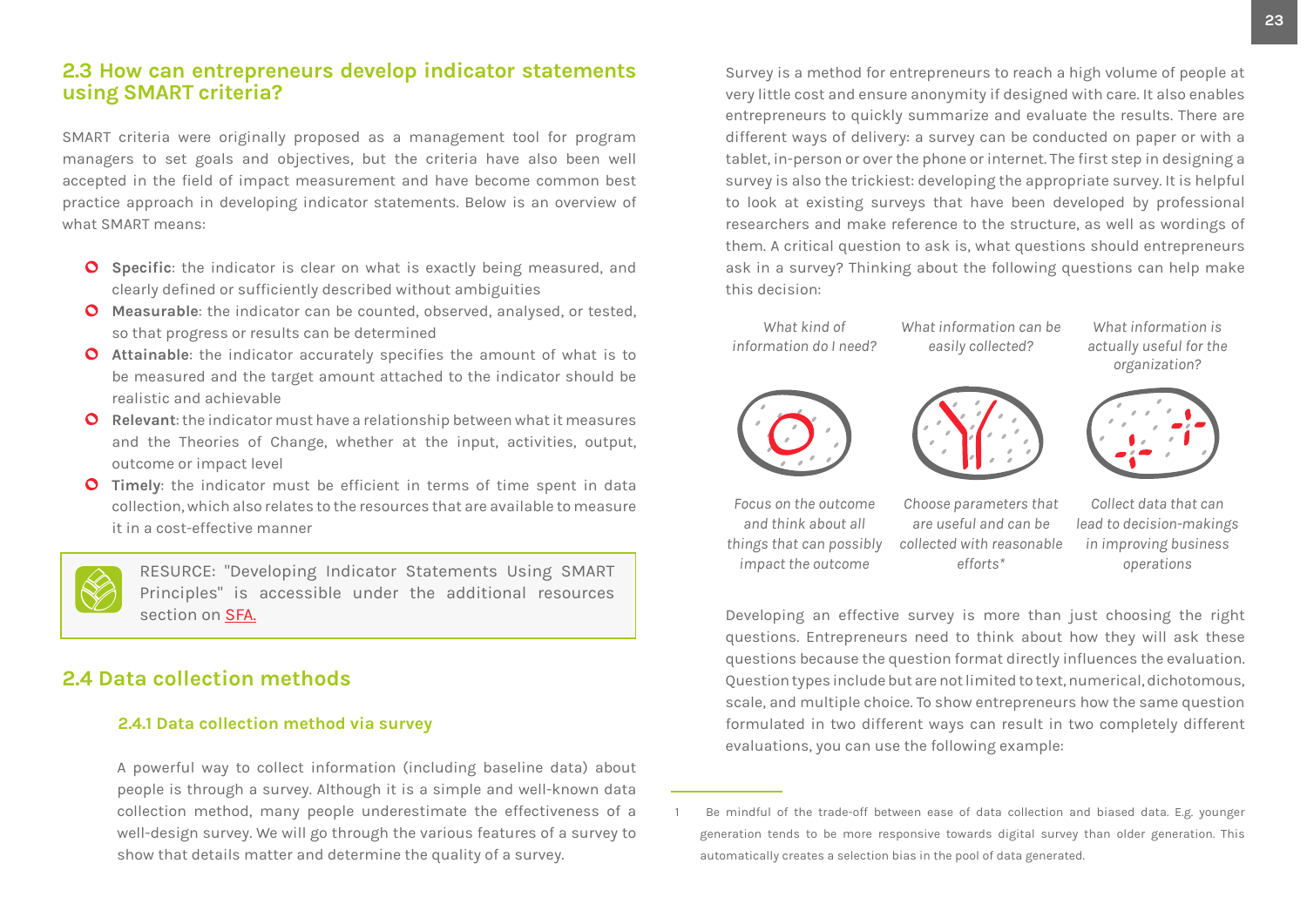

As you can see from the illustration above, capturing data in absolute change vs percentage change can result in a huge difference. Therefore, think carefully about the measurement when you pick your indicators and design your survey questions!

Next to choosing the right questions and format, entrepreneurs should keep the following best practices in mind to ensure good quality responses:



| <b>Survey best practices</b>                                                                                                                                      | Instead of doing this                                               | try this instead!                                                                      |
|-------------------------------------------------------------------------------------------------------------------------------------------------------------------|---------------------------------------------------------------------|----------------------------------------------------------------------------------------|
| Avoid vague terms and<br>don't<br>leave room for<br>interpretation                                                                                                | What do you think of our<br>solar lamp?                             | Which feature of our<br>solar lamp is most useful<br>to you?                           |
| Keep your survey short.<br>(note: Tested approach shows that<br>any survey that lasts for more than<br>10 minutes result in steady declines<br>in response rates) | Many questions,<br>more<br>than 10 minutes                          | 5 - 7 questions, within 10<br>minutes                                                  |
| Ask objective questions<br>to avoid bias                                                                                                                          | How did service improve<br>your life?                               | What aspects of your life<br>have changed because of<br>this product?                  |
| Avoid<br>asking<br>two<br>different characteristics<br>at a time                                                                                                  | Did you find the training<br>useful and affordable?                 | Did you find the training<br>useful?<br>Did you find the training<br>affordable?       |
| Be careful with asking<br>sensitive questions                                                                                                                     | How<br>much<br>is<br>your<br>income?                                | Formulate the answer<br>options by providing<br>different<br>income<br>brackets        |
| Ensure that questions are<br>relevant and actionable                                                                                                              | yourself:<br>what<br>Ask<br>information can I expect<br>to collect? | yourself: what<br>Ask<br>will you do with the<br>information you expect<br>to collect? |
| Final open-ended question<br>to ask                                                                                                                               | What I ask is all I need to<br>know                                 | Is there anything else<br>you'd like to tell us?                                       |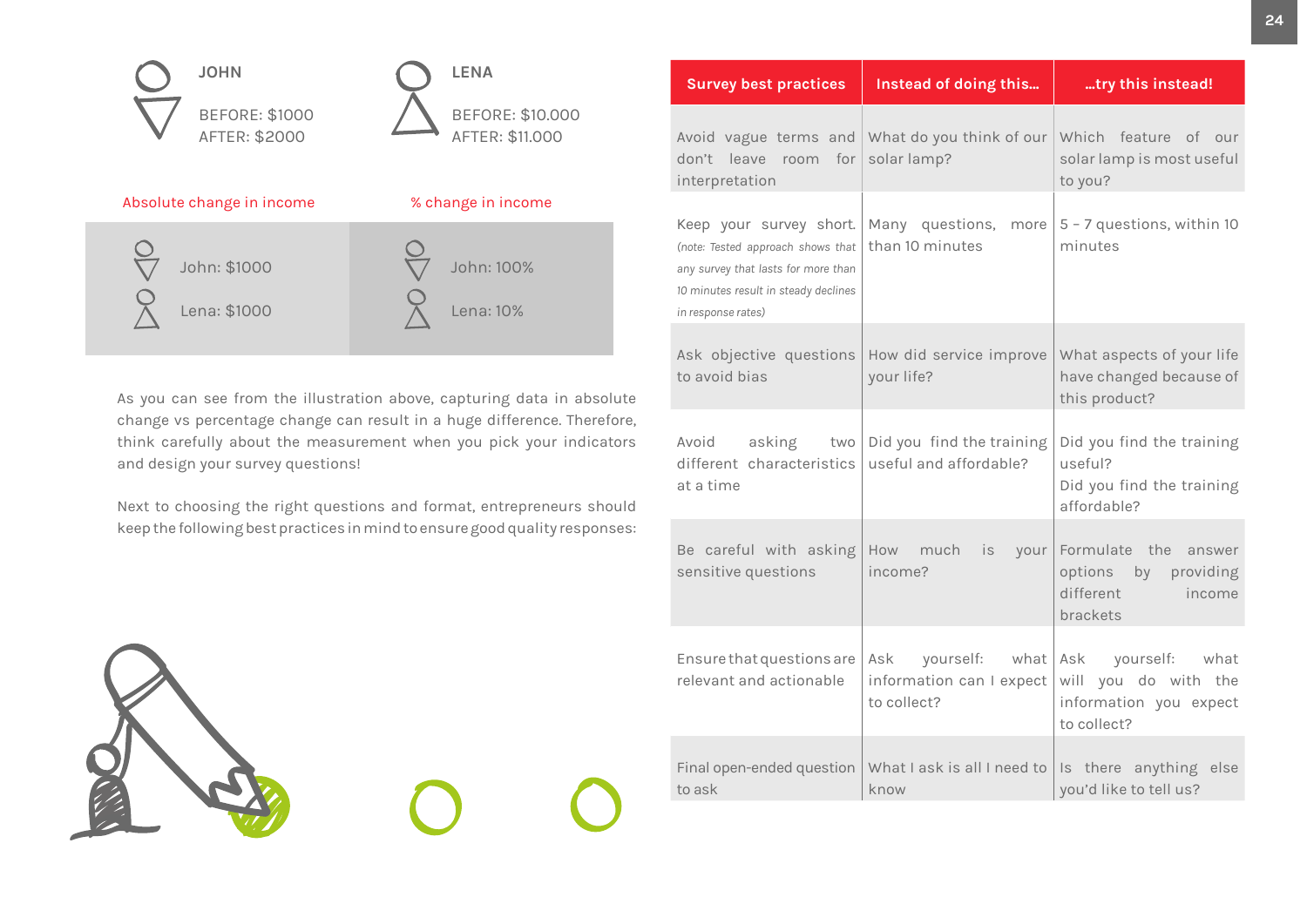#### $000000000000$  $\overline{O}$  $\Omega$  $\Omega$  $\Omega$  $\overline{O}$  $\Omega$  $\overline{O}$  $O$   $O$  $\overline{O}$  $O$   $O$  $\bigcap$



**YEP Pre-Evaluation (Baseline) and Post-Evaluation Survey**

completed in their own time before their first session. The following example is a

*Hey, nice to meet you! Help us to get to know you a bit better before we start. We want to offer you the best training possible and completing this survey would go a long way towards making this happen! We know your time is precious, so we will keep it short. This survey only takes you 3 minutes (really, we timed it!)*

- *1. What is your name?*
- *2. What is the name of your school?*
- *3. What grade are you in?*
- *4. Please select your age (16,17,18)*
- *5. What subject do you want to learn more about? (Open answer)*
- *6. How well do you think you know the content of this subject? (5 point scale: poor – excellent)*
- *7. How difficult do you think are the following topics of this subject? (list of topics with 5 point scale: very easy – very difficult)*
- *8. How confident do you feel about taking exams on this subject?*
- *9. How do you like to learn? (Multiple choice: Workbook, writing, reading, personal conversation, other, etc)*
- *10. Is there anything else you want to share with us?*

#### *Thank you and let's get started!*

age is a sensitive question, yet YEP believed that for students of this age this subjective but they felt it gave them information good enough to assess their

*Thank you for choosing YEP as your tutoring partner. We want to constantly improve our tutoring offerings and your feedback would help us to do so! And don't think we are just letting you go empty-handed. Take this short survey and have a chance at winning a \$20 Amazon voucher*

- *1. What is your name?*
- *2. Are you currently enrolled in a school? If yes, what is the name of your school?*
- *3. Have you graduated yet?*
- *4. If you answered no to question 2, what grade are you in?*
- *5. When you came to YEP, you wanted to learn more about subject x. How well do you think you know the content of subject x now? (5 point scale: poor – excellent)*
- *6. How difficult do you think are the following topics of this subject? (5 point scale: very easy – very difficult)*
- *7. How confident do you feel about taking exams on this subject?*
- *8. Are you satisfied with the tutoring you received at YEP? (5 point scale: very satisfied – very dissatisfied)*
- *9. What could YEP have done better to improve your tutoring sessions? (Open answer)*
- *10. Has someone or something else contributed to your knowledge in subject x while you attended the tutoring sessions of YEP? (e.g. doing homework with friends/parents) (Open answer)*
- *11. Is there anything else you want to share with us?*

*Thank you for taking the time to complete this survey. We wish you all the best and will contact you in case you won the \$20 voucher!*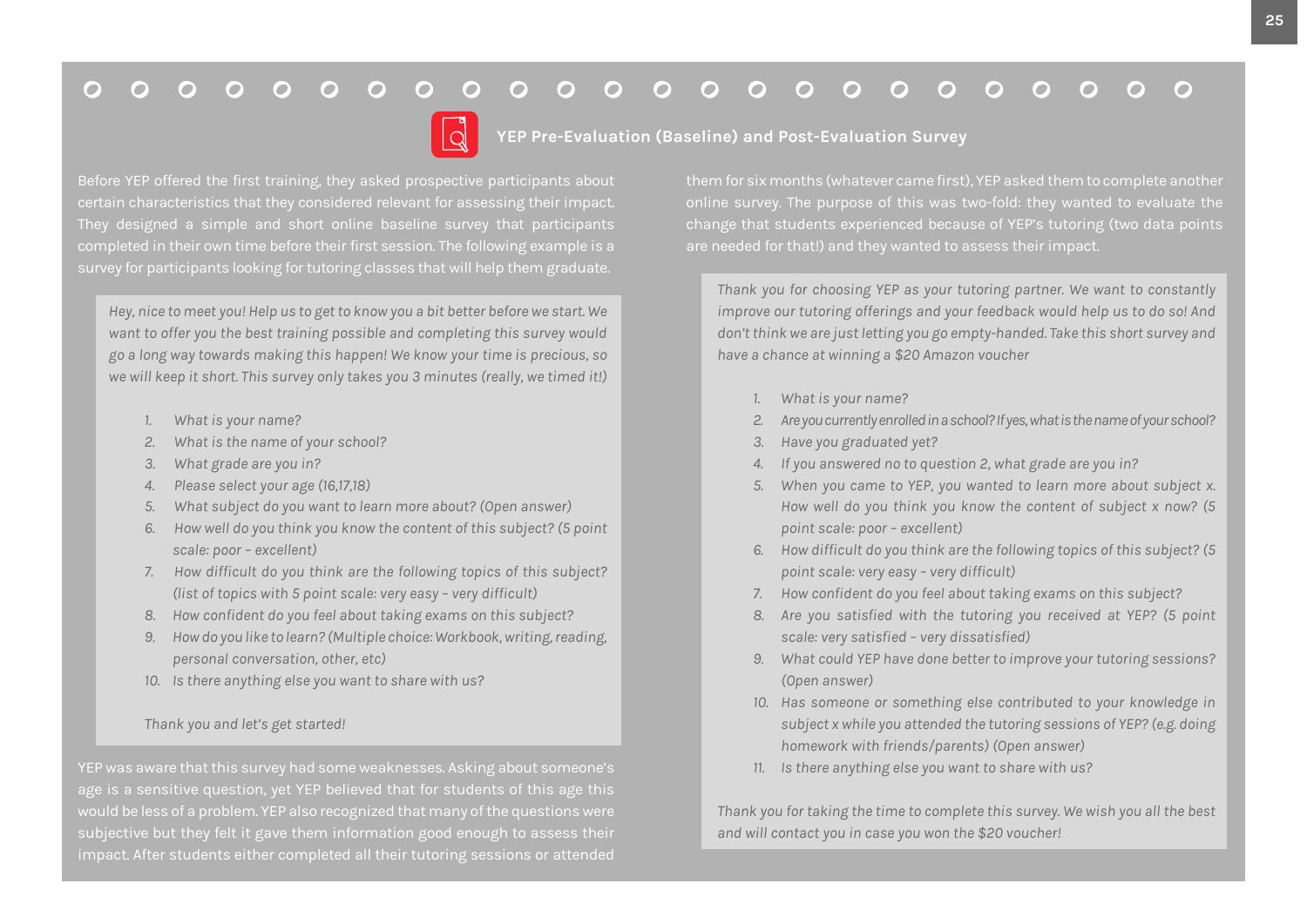

#### Bonus box: Introduction to Lean Data

Throughout this toolkit we have emphasized the importance of listening. We want entrepreneurs to listen to their stakeholders because we believe this is vital for them to truly understand their needs and problems and respond with effective solutions. Yet, traditional measurement practices can be not only complex, time-consuming and expensive but also insufficient in reaching the underserved people. Consequently, it is hardly surprising that entrepreneurs have become increasingly frustrated with the conversation around effectively measuring impact. How can we actually help entrepreneurs with this problem?

The impact investor Acumen has created Lean Data to fully understand how its investments (the companies they invested in) can impact the lives of low-income families and has recently decided to spin it off into a separate enterprise, namely 60 Decibels. For entrepreneurs, Lean Data can be a new time- and cost-efficient tool to measure impact performance, bringing the voice of the people they serve at the heart of impact measurement. This approach acknowledges both the dynamic environment, in which entrepreneurs operate and their limited financial and human capital. So how exactly does Lean Data work?

First, Lean Data encourages entrepreneurs to leverage the power of lowcost technology, recognizing that the near-ubiquity of mobile phones makes it possible to communicate directly and quickly with people, even in remote rural areas. Lean data suggests different technologies, such as SMS or phone calls, depending on the conditions and responses required to reach the target audience. Second, Lean Data offers a list of selected survey partners that entrepreneurs could work with. Third, Lean Data has grouped questions into topics to help entrepreneurs mix and match questions to design their preferred survey. Let's take a look at the question set:

| <b>Question set</b>         | What ar you trying to find out                                                                                                  |  |  |  |
|-----------------------------|---------------------------------------------------------------------------------------------------------------------------------|--|--|--|
| 1. Value proposition        | Why are customers buying your product/service?<br>What do they see as valuable?                                                 |  |  |  |
| 2. Customer<br>satisfaction | How happy are your customers with your product/<br>service? What would they improve?                                            |  |  |  |
| 3. Meaningfulness           | product/service actually<br>having<br>ls.<br>your<br>a<br>meaningful impact on your customers' lives?                           |  |  |  |
| 4. Outcome<br>measurement   | Are social outcomes improving as a result of your<br>product/service? To what degree? What outcomes<br>do customers value most? |  |  |  |
| 5. Poverty profile          | What is the income profile of your customers?<br>What % of them liv below the poverty line?                                     |  |  |  |
| 6. Customer<br>archetypes   | What attitudinal/behavioural chaacteristics are<br>common in your customrs? Are they more risky?<br>More inspirational?         |  |  |  |

Entrepreneurs can use this template to ensure that they cover all impact aspects with their survey. For the first category "Value Proposition", entrepreneurs could, for example, ask "Why did you purchase this product/ service?" and "How would you rate the value of money of this product/ service?". Lean Data recommends designing 2-5 questions per category. In addition to the set of questions, the Lean Data field guide also provides some useful information about what a good survey should look like. For example, if you give a brief introduction and thank the participant for completing the survey, a survey will be more personal and enjoyable.

Previously, we introduced you to the IMP and the five dimensions of impact: who, what, how much, contribution, and risk. How can entrepreneurs use IMP and Lean Data together? Looking at IMP's five dimensions, at least the first three of them, and in some cases, all five, can accurately be described by the people experiencing the impact - if we would only take the time to listen to them! The Lean Data methodology can help entrepreneurs choose the right set of questions they need to answer in IMP's five dimensions and ask them in a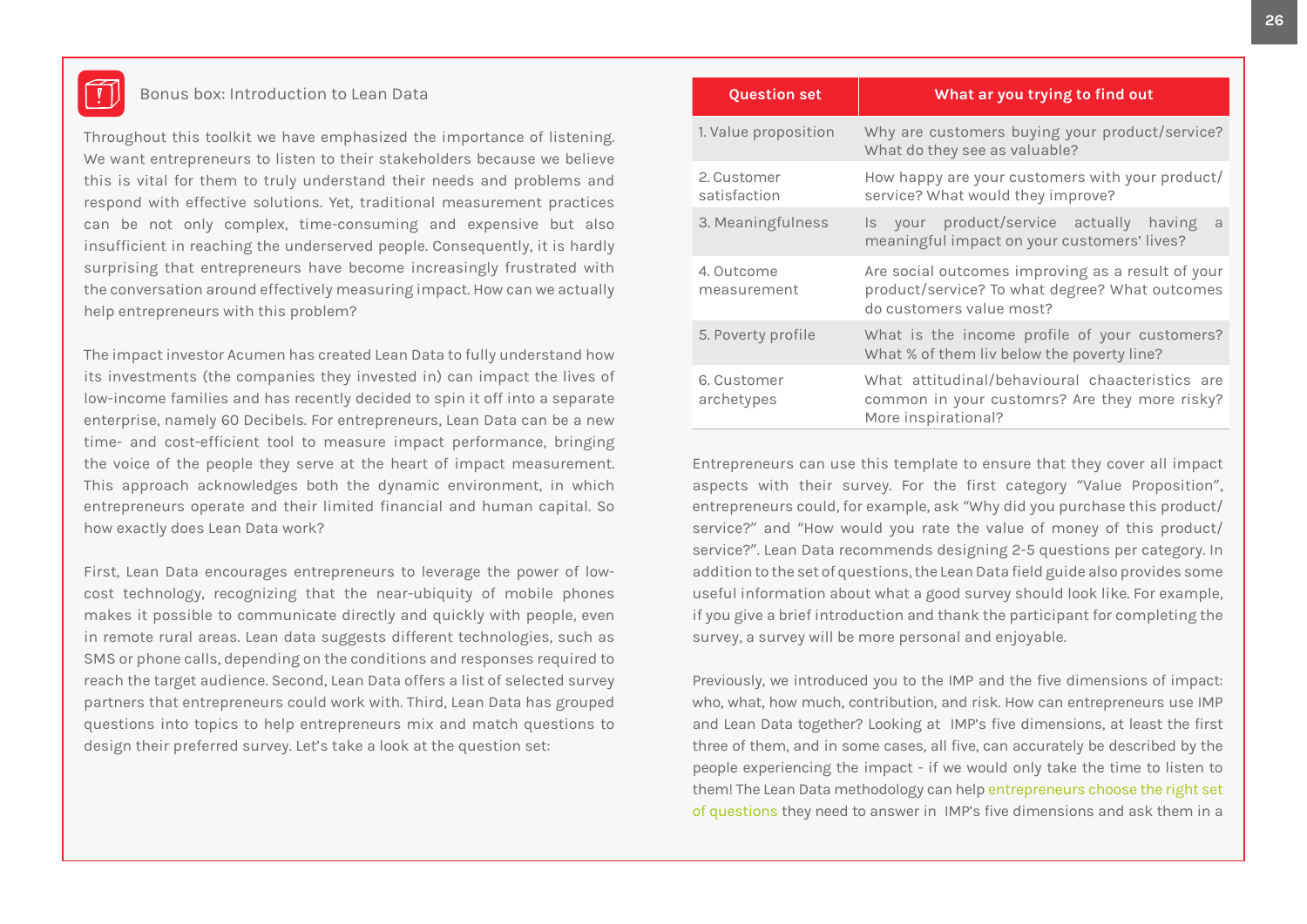cheap and cost-effective way. For example, asking people the question "How would you rate the value of money of this product/service?", which is part of the first category of the Lean Data's question set, can be one way to find out how important the outcome for the people is, thereby answering IMP's first impact dimension "What". So rather than considering IMP and Lean Data as separate tools, picture them as interlocking gearwheels that complement each other: The IMP helps entrepreneurs understand what parts impact is made of, while Lean Data helps them choose the exact questions to find answers to those parts and ways to ask these questions easily, effectively and quickly.



Whether you are using remote technology or in-person survey, Lean Data methodology can also help to ensure data collection costs are kept to the minimum via customer touchpoint approach: entrepreneurs embed impact data collection into existing business operations so that it is less burdensome for both customers, entrepreneurs, and employees. It works by mapping out the entire customer interaction journey, from the point where customer experiences a problem or situation that draws them to use your products and services. This is followed by identifying all the places that the impact enterprise is already interacting with customers (customer touchpoints), noting down any data that is currently being collected at each stage, and determine points where data collection opportunities might be. This data collection method is extremely cost-effective as it looks into ways to incorporate impact management into the existing business operations.

Have we convinced you that Lean Data offers impact enterprises, especially those who are in the early stages of building an impact strategy, an agile, effective, and low-cost way to better understand their stakeholders and assess their social impact? If yes, we want to encourage you to inform your entrepreneurs about Lean Data and if possible, learn more about Lean Data and how impact enterprises can design and implement their own Lean Data action plan.



RESOURCE: To help you navigate and save some time, we have prepared a list of Lean Data resources and they are accessible under the additional resources section on [SFA](https://social-finance-academy.org/) – but of course, there are many more other resources out there that may work better for you.

RESOURCE: A webinar video - Impact Measurement in practice - Lean Data and Impact Measurement is accessible under the additional resources section on [SFA.](https://social-finance-academy.org/)

#### **2.4.2 Other data collection methods**

Surveys may seem less impactful and outdated with all the new technological approaches available, such as impact management software. Yet, if the right questions are asked in the right way, they can be a simple, cost-effective, and informative way to collect and measure impact data. We have extensively talked about surveys - not because we think it is the best approach but because we believe that surveys are underestimated and often not designed correctly. Nevertheless, other very powerful methods to measure impact exist. The following table contains relevant (yet, certainly not all!) approaches that entrepreneurs can use to measure their impact on people's life. Each method comes with its advantages and disadvantages as well as the right time of usage.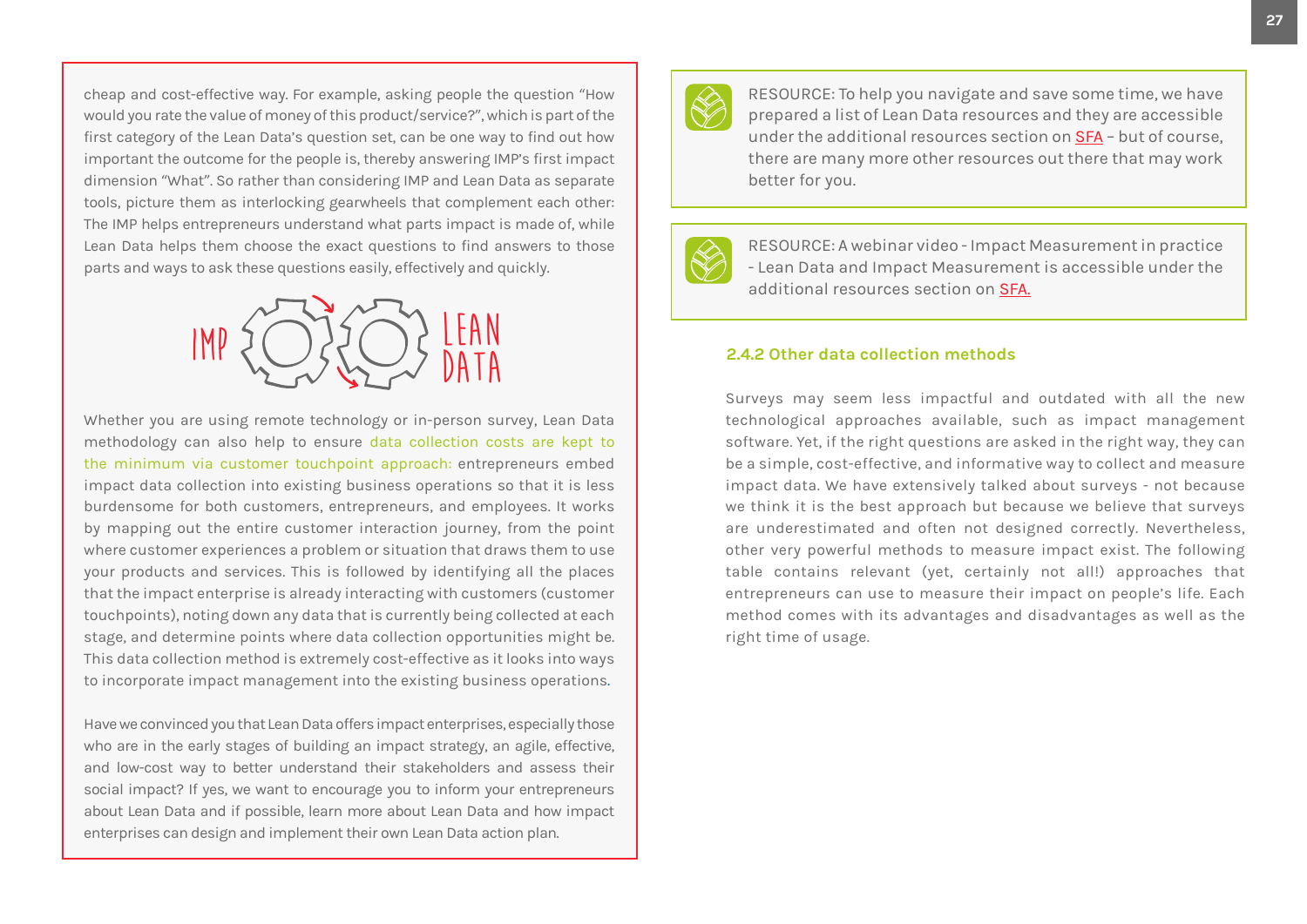<span id="page-27-0"></span>

| <b>Method</b>                     | <b>Advantages</b>                                                                                            | <b>Disadvantages</b>                                                                                                                          | <b>Time of usage</b>                                                                                               |
|-----------------------------------|--------------------------------------------------------------------------------------------------------------|-----------------------------------------------------------------------------------------------------------------------------------------------|--------------------------------------------------------------------------------------------------------------------|
| E-mail / Online<br>surveys        | <b>O</b> Cheap and quickly<br>evaluated in bulk<br>$\bullet$ Ensures anonymity $\bullet$                     | <b>O</b> Return rates may<br>be low<br>Online access<br>needed                                                                                | <b>O</b> Verify a problem<br><b>Baseline</b><br>O.<br>information of<br>stakeholders<br>O Indicator<br>Measurement |
| Face-to-face /<br>Phone interview | $\bullet$ In-depth data<br>collection and<br>comprehensive                                                   | <b>O</b> Time consuming<br>Difficult to evaluate<br>O<br>and quantify                                                                         | O Development of<br>new project<br>Identification of<br>O<br>improvement areas                                     |
| Focus groups                      | O Add value through<br>different points of<br>view<br>O<br>Can deliver<br>unexpected results                 | <b>O</b> Medium time<br>consuming<br><b>O</b> Participants might<br>not speak openly<br>Difficult to quantify<br>$\mathbf{O}$<br>and evaluate | <b>O</b> Participants deal<br>with common<br>problems and<br>solution must be<br>developed                         |
| Systematic<br>observations        | O Information<br>directly obtained<br>from target group<br>Not subjective                                    | <b>O</b> Very time<br>consuming<br><b>O</b> Privacy concerns                                                                                  | <b>O</b> Verification of<br>survey answers                                                                         |
| Case studies                      | $\bullet$ Data combined<br>with individual<br>stories provide<br>good content<br>for impact<br>communication | <b>O</b> Difficult to make<br>generalization                                                                                                  | O Illustration of the<br>achieved results                                                                          |
| Quasi-experimen- O<br>tal designs | Powerful way<br>to demonstrate<br>additionality of<br>impact                                                 | <b>O</b> Expensive and<br>resource intensive<br><b>O</b> Limited in ruling<br>out exogenous<br>factors                                        | O Advanced<br>enterprises aiming<br>to prove impact<br>with significant<br>certainty                               |

RESOURCE: A document detailing more information about Other Data Collection Methods is accessible under the additional resources section on [SFA.](https://social-finance-academy.org/)

#### **2.5 For how long and how frequently should entrepreneurs measure changes?**

After deciding what information is needed to measure outcomes, entrepreneurs have to think about the points in time at which they want to collect the information. There is no general answer to this question because it depends on the outcomes of a business. Some activities might affect people for a lifetime, others may only last a short time. This doesn't mean that the latter is less important. If short-term outcomes are valued by a business's stakeholders, they are important and should be measured. Therefore, entrepreneurs have to decide which outcomes are longterm and short-term and which are more and less valued by stakeholders. This way they can decide how long and how often they will collect data points for outcomes.

#### 7 n  $\sim$ **YEP Measurement Frequency**

YEP, for instance, wants to assess the impact of their tutoring sessions for graduating students. They think their service is highly valued by students but they also believe that it takes time to observe their learning progress. Therefore, they ask students to fill out the post-evaluation survey after six months and/or at the end of their tutoring contract – depending on what comes first.

## **2.6 How can entrepreneurs structure, plan and oversee their data collection process?**

By now entrepreneurs should have an overview of the different measurement approaches. Whether a method is suitable for a business to measure changes in people's life depends on the defined outcomes as well as the human and financial capacity. Yet, the decision should always be guided by the goal to maximise or at least to optimise the impact. No matter the choice, the process of collecting data should be carefully mapped out to ensure that impact is truly and effectively measured. Entrepreneurs can either use different approaches to collect information on different outcomes or collect all the data at the same time using the same approach. A helpful tool to structure, manage, and monitor the collection process is a data collection plan. It outlines what information is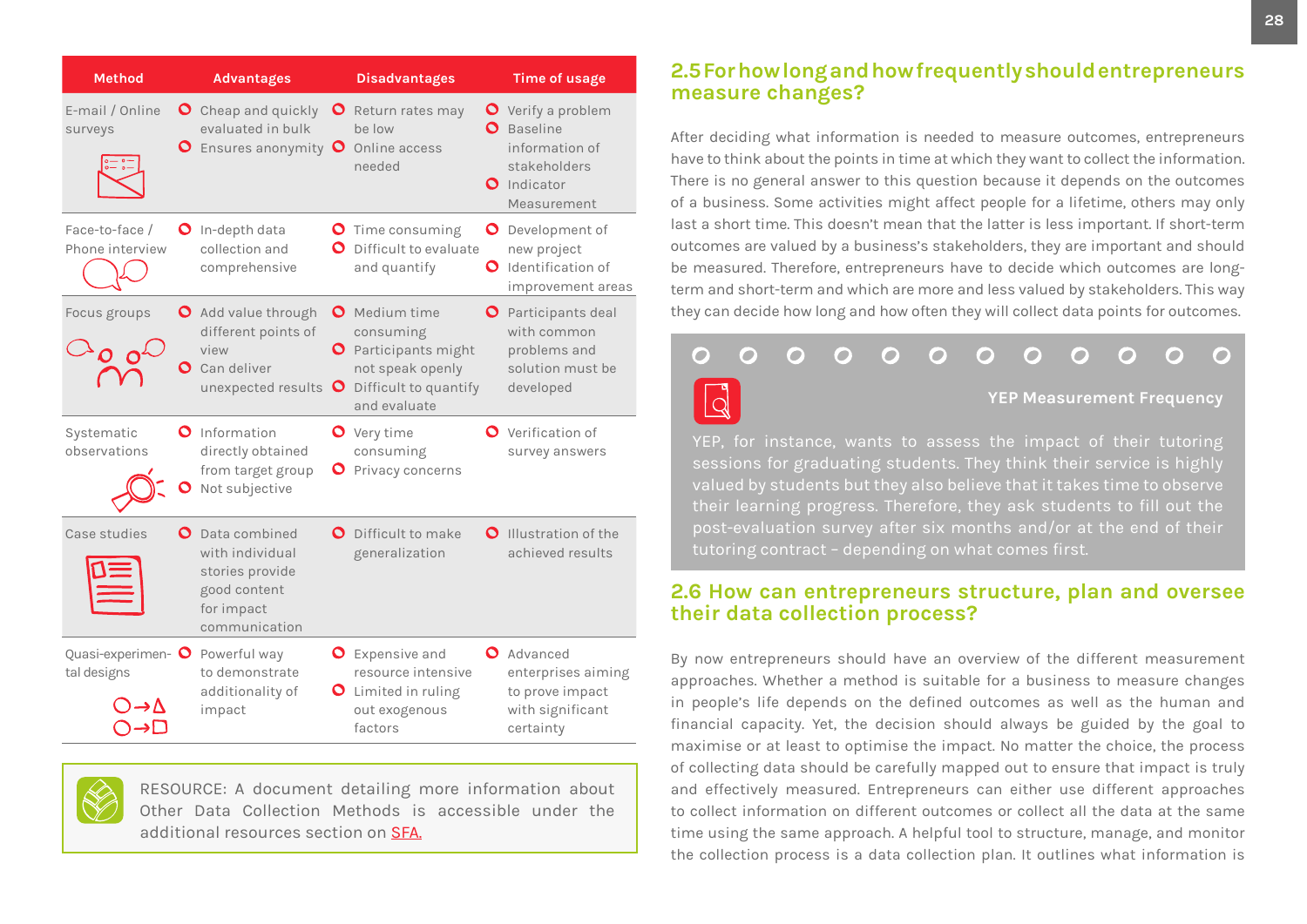needed, why it is needed, how it will be collected, when and how frequently it will be collected, and who is responsible for collecting it. This might seem like a very detailed plan, requiring a lot of work. Nevertheless, a well-designed data collection plan provides the most accurate answers to your impact questions.

 $\mathbf{\Omega}$  $\Omega$  $\Omega$  $\Omega$  $\bigcap$  $\Omega$  $\Omega$  $\Omega$  $\Omega$ ౧  $\mathbf{\Omega}$  $\bigcap$ **YEP Data Collection Plan**  $\overline{a}$ 

The following table is an exhibit of YEP's data collection plan and relates to the outcome "Increase in students' skills and knowledge relevant for graduating" (Outcome 1). Entrepreneurs should have a its indicators. Arranging a data collection plan based on a business's outcomes helps to maintain a structured overview.

| Question                                                                                                                                                           | YEP's response for outcome 1                                                                                                                                                                                           |
|--------------------------------------------------------------------------------------------------------------------------------------------------------------------|------------------------------------------------------------------------------------------------------------------------------------------------------------------------------------------------------------------------|
| What information do you collect?<br>Enter here what information you<br>want to collect                                                                             | Participants' change in skills and<br>knowledge                                                                                                                                                                        |
| Why this information? Indicate<br>here how the information will help<br>you to assess changes in people's life                                                     | An increase in students' knowledge<br>of relevant subjects can help them<br>graduate, which will increase their<br>chance of finding a job                                                                             |
| How will the information be<br>collected?<br>Enter here the data-collection<br>instruments that you propose using                                                  | Online surveys                                                                                                                                                                                                         |
| When and how frequently will the<br>information be collected?<br>At what points in time will the data<br>be collected? When will the data have<br>to be presented? | Pre-survey: before students have their<br>first tutoring session<br>Post-survey: every six months after<br>starting the first session and/or after<br>completing all tutoring sessions -<br>whatever event comes first |

<u>Who is responsible for collecting it?</u> Mentors responsible for tutoring the *Who is capable and authorized to collect the data and has sufficient time resources?* students

Feasibility: Yes/No Can the planned data collection funds available?

be completed within the time and among students (either via phone or computer)



RESOURCE: The data collection plan template is accessible under the additional resources section on [SFA](https://social-finance-academy.org/).

#### $\Omega$  $\Omega$  $\Omega$  $\Omega$ O  $\overline{\mathbf{O}}$  $\Omega$  $\Omega$  $\Omega$  $\Omega$  $\Omega$ **Key questions that entrepreneurs should be able to answer by now**

indicators? **[P. 21](#page-21-0)**

Have you applied SMART principles in developing your indicator statement? **[P. 22](#page-22-0)**

Have you explored the most cost-effective data collection instrument? **[P. 22-26](#page-22-0)**

Have you developed your data collection plan? **[P. 27](#page-27-0)**

Congratulations, you finished the first (and longest) phase of this guide!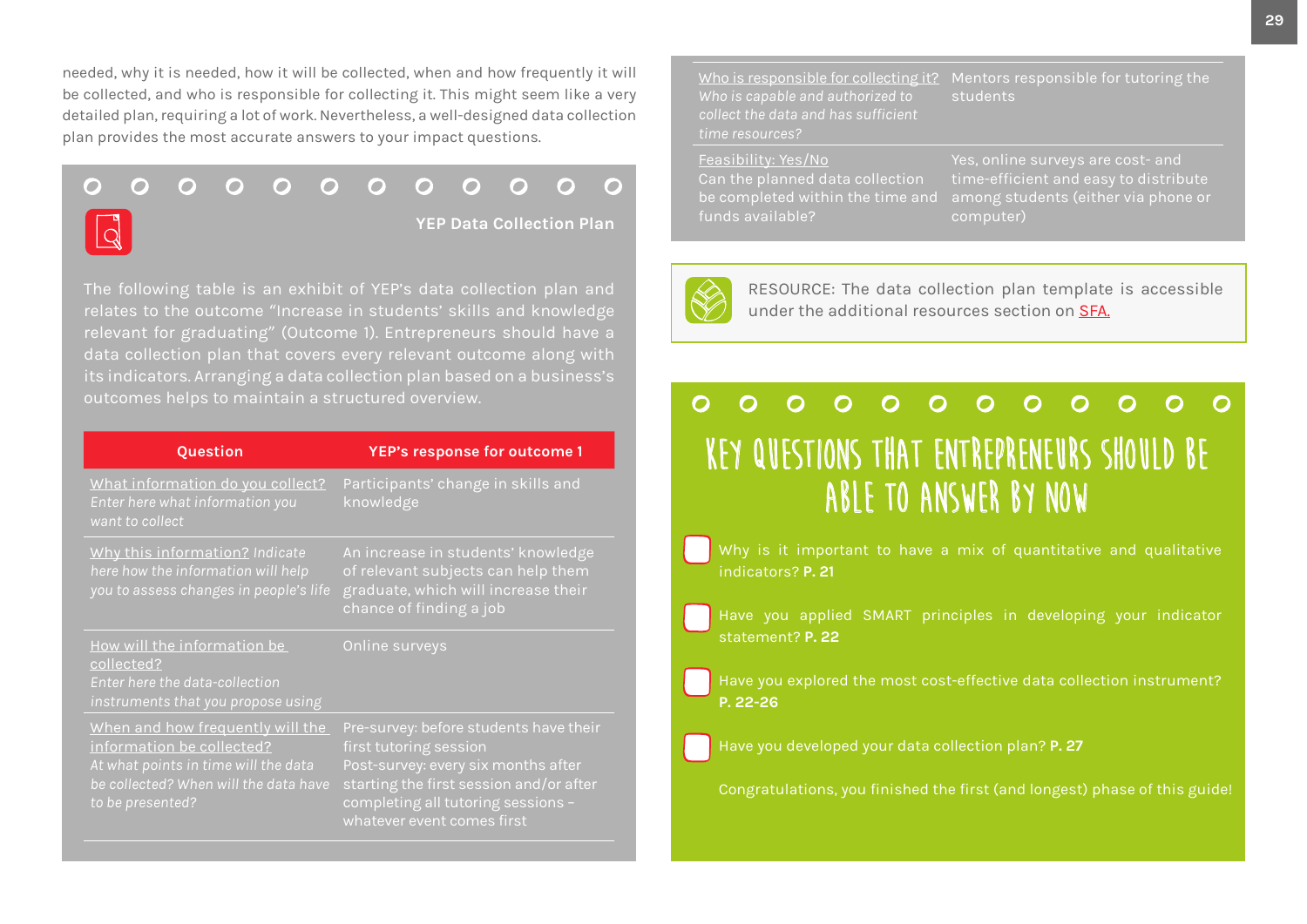



# **ANALISING ANALISING DATA DATA**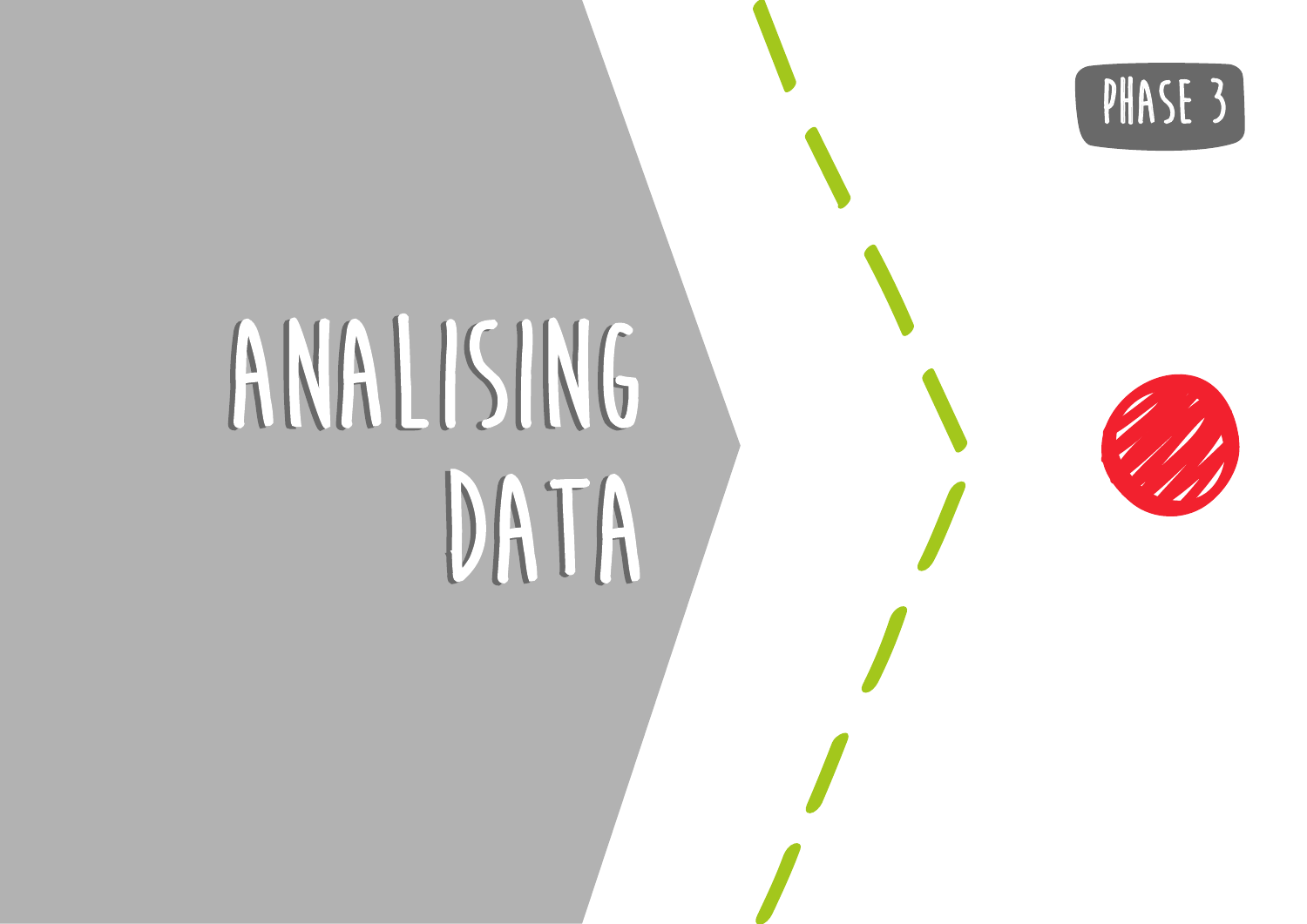<span id="page-30-0"></span>*"The goal is to turn data into information and information into insight"* 

– Carla Fiorini

# **Are you ready for this phase?**

Did your entrepreneurs choose appropriate indicators and approaches to measure their outcomes?

Have they developed a data collection plan?

- Have they designed baseline surveys for their users?
- Ideally, have they collected some data based on their data collection plan?

*If you ticked all the boxes above, then you are ready for phase three!*

Once entrepreneurs have collected their first set of data, they want to make sense of it and check if they are achieving their impact goal. Organizing their quantitative and qualitative data appropriately is crucial to accurately assess data and translate it into useable information. This way they can identify patterns and themes, improve their activities, and draw conclusions about their impact.

### **3.1 What should entrepreneurs always keep in mind when analysing data?**

Data analysis can be overwhelming and exciting at the same time. Yet, before entrepreneurs start to assess and play around with data, they should always remind themselves of their overall impact goal, and even better, how it intersects with their business KPIs. Businesses can spend a lot of time and money conducting different analyses but are they all necessary? Most probably not. To perform evaluations that are meaningful for measuring impact as a business, entrepreneurs would find it helpful to frame their data analysis by asking the following two questions to capture both impact and business performance information:

- Impact performance (can I prove that my products or services delivered and created changes in peoples' lives?)
- **O** Business performance (can I improve my operational processes, so that we can use our resources more efficiently to optimize the generation of impact in people's lives?).

These insights can be revealed by analysing either qualitative or quantitative data.

#### **3.2 How can entrepreneurs effectively analyse different types of data?**

Analysing data to reveal performance or process-related insights can be done as soon as entrepreneurs have recorded their first set of data. The quicker they can prove that change happened or identify ways to improve their impact the better. But how do entrepreneurs record their data and how does data storage differ between quantitative and qualitative data?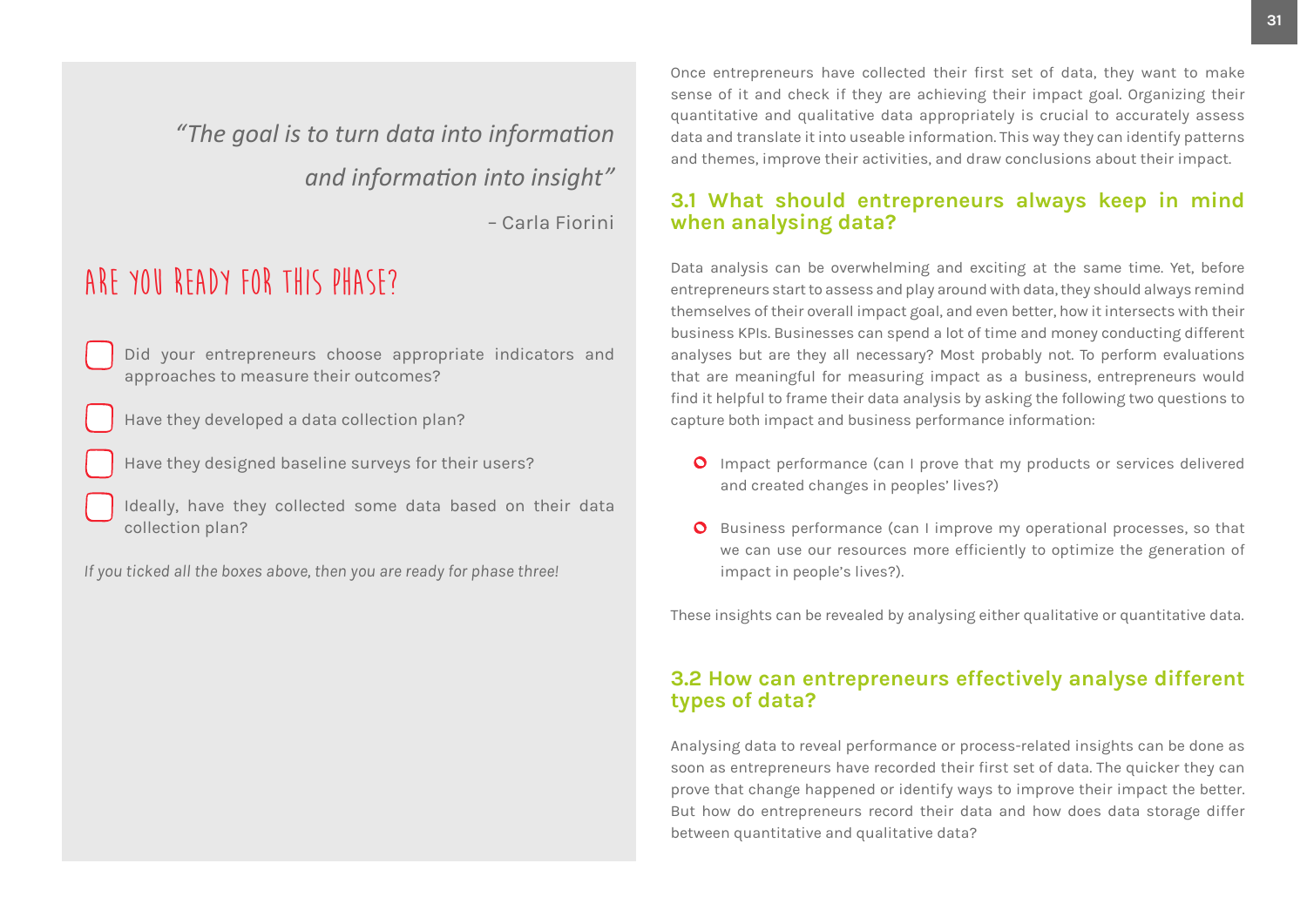#### <span id="page-31-0"></span>**3.2.1 Quantitative data**

#### **I. Organising data**

Quantitative data is numerical data that helps entrepreneurs to understand who experiences change and by how much. If entrepreneurs collected information through a paper-based survey, they can enter the answers manually in a spreadsheet. If they used an online-survey, their provider will most likely offer an option to export the dataset into a spreadsheet. While many different impact management softwares exist, Excel is a widely available and easy-to-use tool that can analyse large amounts of data to discover trends and patterns. Hence, before entrepreneurs switch to expensive impact management platforms, ask them if they have exploited Excel's full potential.

It can always happen that participants leave questions unanswered or respond to questions incorrectly.

n  $\Box$  $\bigcap$  $\overline{\phantom{a}}$ 

**YEP - Organising Quantitative Data** 

For instance, YEP's students responding with a number when they were asked for their names. Businesses need to identify and correct or eliminate such inaccurate data. If it is clear what respondents wanted to say, for example, because they made a spelling mistake, then entrepreneurs can correct their response. If, however, they left certain answer fields blank or did not respond appropriately to the question, erase their answer from the data set. Standardizing the data is necessary for a truthful and precise analysis.

It is also good practise to keep a record of those unanswered survey questions (not included in the statistical analysis) because such record may also provide insights for improving development of survey questionnaires in the future.

#### **II. Using appropriate statistics**

As mentioned before, quantitative data can be reported in different ways. Averages are often used to summarize results, such as reporting the average age or grade of participants. Percentages are helpful to give readers a sense of scale and proportion but should not be used for small samples. For example, stating that 70% of students improved their knowledge through tutoring is a powerful way to communicate impact if 1,000 people responded to the question – yet, it would be weak and misleading if only ten students responded to the question. If entrepreneurs already collected two data points, before their first product/service delivery and after it, they could measure the change.

#### $\bigcirc$ O ∩ **YEP - Presenting Quantitative Data**

For instance, if 70% of students felt that math was a difficult subject in the baseline survey and the first post-evaluation survey showed that now only 50% of the same students felt this way, YEP can cite a decrease of 20 percentage points. Different ways exist to measure change and entrepreneurs should choose statistics that truthfully and effectively communicate their impact.



RESOURCE: Sample size calculation methodology is accessible under the additional resource section on [SFA](https://social-finance-academy.org/).

#### **3.2.2. Qualitative data**

#### **I. Organizing data**

Qualitative data is used to understand people's behaviour from their perspective. It gives entrepreneurs insights into why a business is performing well or not. The first step for preparing qualitative data is to scan through the entire data set so that entrepreneurs can already identify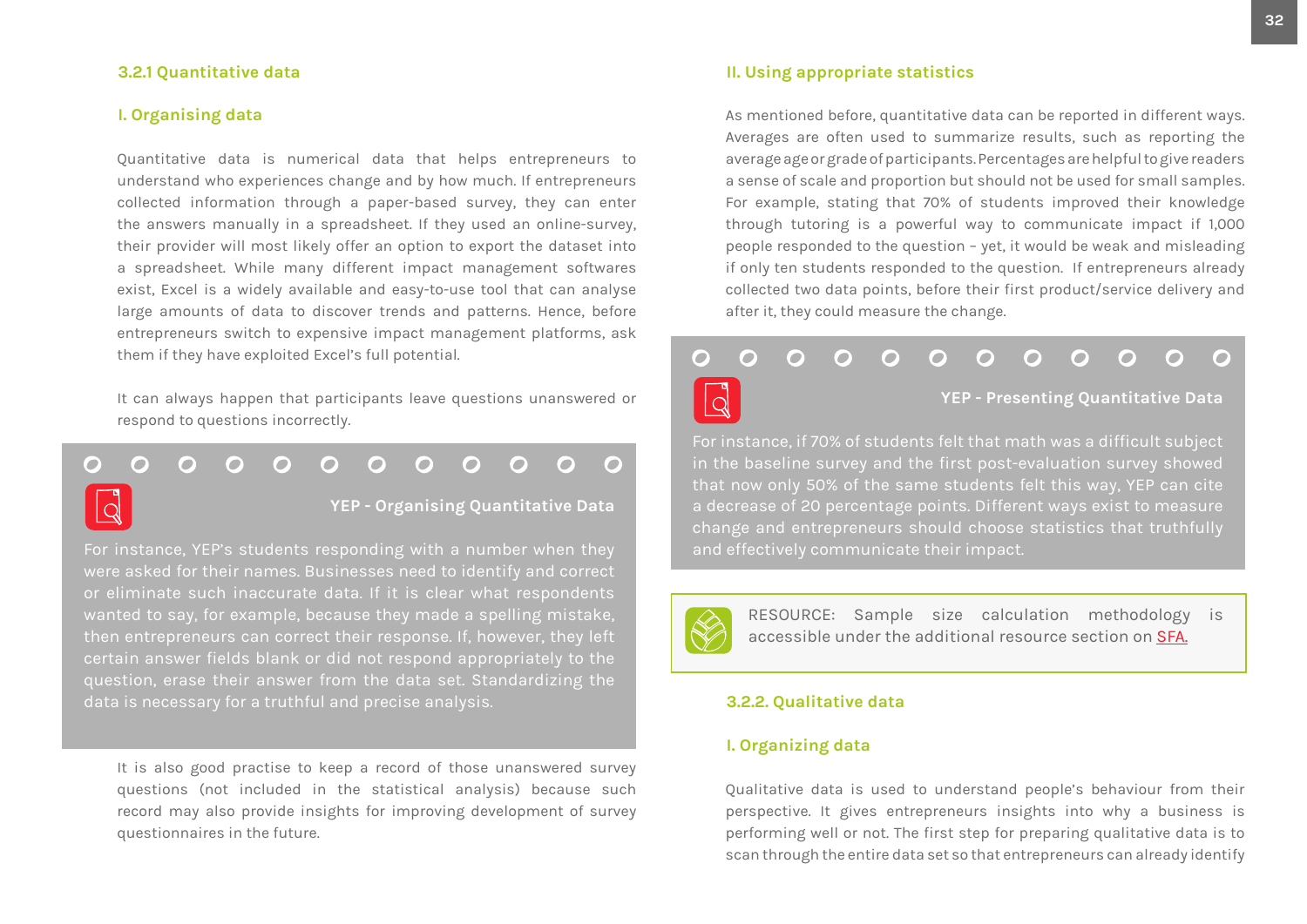<span id="page-32-0"></span>patterns and themes. This way entrepreneurs can create categories, which can be either very broad or detailed depending on the research question and what they are trying to get out of the data.

#### ∩ n  $\overline{\phantom{a}}$  $\Box$ ∩

**YEP - Leveraging Qualitative Data**

For instance, additional learning materials could be one category when asking students for suggestions on how to improve YEP's tutoring sessions. Alternatively, it could be further split into additional homework, readings or online lectures.

#### **II. Categorizing data and then using appropriate statistics**

After developing categories, entrepreneurs code the data by allocating the answers to the categories.

### $\Box$



**YEP - Categorising and Presenting Qualitative Data**

If YEP decided to go with the sub-categories, one potential way to code answers is to put a "1" for homework, a "2" for readings, and a "3" for online lectures. This way YEP can count how many times a code is mentioned and then use appropriate statistics method (similar to analysing quantitative data) to rank their importance for students. Again, it is easiest to use an excel spreadsheet for this task, pasting the answers in one column and the codes next to each answer in a data, they can use data analysis software, such as MAXQDA, which can analyse data faster and visualize it in graphs or charts.



#### REMEMBER: Thinking critically about data

After entrepreneurs analysed their data, they should take a critical look at it and question their evaluation techniques. The following questions can help to make sure that no important findings are missed:

- **O** Are there any patterns, themes, or trends?
- **O** Are there links between different statistics or codes?
- O Do the results differ for different groups? If yes, what could have caused the difference in experience?
- $\bullet$  Are there any gaps in the impact assessment, which require additional measures?
- $\bullet$  Is any finding surprising or unexpected? If yes, why?
- **O** Are the findings in line with the assumptions?



BONUS: tips and tricks on how to use Excel

- **Preparing data:** Each respondent should have its own row, labelled with a number, and each answer should be entered in a separate column. To maintain an overview, each column should have a corresponding title.
- **Saving raw data:** Before conducting any analyses, a copy of the raw data set should be saved. This way, entrepreneurs can always start over if something did not go as planned.
- **C** Conditional) formatting: Answers to a question should be formatted in the same way to ensure that an analysis is possible. For instance, all numbers are displayed with two decimal places after the point. When performing analysis, it can be useful to set conditions for which the cells are formatted differently, such as filled with a different colour, when the data meets or doesn't meet certain criteria.
- **Visualizing data:** To visualize data, charts and graphs can be easily created and modified. Besides the variety of built-in charts and graphs, pivot tables are a powerful feature to quickly summarize large amounts of data into lists and tables.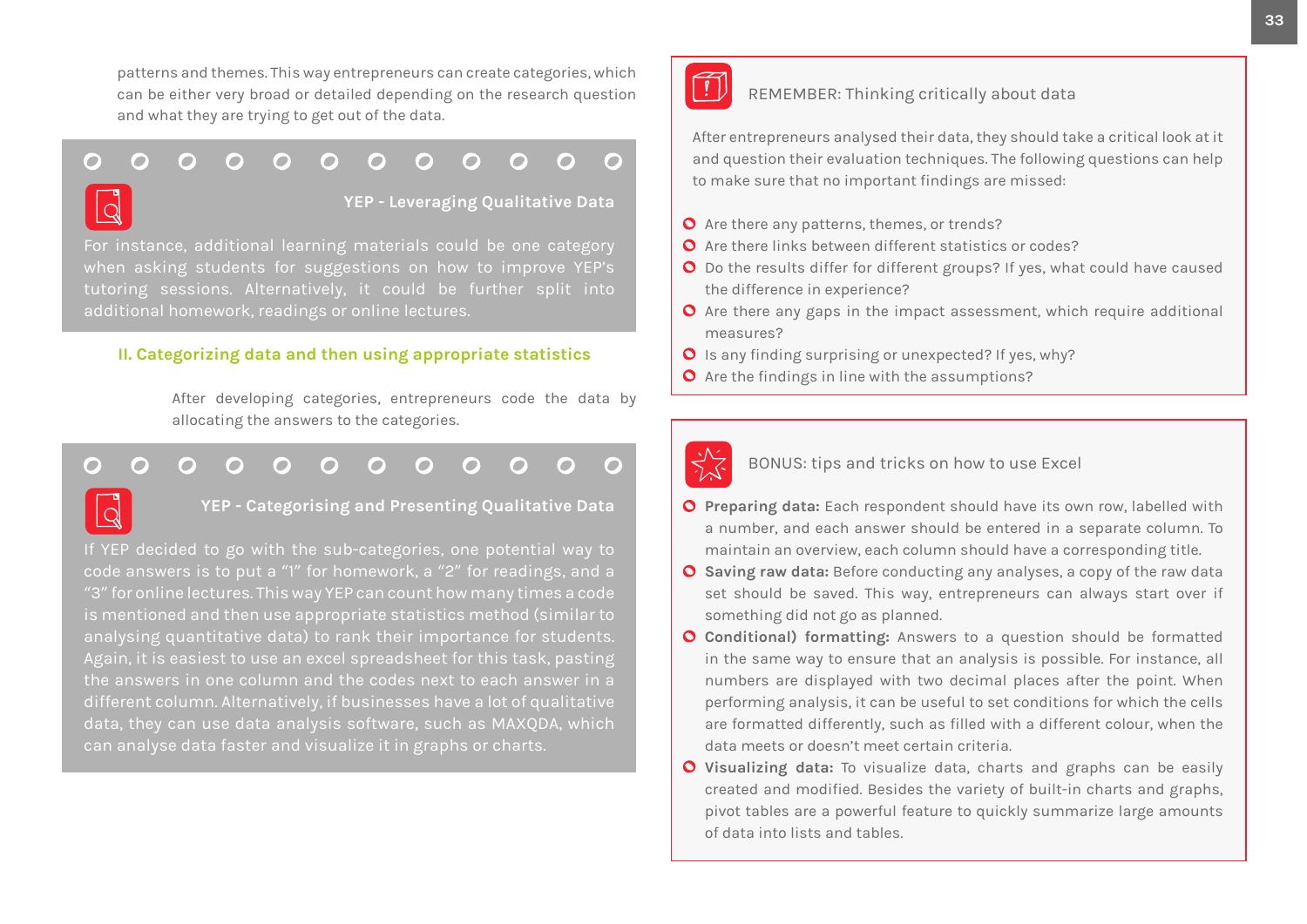<span id="page-33-0"></span>

RESOURCE: A document detailing example quantitative and qualitative analysis of impact and business performance is accessible under the additional resource section on [SFA](https://social-finance-academy.org/).

## **3.3 How can entrepreneurs categorize their analysed data?**

Businesses might already have a data system in place that is geared towards their respective needs. Nevertheless, we want to offer entrepreneurs a framework that helps to systematically structure the analysed data based on five categories. Depending on a business's development stage and activities some categories might be more relevant and include more data than others.

- **User data:** information on the characteristics of the people businesses are reaching
- **Feedback data:** information on what people think about the product/service
- **Engagement data:** information on how, how often, and what percentage of customers are using and discontinuing the product/service
- **Output data:** Number of products sold; number of customers reached
- **O** Outcome data: the changes that people experience result from the product/service

## **3.4 What are different ways to compare data?**

To truly assess and value the outcomes, businesses need to make comparisons. This can either be done by using one's own data or by benchmarking. Benchmarking is the process of comparing the performance of a business with competitors or the best practices in the industry. Entrepreneurs sometimes are reluctant to perform comparative analysis. They might feel that external events influenced their current outcomes, making a comparison with their previous measured data invalid, or that their product/service is unique, making a comparison with other businesses not representative. Nevertheless, entrepreneurs need to overcome this feeling of discomfort because comparisons are a powerful way to support and verify findings. Regardless of the chosen data collection and comparison method, entrepreneurs should be consistent with their approach to have a reliable and comprehensive evaluation.

#### **I. Comparing with one's own data**

If entrepreneurs have already collected two or more data points, they can do a before-after comparison. This evaluation shows the changes that their activities created over time.

#### $\mathbf{\Omega}$ O O  $\overline{Q}$ **YEP - Baseline Comparison**

For instance, in YEP's baseline survey only 10 % of students indicated tutoring, 30% of the same students felt that way. Thus, YEP reported a 20 percentage point increase among students that know math very well.

Entrepreneurs can extend their evaluation further by looking at changes over a longer period of time with more than two data collection points to give greater context. Alternatively, entrepreneurs can compare their current results with their previously defined targets for this point in time. Contrasting actual outcomes with desired objectives indicate whether change occurred as hoped and whether realistic targets were set.

#### **II. Comparing with external data**

In addition to using internal data, entrepreneurs can compare their results to competitors or industry standards. By doing so, they give greater credibility to their results and increase the overall trustworthiness of their business model. To find a competitor or an industry standard that exactly matches the business is difficult and thus, a direct comparison might not be possible. Yet, even similar businesses are worth looking at because businesses can learn from best practices within the industry and thereby, improve their activities. If your peers are also operating within the same sector and also using the Impact Management Project framework that covers the five dimensions [\(please see page 15\),](#page-15-0) you can also perform a comparison. The IMP does not have an online database with an automatic comparison feature, but it has a very comprehensive framework with detailed comparative subcategories to guide you in performing your own benchmarking against your peers.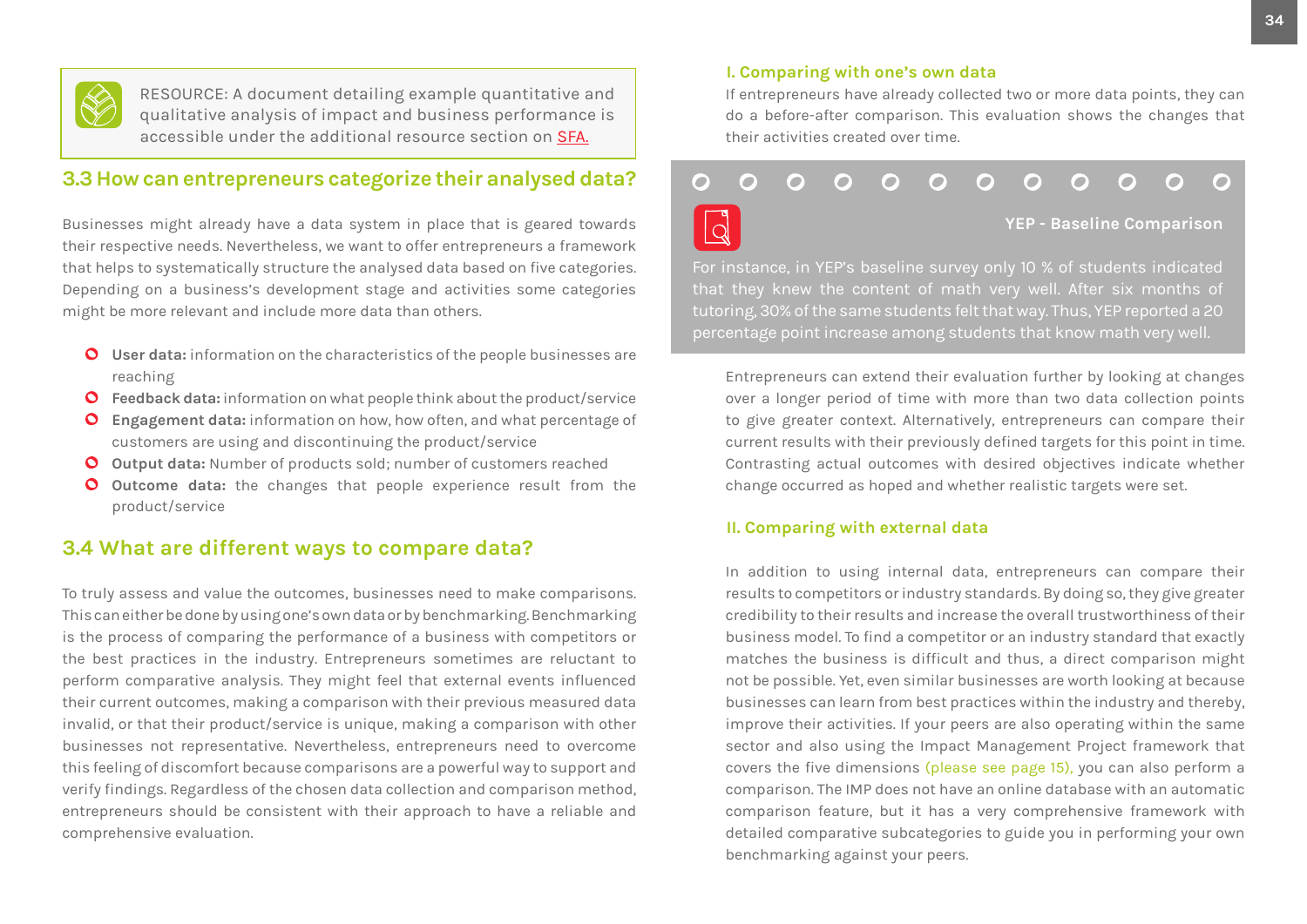

## REMEMBER: Sometimes less data analysis is more

Once entrepreneurs have sorted and organized their data, they might feel tempted to do as many analyses as possible. While it is great to explore evaluation techniques and look for possible connections between the data, entrepreneurs should always keep in mind their impact goal. The reason for impact enterprises doing the assessment is to find out whether they made progress on achieving their outcomes and whether the experienced change differed between stakeholder groups. Additional analyses should then focus on understanding why some people experienced certain changes while others didn't. This way, entrepreneurs are able to view the product/service from their stakeholders' perspective and can identify areas for improvement.

#### $\overline{O}$  $\bullet$   $\bullet$  $\overline{O}$  $\Omega$  $\mathbf{\Omega}$  $\Omega$ ∩  $\Omega$ **Key questions that entrepreneurs should be able to answer by now**

What should you constantly have in mind when conducting your impact analysis? **[P. 30](#page-30-0)**

- Have you prepared and organized your quantitative and qualitative data in such a way that your impact analysis is accurate and reliable? **[P. 31-32](#page-31-0)**
- Do you have a structured and easy-to-use data system in place? **[P. 32](#page-32-0)**

Have you compared your collected data to your baseline information and performed some benchmarking? **[P. 33](#page-33-0)**

Congratulations, you finished the first (and longest) phase of this guide!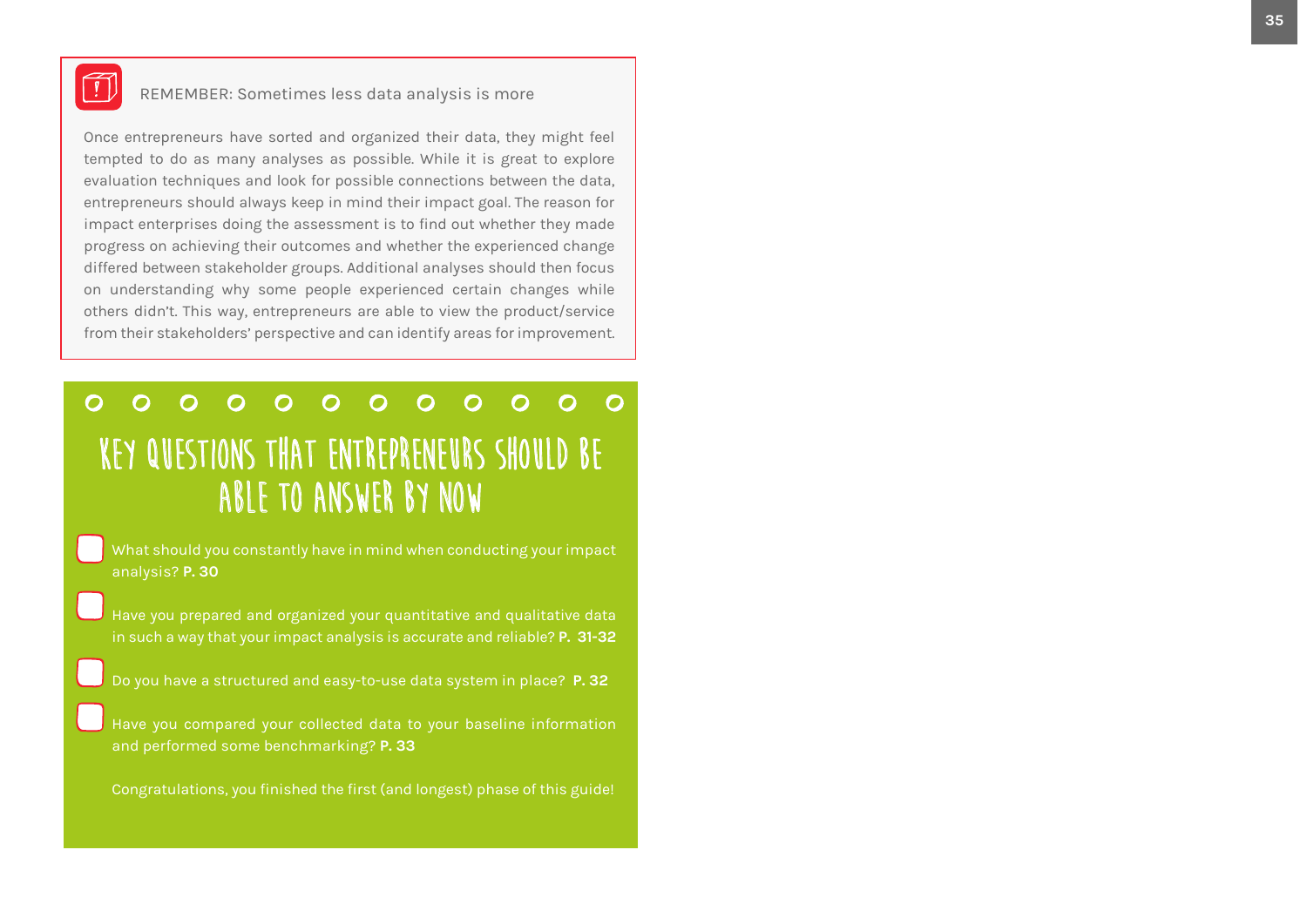



# **Reviewing and Reviewing and revising work revising work**

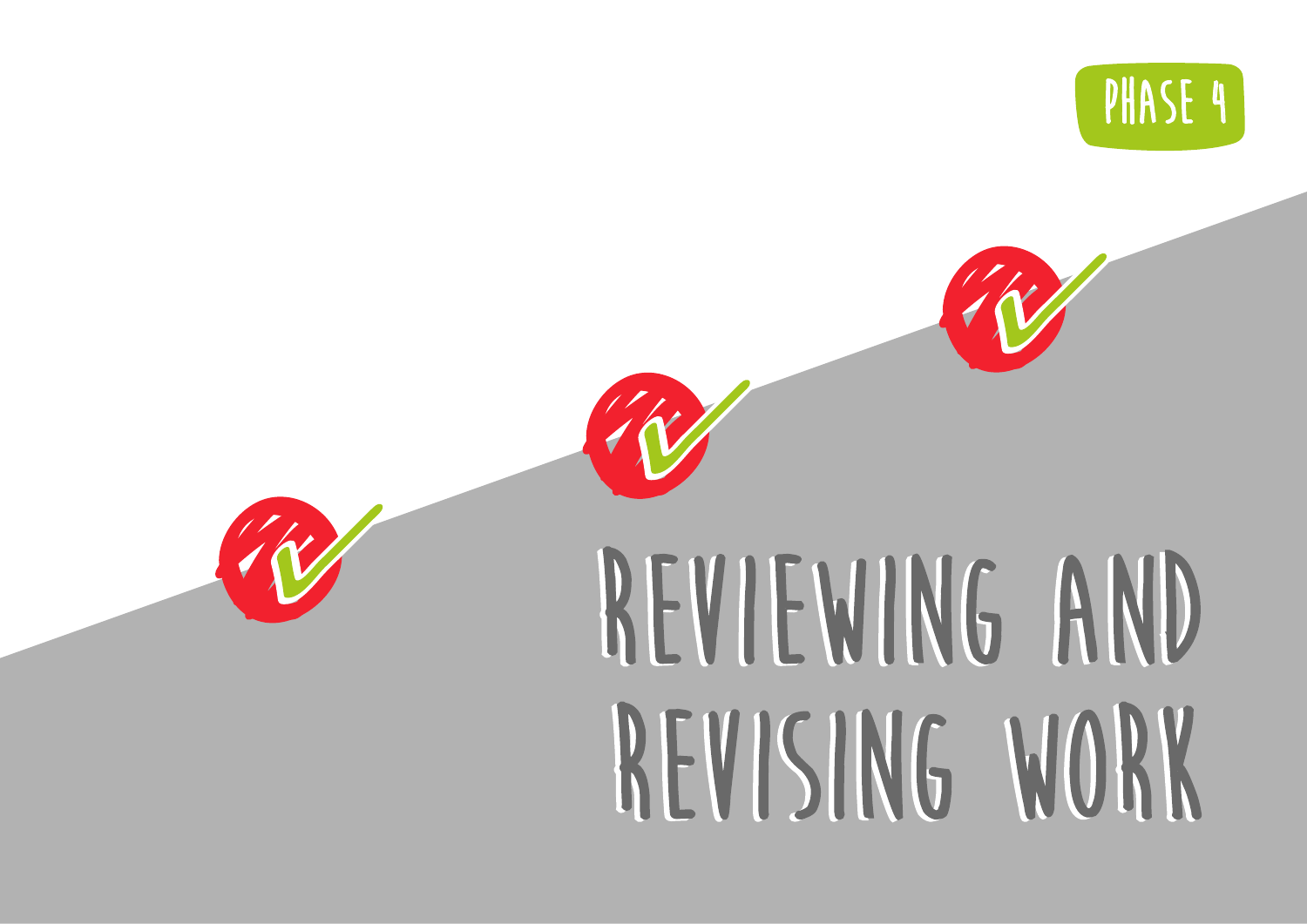*"If you are walking down the right path, eventually you'll make progress"* 

– Barack Obama

# **Are you ready for this phase?**

Have your entrepreneurs collected their first data?

Have they entered the data manually in a spreadsheet or exported it to their preferred analysis tool?

Have they categorise and prepare the data in a clear and easyto-understand way?

Have they performed their first impact analyses?

Have they compared their current data with previous data points or best practices in the industry?

*If you ticked all the boxes above, then you are ready for phase four!*

After social entrepreneurs performed their first impact analysis, they should think about what the findings suggest about their current way of operating. Do their activities create the highest positive impact possible? To assess this question, it is important that entrepreneurs review their defined problem, solution and assumptions. Frequent revision assures that they are still on track and make the right decisions about their activities so that they can maximize their impact.

## **4.1 How can entrepreneurs voluntarily assess the relevance of their Theory of Change?**

The most interesting and valuable part of impact assessment is to understand what the findings of an analysis mean for a business. Entrepreneurs need to put their results into context and relate them to their activities: What went well and what needs to be done differently in the future to increase the business's impact? Together with their stakeholders they should revisit their impact goal and defined outcomes, and reflect on whether and to what degree they have met their desired objectives for this period. The following questions can help to guide this discussion:

- O Did we meet our expectations for this period? If not, why?
- O Did our stakeholders experience the change we imagined? If not, why?
- O Did anyone experience negative change as a result of our activities? If yes, can we minimize or prevent this effect in the future?
- Did the findings surprise us? If yes, why didn't we anticipate these findings?
- O Did stakeholders share stories/feelings about their experience? If yes, what do they tell us?
- **O** Are their connections between certain experiences or stakeholder groups? If yes, what do they tell us?
- **O** Is the change that people experienced and that we measured solely due to our activities?

Many of these questions will eventually lead entrepreneurs back to their ToC, which is the foundation for their impact practice. Relating the findings to the ToC encourages entrepreneurs to constantly revisit and scrutinize the pre-defined problem, solution, assumptions, stakeholders and attribution. This kind of impact thinking will ensure that entrepreneurs explore different options and adapt their activities in such a way that they will create as much impact as possible with the resources they have at hand. So, let us revisit our impact decisions step-by-step!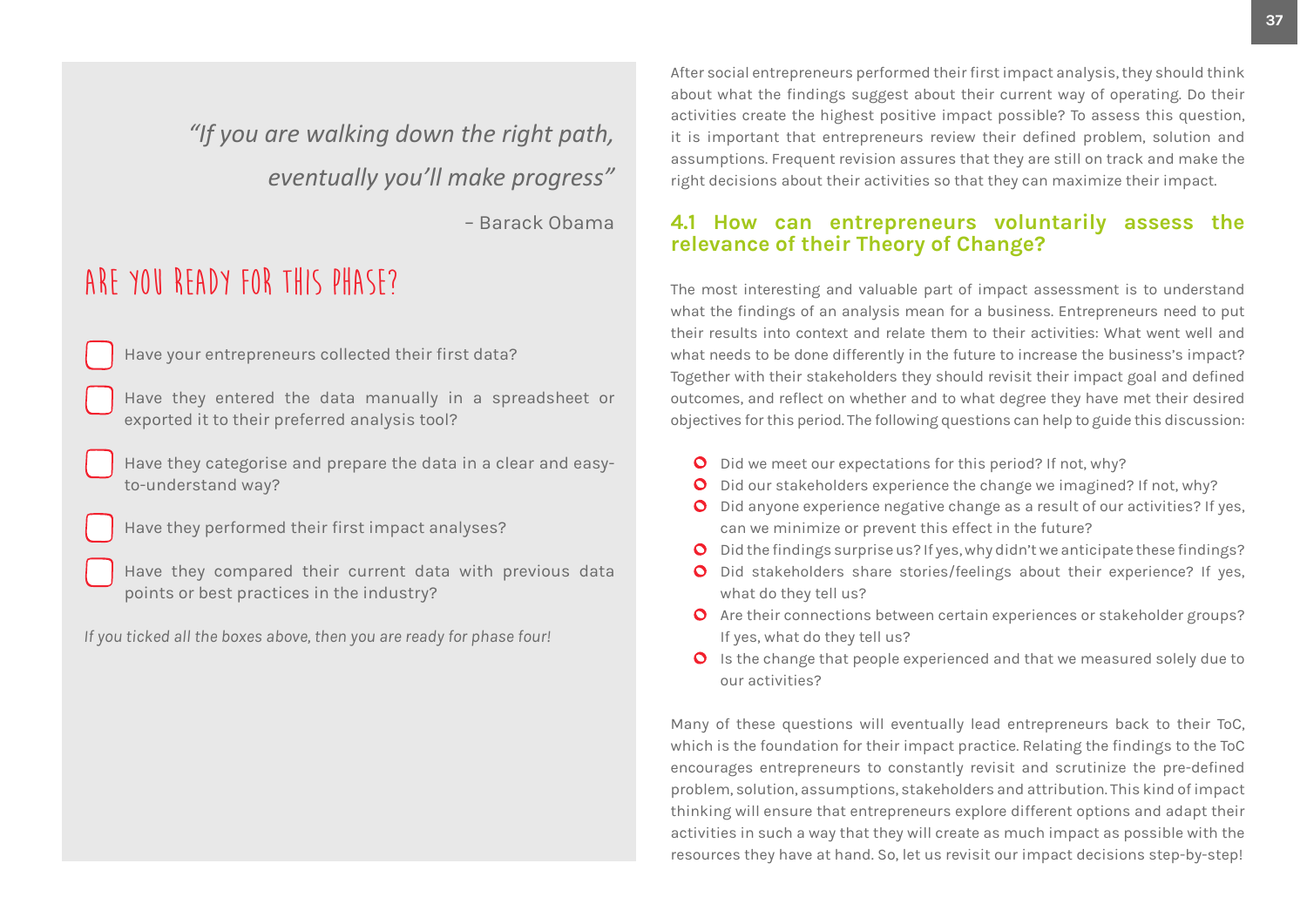#### <span id="page-37-0"></span>**4.1.1 Has the problem that entrepreneurs tried to tackle changed?**

At the very beginning of the journey, entrepreneurs identified a problem that they wanted to tackle. They then narrowed it down to a particular part of the problem, which they thought could be solved by them considering their capacity and resources. The definition of the problem laid the foundation for any further decisions of the business. Thus, it is crucial that entrepreneurs frequently go back and check whether the circumstances and the conditions of the problem have changed. They need to be aware of whether the root cause remains the same or if other causes are now the main driver of the problem. By reviewing the problem and the causes, entrepreneurs make sure that their activities are still contributing to solving the issue.

#### $\bigcap$ ∩ O O  $\blacksquare$  $\blacksquare$ O  $\bullet$ O

 $\overline{O}$ 

**YEP - Reviewing the Problem**

When YEP started their business, they conducted research on why students graduating from secondary school struggled to find a vocational training position. Back then a core reason was that those students didn't receive enough individualized support. Yet, it could be the case that the root cause changed over time. For instance, companies offering many vocational training positions in this region could have moved to a different city for whatever reason. In that case, YEP's services, consisting of tutoring and career-preparatory sessions, would no longer create the desired impact or reduce youth unemployment because it wouldn't help students find a job in this region.

#### **4.1.2 Has the solution that entrepreneurs proposed for the problem changed?**

Equally important to reviewing the problem is to question the proposed solution for it. Solutions that were appropriate when entrepreneurs started their business might no longer be the most efficient ones. Instead, the constantly changing environment could have brought forward better and more effective approaches. Especially with today's technological advances, entrepreneurs need to make sure that they are up to date about new and innovative solutions. They should regularly ask themselves the question: Is our solution still right or do we need to re-consider our activities to achieve the intended impact?



although their tutoring sessions were valued, many students stopped coming because the travel time to the YEP's facility was too long. Yet, student's home. So, how did they modify their solution to serve the students' needs? They decided to offer online video tutoring sessions. and YEP was able to keep the students in their program.

#### **4.1.3 Have the assumptions underlying the ToC changed?**

The assumptions explain the process of a business's ToC because they connect activities, outputs, outcomes and the impact goal. Essentially, they justify why and how proposed activities are expected to bring the changes needed. Therefore, assumptions cannot be taken for granted and shouldn't be solely based on opinions or beliefs. Entrepreneurs need to support their assumptions with research and facts, which should be verified and updated frequently. Assumptions that do not reflect local understanding or context simply will not work in an impact enterprise whose model is driven by customer needs.

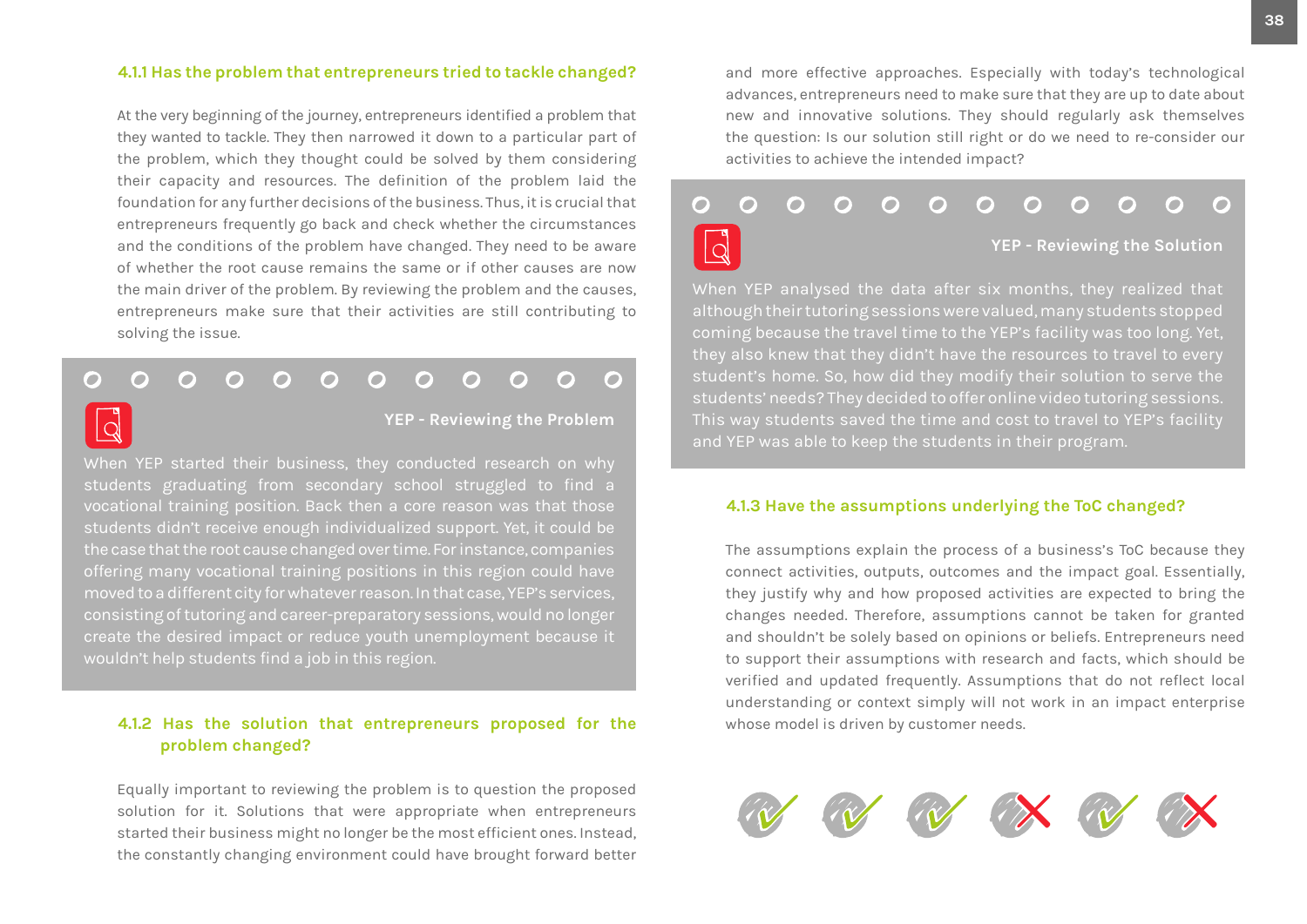#### $\begin{array}{ccc} \circ & \circ & \circ & \circ \end{array}$  $\Omega$  $O$   $O$  $\overline{\phantom{a}}$  $\mathbf O$  $\Omega$  $\mathbf{\Omega}$ G

**YEP - Reviewing the Assumption**

knowledge gaps of their students. This is an essential condition for and can receive better grades. However, YEP realised that their mentors were not able to deliver the training in a way that the students could understand. Thus, YEP decided to assess mentors' knowledge level and teaching skills before they officially hired as mentors as well as frequently re-evaluate their fit during the term of employment.

#### **4.1.4 Have the stakeholders of entrepreneurs changed or their experience?**

Stakeholders are the people affected by a business's activities. Before entrepreneurs started their intervention, they identified certain stakeholder groups on which they decided to focus because the impact on them was the greatest. What if these people are less impacted by the activities today than they were previously? What if new stakeholder groups became relevant for the business? Entrepreneurs need to recognize such shifts to make sure that they concentrate on stakeholders which are generally most affected by their activities and that they experience the outcomes needed to achieve the impact goal.

#### ∩ O ∩ n

 $\overline{O}$ 

#### **YEP - Reviewing the Stakeholders**

When YEP started, they knew that they had to pay attention to nonparticipants because there was a chance that they could be at a disadvantage. For instance, they could feel intimidated by their classmates who attended YEP's tutoring sessions and received better

grades in school. Unfortunately, that is exactly what happened! Recently, YEP was contacted by teachers who draw attention to this issue. They complained that while students participating in YEP's program performed better, their classmates felt suddenly less confident and were frustrated because they didn't advance as quickly. YEP is now thinking of a way to minimize or prevent this negative effect.

#### **4.1.5 Has anything else caused the change that people experienced?**

Entrepreneurs want to create change in people's lives and in order to assess the type and degree of change, they conducted impact measurement and management. However, the change that their stakeholders experience might not solely be due to their activities. In order to not over claim impact entrepreneurs should ask themselves the following questions:

- Would this change in people's life have had happened anyway?
- **O** To what extent did other people or businesses contribute to this change?

Honest answers to these questions can provide insights that will help entrepreneurs to target those stakeholders who need their service/ product the most. In addition, it may help to identify people or businesses that entrepreneurs should be working with to achieve the greatest impact possible.

#### C n × Ō O

**YEP - Reviewing the Attribution Factors**

After three quarters, YEP measured a clear positive change in participants' life. Students indicated that they received better grades and that they felt more confident about taking exams on their chosen subjects. However, when they looked at the data, many students revealed that their schools offered recap classes to deepen the content and follow up on student's questions. This support might have helped students to receive better grades.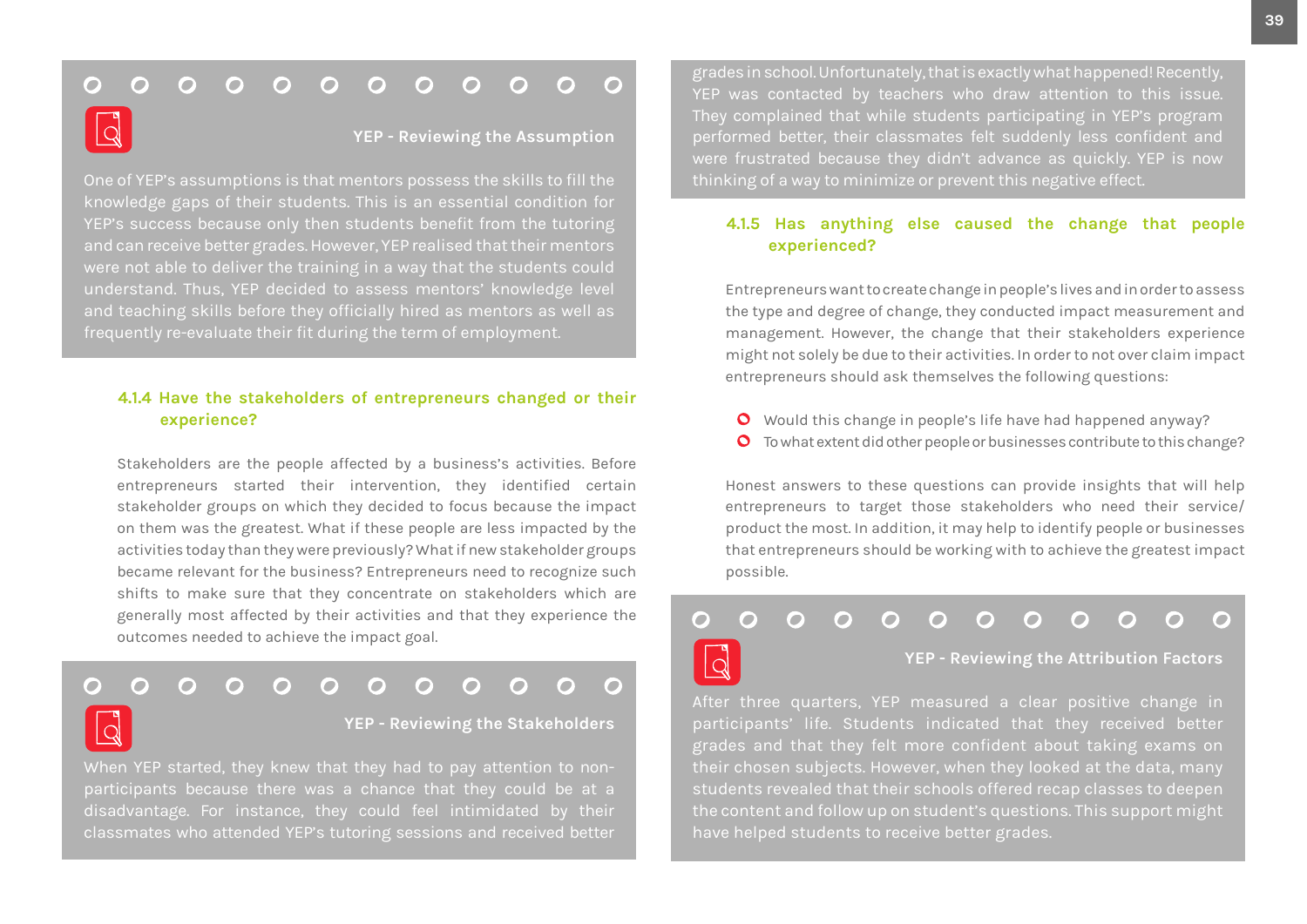## **4.2 How can entrepreneurs improve their impact practice?**

Entrepreneurs want to have the greatest possible positive impact on people's life. We discussed above that to achieve this goal, entrepreneurs need to review and modify their activities, so that they can keep up with the constantly changing environment. This involves decision-making processes, which might not always be easy but necessary. After honestly answering the abovequestions, entrepreneurs must decide whether activities should be stopped, changed, or scaled.

The first option might be very difficult for entrepreneurs driven by the passion to make a change. Yet, if activities are creating more negative than positive outcomes or if outcomes aren't the effects that stakeholders value, it is time for entrepreneurs to reconsider their strategy. They have a responsibility towards the people they are trying to help and if their activities are creating more harm than good, they must be prepared to end them. Entrepreneurs then need to re-channel their resources towards other activities that create positive impacts instead.

Activities that were suitable for stakeholders at the beginning of an intervention might create less impact now because of changes in circumstances. Entrepreneurs should track such changes and adjust products or services to respond accordingly. This doesn't necessarily mean that significant additional financial resources are required. Instead of trying different approaches, perhaps involving new stakeholders can help to find optimal solutions.

Finally, entrepreneurs can decide to scale their activities. This way they can create more value and come one step closer to solving the problem they targeted at a larger scale. Scaling-up can mean different things for different businesses. For instance, a business can increase its size and reach more people due to costefficiencies. Alternatively, entrepreneurs can partner up with other players in the field who are trying to solve the same problem. Entrepreneurs should evaluate different ways of scaling to assure that their choice will maximize their impact.

#### $\Omega$  $\overline{O}$  $\Omega$  $\Omega$  $\Omega$  $\Omega$  $\Omega$  $\Omega$ ∩  $\Omega$ **Key questions that entrepreneurs should be able to answer by now**

- Have you scrutinized your defined problem, solution, underlying assumptions, stakeholders, and potential attributions? **[P. 37-38](#page-37-0)**
- Are your activities creating the highest possible positive impact on people's lives? **P. 39**
- If you answered no to question two, what actions can you take to do so? **P. 39**
- What activities are you going to stop, change or scale, and why? **P. 39**
- Have you updated your forecasts and, if needed, redefined your targets for the subsequent periods? **P. 39**
- Congratulations, you finished the fourth phase of this guide!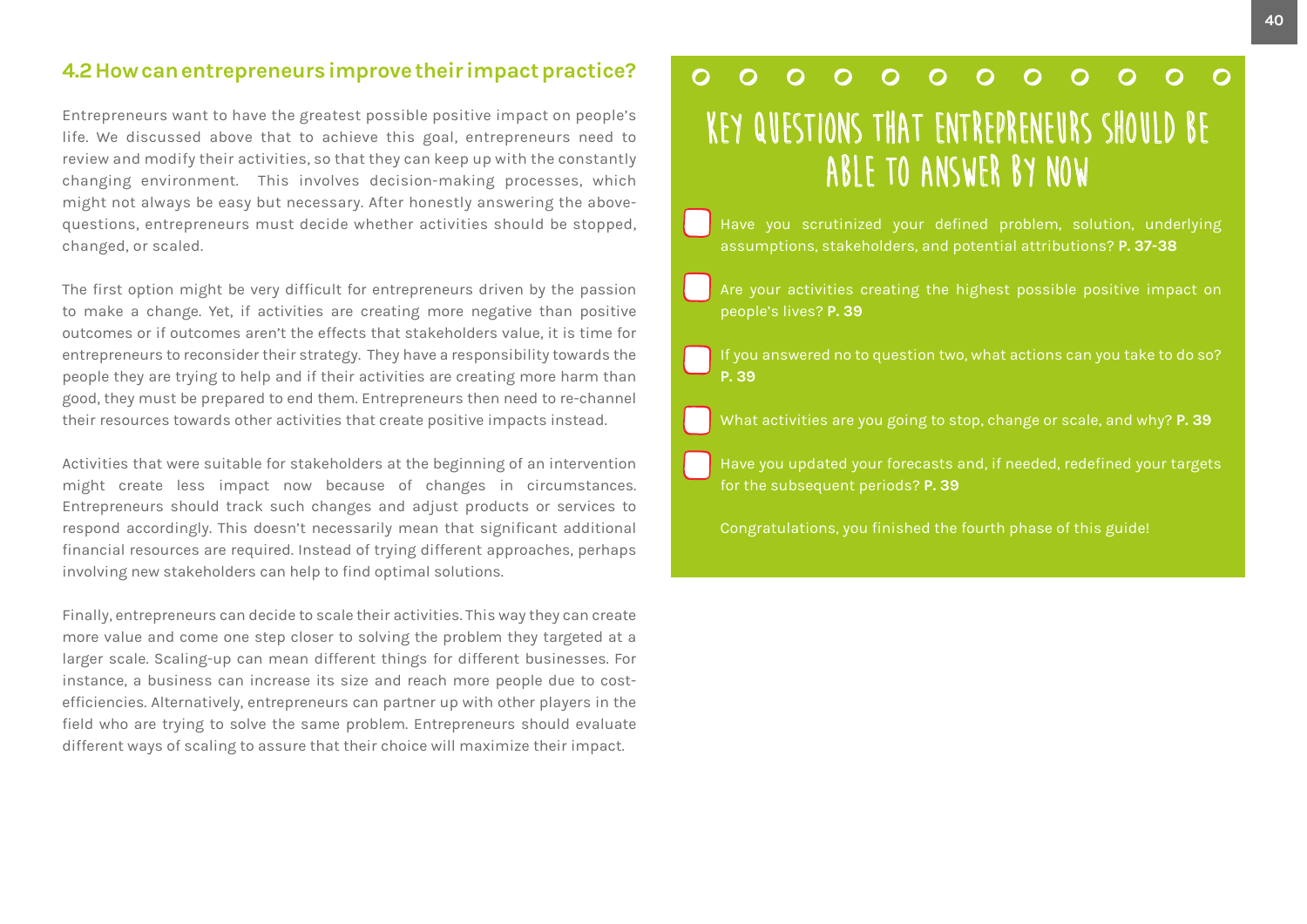

# **REPORTING REPORTING YOUR IMPACT YOUR IMPACT**

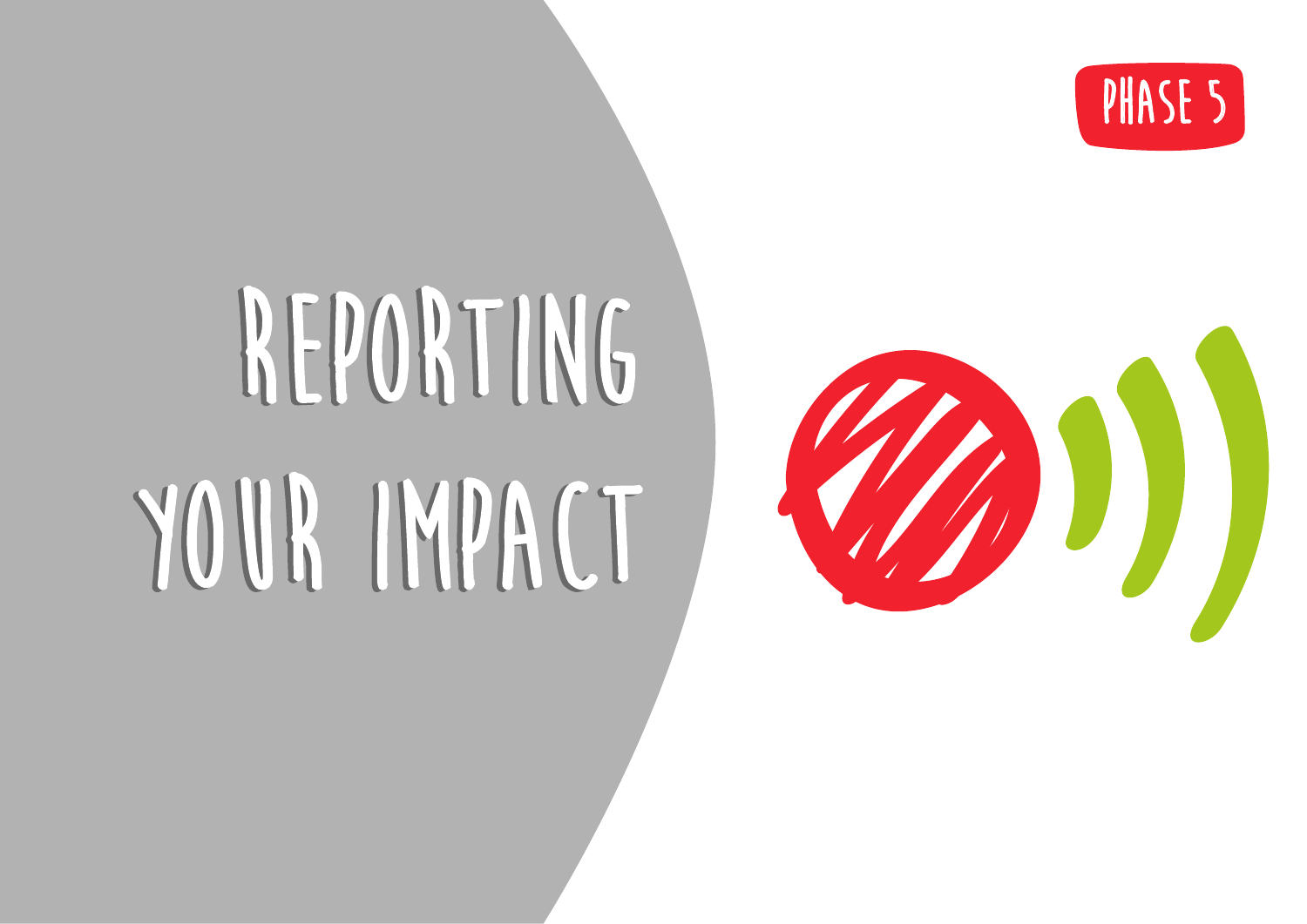*"More are doing social reporting and planning and it does help convince stakeholders, supporters, volunteers and employees"* 

– Nick Temple, Director of Social Enterprise UK

# **Are you ready for this phase?**

- Entrepreneurs have reviewed their ToC after the findings from their data analysis?
- They have made necessary changes to their ToC to increase their impact?

They have used their findings from the data analysis to decide which activities to change, scale, or stop?

*If you ticked all the boxes above, then you are ready for phase five!*

Entrepreneurs have now completed their first iteration of impact measurement and management. While they might choose to go through this process again after making crucial changes to their Toc, at one point, entrepreneurs want to and should share their findings. Presenting impact in a clear and precise way is key to show the changes one has achieved and convince others of the potential of one's enterprise. Entrepreneurs need to think about how they can effectively communicate their impact with their resources at hand, keeping in mind their different audiences.

## **5.1 Why is impact reporting important?**

So far, social entrepreneurs have developed an impact analysis plan, collected data, evaluated their results, and reviewed their work. They know how their activities impact their target audience and have a system in place to monitor and adjust their methods of measuring impact if necessary. Entrepreneurs want to and should share their insights and success with others for a variety of reasons:

- $\bullet$  It proves to stakeholders that they are truly creating impact and that they care about making a difference.
- **O** It shows that transparency and accountability in reporting are important to them and that they are committed to manage and optimise their impact
- O It raises awareness of what the business is doing.
- **O** It ensures that the business is on the right track with its performance goals.

To help entrepreneurs communicate their impact effectively, this last part highlights important aspects of impact reporting that entrepreneurs should consider when developing their preferred communication strategy.

### **5.2 How can entrepreneurs structure their impact report?**

Developing a report is a very common way for entrepreneurs to present their results and demonstrate their value. It can be difficult to collect all the information and organize it in such a way that the company's impact is clearly communicated. As a first step, it is helpful for entrepreneurs to create a structure for the report. The following proposed outline for entrepreneurs helps ensure that the reporting has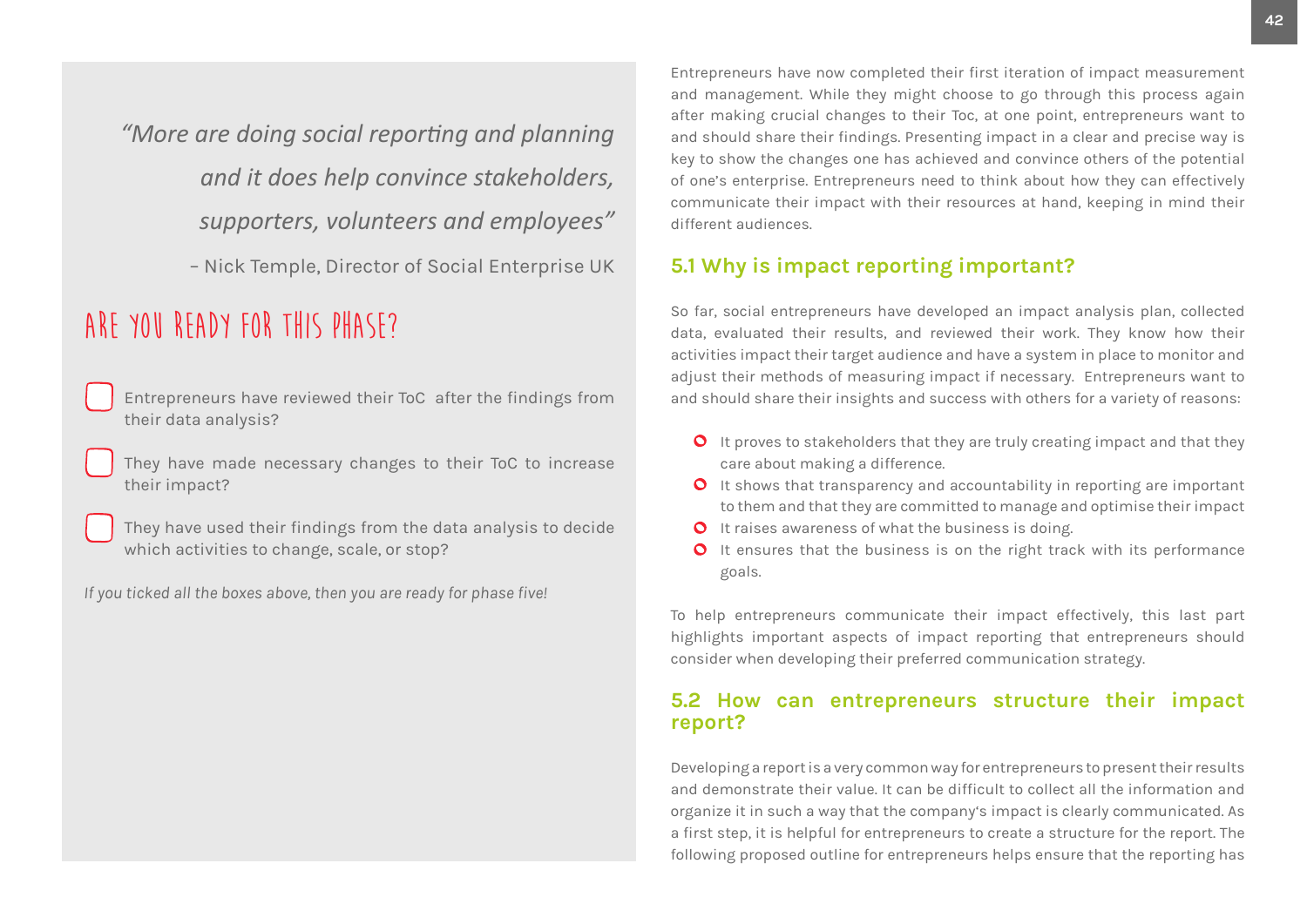<span id="page-42-0"></span>a clear narrative to the reader and that all relevant aspects are covered. While this structure serves as a guideline for entrepreneurs, the sections and their length can vary or change depending on the complexity, industry, or life cycle phase of the business.

| #            | <b>Section</b>       | <b>Information</b>                                                                                                                                                                                                                                                                                                      | Length                                         |
|--------------|----------------------|-------------------------------------------------------------------------------------------------------------------------------------------------------------------------------------------------------------------------------------------------------------------------------------------------------------------------|------------------------------------------------|
| $\mathbf{1}$ | Executive<br>Summary | This short summary should provide an<br>overview of the impact enterprise including<br>date of foundation, a brief history of how you<br>came to address the problem you are tackling,<br>a brief overview of your current operations, key<br>achievements and impact figures, and what<br>you will cover in the report | $0.5 - 1$<br>page                              |
| 2            | Table of<br>Contents |                                                                                                                                                                                                                                                                                                                         |                                                |
| 3            | Theory of<br>Change  | Describe your ToC including inputs, activities,<br>outputs, outcomes, impact, relevant<br>assumptions, and indicators. If available, also<br>include an image of your ToC                                                                                                                                               | $0.5$ page                                     |
| 4            | Methodology          | Provide readers with an understanding of<br>how information in this report was compiled:<br>background on how you got started, how you<br>collected data, any limitations                                                                                                                                               | $1 - 2$ pages                                  |
| 5            | Impact               | Every specific product or service that you<br>provide should have its sub-section outlined<br>as followed: need, action, impact - all of<br>which demonstrate how they fit vis-à-vis<br>your ToC (extra: next steps, lessons learned,                                                                                   | Early<br>stage: $3 -$<br>5 pages<br>> 2 years: |
|              |                      | recommendations)                                                                                                                                                                                                                                                                                                        | $5 - 10$<br>pages                              |
| 6            | Lessons<br>learned   | Outline lessons that you've learned during<br>measuring and managing impact as well as<br>how they inform your next steps                                                                                                                                                                                               | $0.5 - 1$<br>page                              |

In section five, entrepreneurs give a detailed analysis of their impact journey. First, they describe the identified need of their target population, so the reader understands the problem they are trying to solve. Second, they outline the measures they have taken to address this need. Lastly, entrepreneurs outline

the impact that their activities have created so far based on the data they have collected. Here, it is essential that entrepreneurs explain the indicators that they used to measure the performance. This way, the reader can understand how the social problem, the entrepreneurs' activities, and impact results are linked to the various stages of ToC, i.e. input, activities, outputs and outcomes.

Depending on the stage of the business, entrepreneurs can also share the lessons that they have learned so far or their next steps as well as make recommendations for other measures that are necessary to meet the needs of the targeted populations. However, this is likely something that experienced and late-stage businesses can include in their impact report, as they have collected more data and gained deeper insights over several years.

#### **5.3 What information should entrepreneurs include in their impact report?**

After having designed a structure for the report, entrepreneurs should consider their audience to understand what content is important to include. Businesses have different stakeholders, all of whom have different characteristics and priorities. For example, while potential investors may be interested in the exact number of key performance indicators, new potential customers want to hear from other customers about their experience. As an important step towards effective impact reporting, entrepreneurs may want to think about their different stakeholders and the information that is valuable to them. One way to approach this task is to list the company's key stakeholders and the impact data that these stakeholders are interested in.

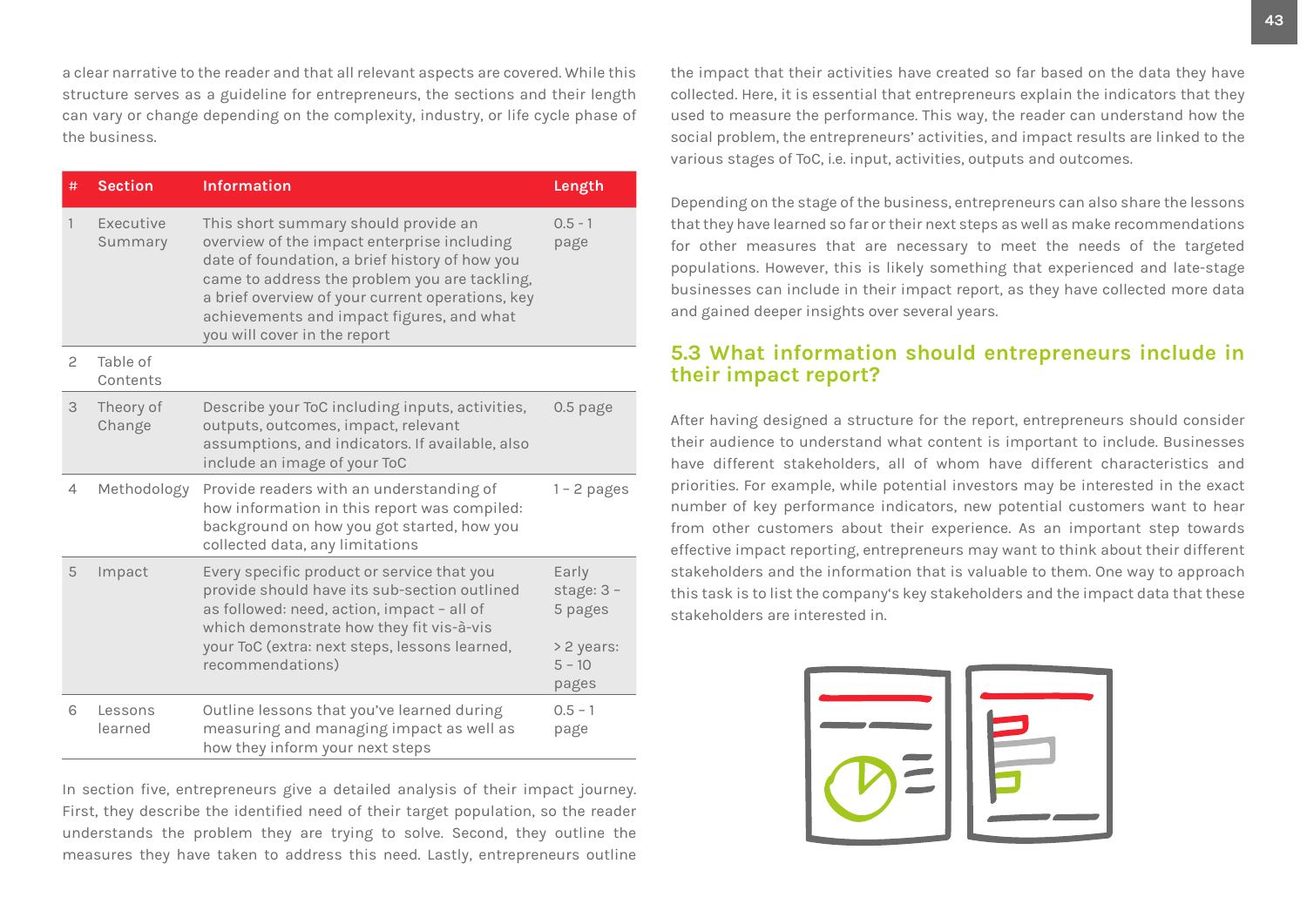#### <span id="page-43-0"></span> $\bigcap$ O

YEP audience list

The list of stakeholders is not exhaustive and other stakeholders or information might be relevant for other businesses. However, it should give entrepreneurs an idea of what kind of impact information

| <b>Stakeholder</b>               | What do they want to know?                                                                                                                                                                                                                            |
|----------------------------------|-------------------------------------------------------------------------------------------------------------------------------------------------------------------------------------------------------------------------------------------------------|
| YEP employees                    | Is my work helping students to find employment?                                                                                                                                                                                                       |
| Funders /<br>potential investors | Are the business activities reducing youth<br>unemployment? Is the impact enterprise reaching<br>the right stakeholder group and having a wide<br>enough reach? Does the impact enterprise have<br>plans to scale and grow their business activities? |
| Participating<br>students        | Has my knowledge increased and have I acquired<br>new skills? Will the YEP help me find employment?<br>How does my performance fare in comparison to<br>other students?                                                                               |

In addition to creating such an audience list, entrepreneurs should also consider which information to include in a public report and which information to pass on rather privately to a stakeholder. Some information may be highly relevant to a stakeholder, but can contain very sensitive data.



BONUS: Visualising data

An impact report often contains a lot of information with dense walls of text, making it difficult for the reader to follow and keep reading. How can entrepreneurs showcase some of the great work they do while simultaneously keeping the reader engaged? One way to do so is to balance the report with visuals. It can help entrepreneurs to display data and tell a clear story because images are often easier to process than text.

Here are some popular ways to visualize data:

- **O** Infographics: Infographics are usually simple illustrations, which often include charts, short descriptions, key figures, and facts. They can be helpful to simplify or summarize information.
- O Charts and diagrams: Charts and diagrams can be used to visualize quantitative data. Depending on the data available and the key message that entrepreneurs want to bring across, they can choose from several different charts, such as bar charts or pie charts. These can be directly generated from MS Excel spreadsheets, so they automatically update the charts with new data inputs
- **O** Photographs: Photographs are a powerful way to draw the connection between abstract numbers and human experiences. These are especially helpful to reach the reader on an emotional level.
- Videos: Videos are instrumental in capturing the logical and comprehensive picture of impact created by organizing bits and pieces of stories from different channels into well crafted, impactful digital stories

To help you effectively visualize your data, here are some tips on which data type is best represented with which visualization method. When creating visualisations, it is important to use clear titles and report the sample base. For example, if a pie chart shows that 80% of participants participated in a survey, the reader needs to know the total number of participants to interpret this number.



RESOURCE: Visualizing data tips (e.g what data is best presented in what way?) is accessible under the additional resources section on [SFA.](https://social-finance-academy.org/)

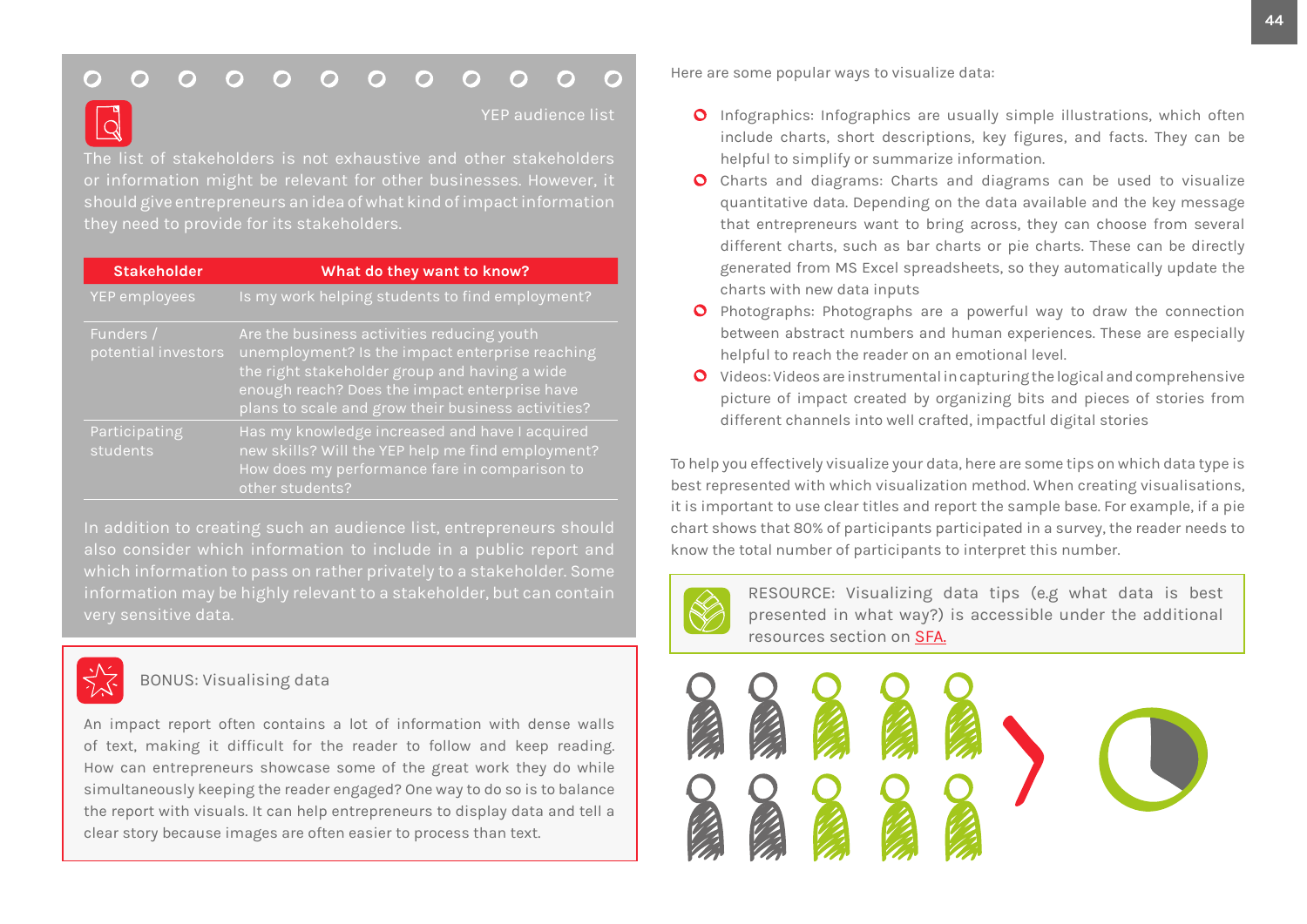<span id="page-44-0"></span>

#### Bonus Box: Powerful Storytelling

An impact report should capture facts and numbers because those are measurable, concrete information, and demonstrate clearly what your organization does, but ultimately it is also about stories of human lives. They possess the ability to trigger specific emotions which can help to open up new perspectives and help to understand complex issues and increase our empathy for other people. Storytelling is thus a great way to engage and persuade your stakeholders that your products and services matter, so consider storytelling for your impact report.



Basics of powerful storytelling is accessible under the additional resources section on [SFA](https://social-finance-academy.org/).



#### What are principles of good impact reporting?

Entrepreneurs should allow time for review and iteration, and involve team members as well as beneficiaries and external stakeholders in this process, where helpful. Especially if entrepreneurs plan to publish the report and want to make it available to a wider audience, they want to make sure that someone from outside their business or even sector reviews the entire report to ensure that it is clear to the external audience.

When reviewing the report, entrepreneurs and other proof-readers should bear in mind the following principles to assure good impact reporting:



**Clarity:** The reader should easily understand the purpose of the company and all the components of the ToC. Throughout the report, there should be a coherent, clear, and precise narrative.



**Accessibility:** The structure and format of the report should be intuitive and suitable for different stakeholders. It should be easy for the reader to find the relevant information that he or she is looking for.



**Transparency and Accountability:** The report should reflect a business up-to-date accomplishments and current state of operations. While entrepreneurs want to impress their stakeholders with what they achieved so far, they should be open about what they can and cannot report based on their data. This demonstrates accountability and honesty.



**Verifiability:** To help others verify the information provided in the report, entrepreneurs should provide a range of qualitative and quantitative evidence. Here, it is also crucial to list other contributing factors, such as the support from other organizations in solving the issues. Again, entrepreneurs often do not have the capacity to solve a problem on their own, and that is okay!



**Proportionality:** The level of detail of the report should reflect the complexity and size of the business as well as the difficulty of the problem it is trying to solve. There is a tendency to include too much information in a report because there is so much to share. While some topics require a high level of detail, others are better suited for highlevel analysis. It might be also helpful to add summaries for those readers looking for a quick overview of specific sections.

#### **5.4 What alternative formats can entrepreneurs use to share their impact?**

Once entrepreneurs have figured out what information is most important to different stakeholders, they should choose a format that enables them to share their results. Here, too, different stakeholders may prefer different formats, and certain information is best presented in a certain way. For example, spoken formats such as videos or podcasts can be engaging and interactive and offer beneficiaries and the company the opportunity to share their experiences with others. Let's take a closer look at some of the formats:



**Podcast:** A podcast is a great opportunity to share detailed information either informally or formally, depending on the audience. Multiple voices in a podcast together with a loose script enable natural interactions and promote authenticity and trustworthiness.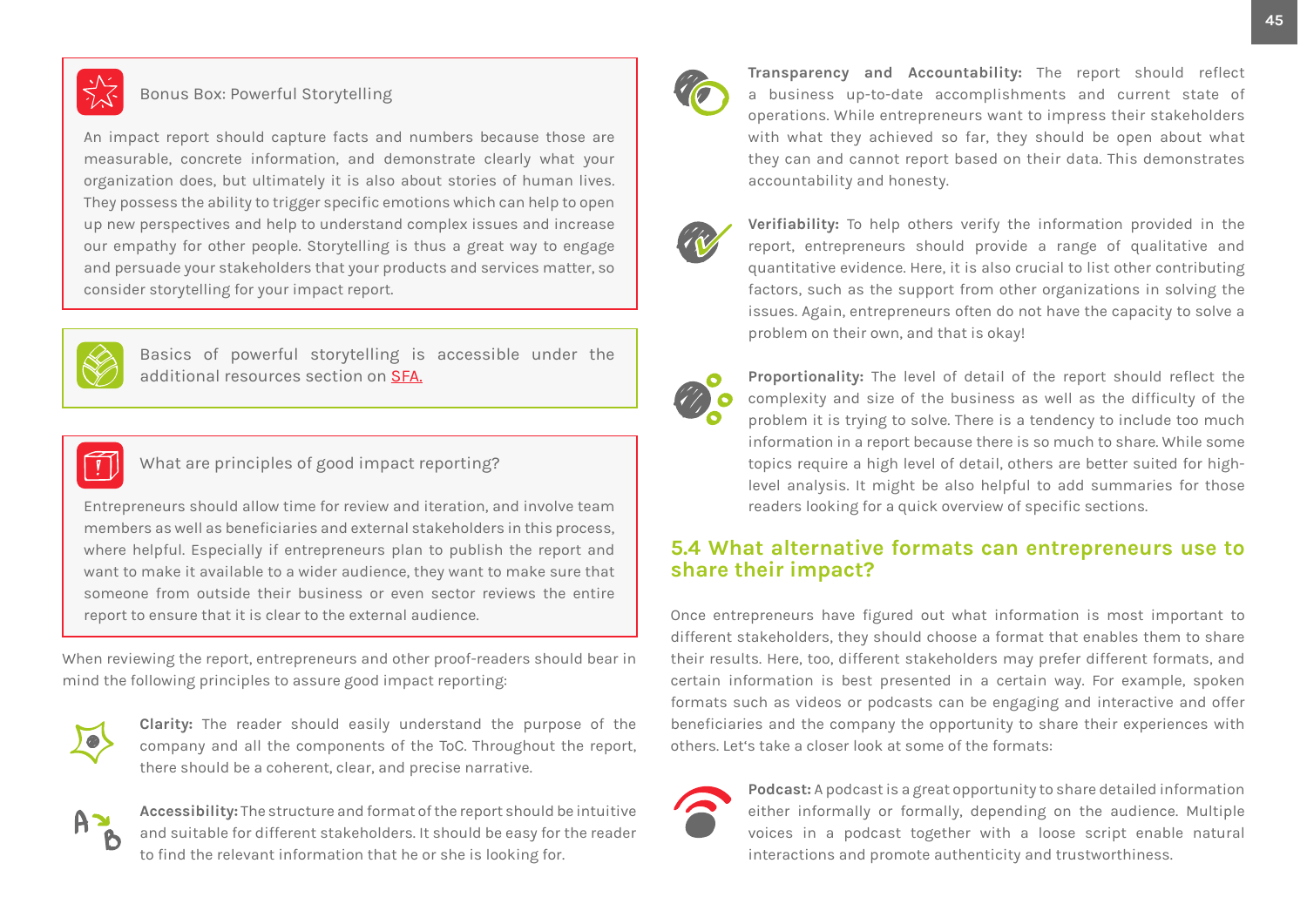

**Presentation:** A presentation offers the chance to directly engage with the audience and react to its comments and questions. In the end, the presenter can receive immediate feedback from its audience. Possible tools that can be used to present impact are, for example, PowerPoint, flipcharts, or posters.



**Video:** A video illustrates actions and stories. It has the power to reach its audience emotionally by giving a face to the company or its customers. A video can be easily distributed and therefore made available to a wider audience.



**Blog:** A blog is a great opportunity to give the audience an overview of the most important results, recommendations or lessons learned. It usually contains several entries that can be used to display topics from a certain point of view or to update previous entries.



**Report:** A report (physical copy or digital website) offers the opportunity to share a detailed impact analysis and further steps. It can contain various elements such as text, images, or infographics.

This list of formats is not exhaustive, but should give entrepreneurs an idea of the different formats available to them. Entrepreneurs should choose a format that matches the priorities of their stakeholders and also consider combining formats. However, creating content in multiple formats to the satisfaction of all stakeholders can be time consuming and expensive. Therefore, entrepreneurs will likely need to align stakeholder preferences with their company's resources and choose one or two formats.

## $\Omega$  $\Omega$ **Key questions that entrepreneurs should be able to answer by now**

- Have you outlined how you can effectively share and communicate your impact? **[P. 42](#page-42-0)**
- keeping in mind your audiences? **[P. 42](#page-42-0)**
- Have you tried to visualize your impact data, so that it is easy to understand for your audience? **[P. 43](#page-43-0)**
- Does your impact report check off the principles of good impact reporting? **[P. 44](#page-44-0)**
- Congratulations, you finished the fourth phase of this guide!



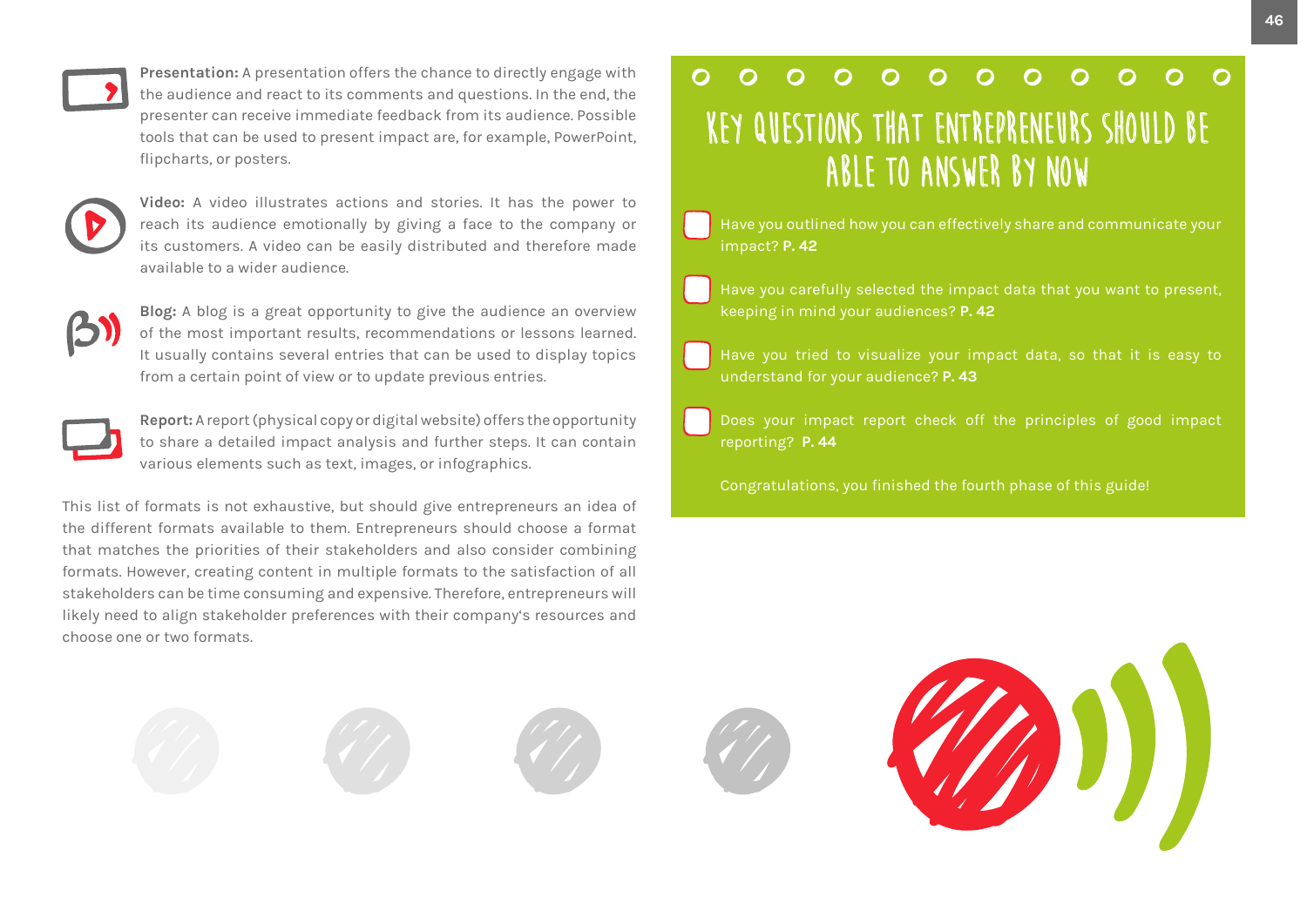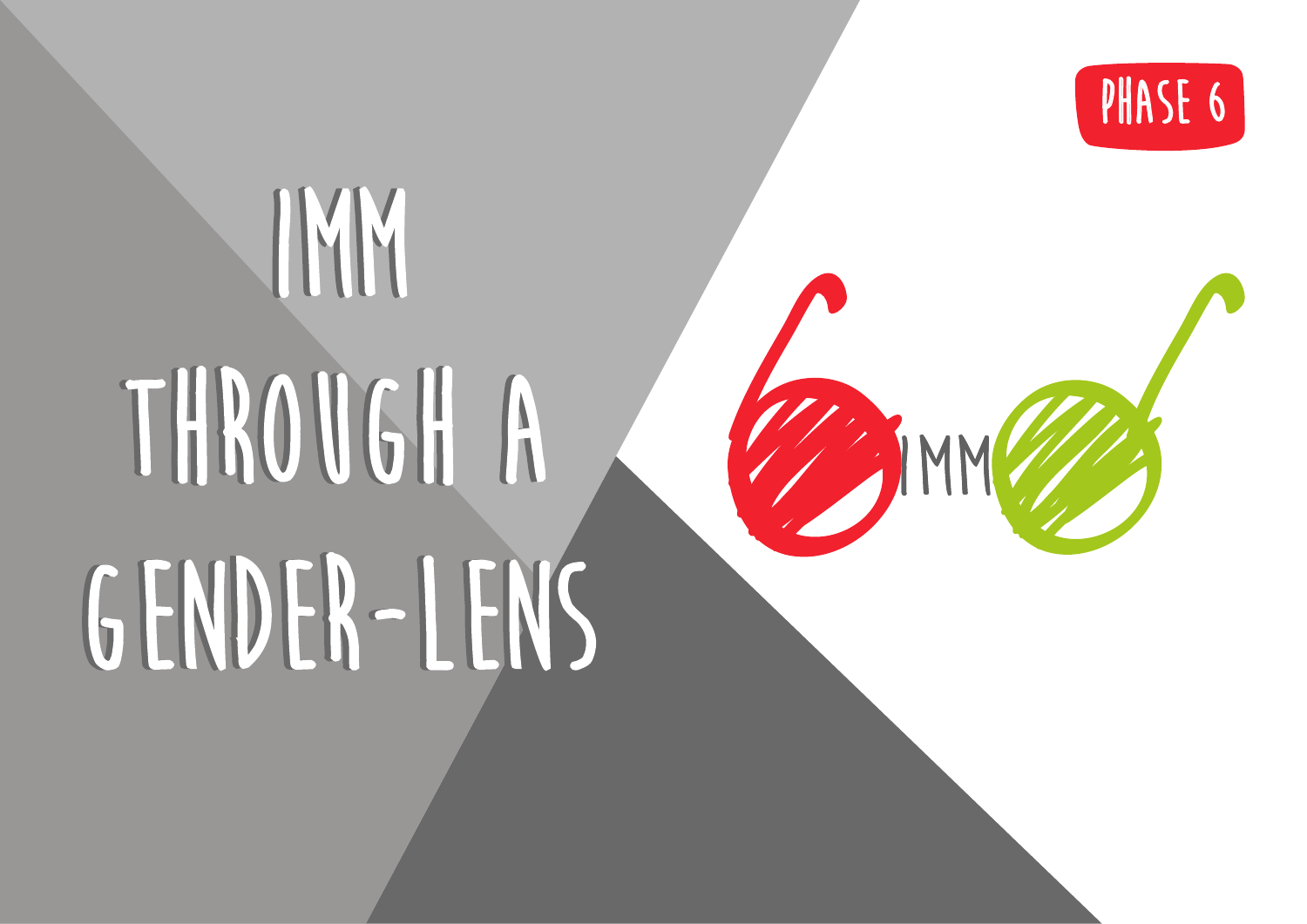*"Gender inequality is not a symptom of poverty, but a fundamental cause of poverty."*  – Linda Scott, USAID

*"Nations are poorest where the limits on female's economic engagement are strongest. This is true in part because excluding half the population from the economy is an inefficient use of resources, but also because female's subordination results in costly damage to households and communities*  – Linda Scott, USAID

## **MITHS ABOUT GENDER**

There are myths and misconceptions when it comes to Gender. Some examples are:

- It's solely about women while men's needs and perspectives are not relevant
- Gender-lens impact management is only for those IEs that are producing products or services that specifically target women
- Gender lens in impact management is only relevant for women  $\Omega$ led enterprises.
- Gender lens in impact management is about ticking boxes only and not about holistic action.

# **Are you ready for this phase?**

- Do you feel well equipped for IMM but don't see any connections between IMM and gender lens?
- Are you relatively new to the topic of Gender and IMM and want to learn where to start from, what tools to use and what options of strategies you have?
- Are you already thinking around how to apply a Gender lens to your product or program and interested in learning how to deepen your understanding and strategies regarding Gender and IMM?

*Even if you tick one box, you are ready for this phase!*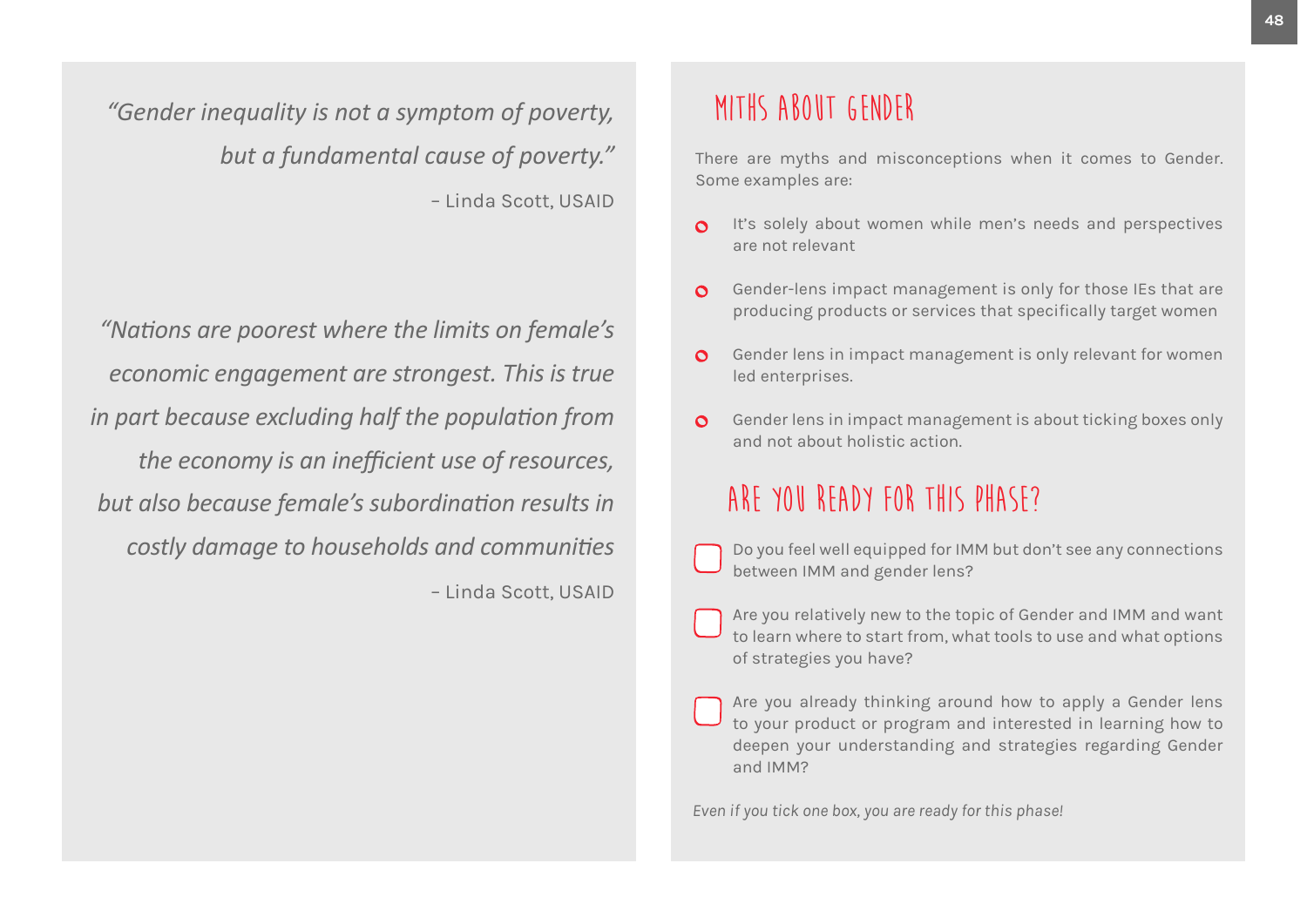

### BONUS: Your journey just started!

As a starting point for your gender lens IMM journey, we highly recommend that you go to the [Getting started](https://www.sie-b.org/expand-your-skills/impact-measurement-and-management-toolkit/) - Exercise Sheet and answer the prompts to set gender lens related goals for your enterprise. This will help you pick the tips and ideas that follow in this chapter, even better.

**Why we recommend this: I**t will help you set priorities for your enterprise and team.

## **6.1 Gender Lens Impact Management through Customer Journey Approach**

In this section we offer you insights to use your customer journey to understand the points at which you are or can possible collect data in a manner that allows you to hone-in on an understanding of the experiences of men and women customers. Further, we give you insights on the questions that you may try to answer from the data that you collect in order to create comparable impact for both men and women users of your product/service. Let's dive right in!

#### **6.1.1. Collecting Gender Disaggregated Data**

- **Consider the points at which you are already collecting data from**   $\Omega$ **your customers, check if you can collect the same in a manner that it is gender disaggregated.** Examples: Is there some kind of electronic or manual registration for using your product or service which involves capturing the gender of the users? Do you conduct surveys or have feedback forms, can you also include a question that will allow you to capture the gender of the respondent?
- $\mathbf{\Omega}$ **Include opportunities for collecting both quantitative and qualitative data through the customer journey approach.**

#### O O  $\bigcap$ ∩ O

**Examples of sources**

Disaggregated Quantitative Data

- **Information from mobile application and other registration documents that indicates gender**, this information linked with the usage pattern of that customer can provide important indications differentiating gender-specific needs.
- **Usage patterns of users.** For example, even if a user is registered as a man but often uses products and services meant for of women user's needs.
- **Census information from government authorities.**

Disaggregated Quantitative Data

- **O** Surveys and **customer** feedback form
- **Telephone and in-person chats** undertaken by salespersons $\mathbf{O}$

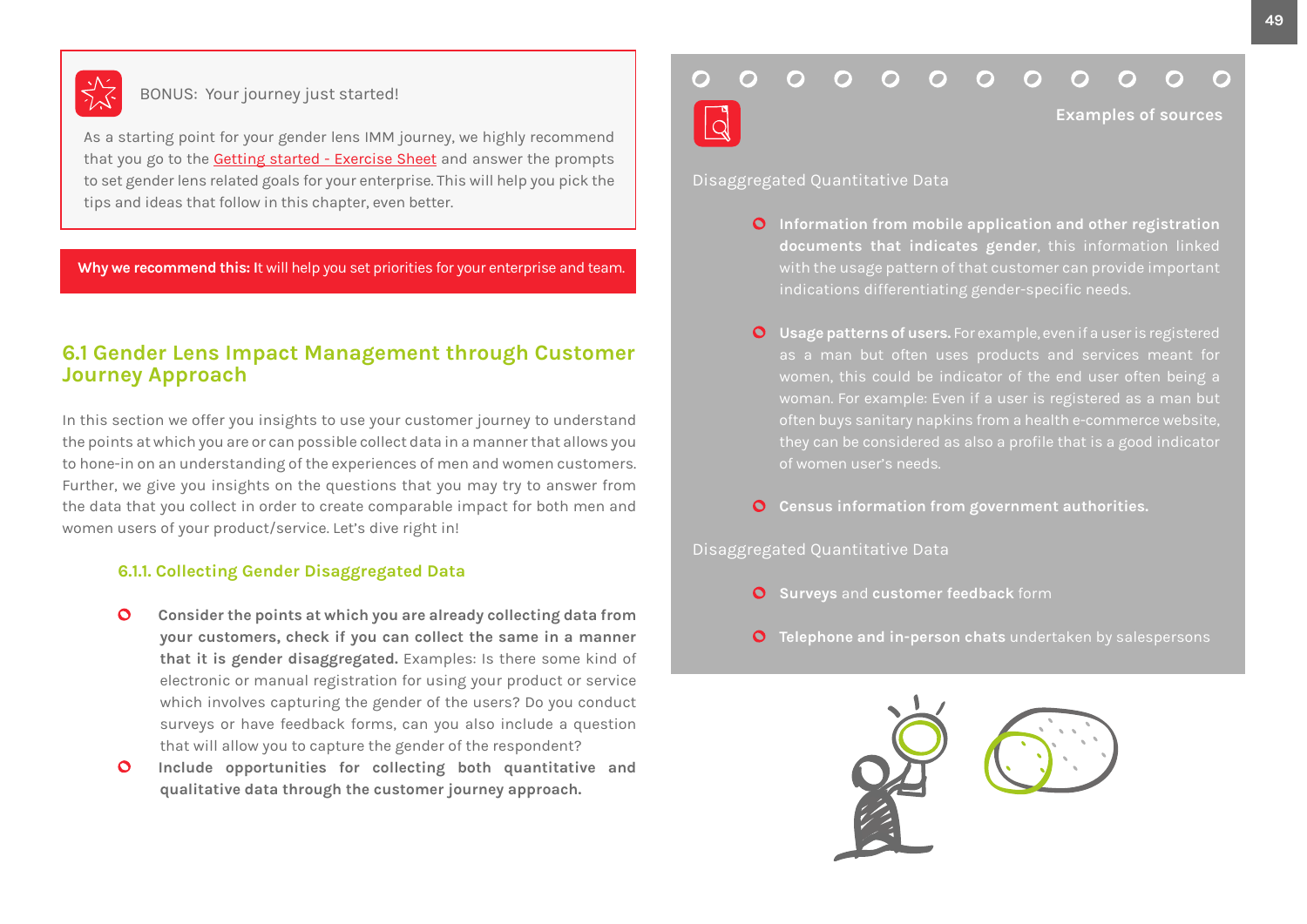In the next step, prepare to analyse the data that you collect to answer these questions:

- $\mathbf{O}$ Who are the target groups for different product lines? Are certain products or services used more by women and certain others that are used more by men?
- Which channels are preferred for access by women users?  $\mathbf{O}$
- How can access and experience of different user groups (men and  $\mathbf{O}$ women) be improved?



BONUS: Acumen's Lean Data Gender Tool

If you want to go further, read Acumen's guide which captures measuring gender impacts across five projects in four countries. This guide provides you with approaches, surveys and the Lean Data methodology, while giving insights both on project-level and consolidated insights across all analyzed projects. Resourc[e Acumen Lean Data Gender Tool.](https://www.sie-b.org/expand-your-skills/impact-measurement-and-management-toolkit/) (Reading Time: 2 hours)

**Tip:** This is one of our longer recommended reads so we recommend reading from page 45 of the toolkit.

#### **6.1.2. Applying the Gender Lens to Product and Service Design**

Based on the disaggregated qualitative and qualitative data, try to answer the following questions and apply the insights to further tailor and improve on your impact enterprise's offerings

- Is your product or service equally accessible to women and men of  $\mathbf{O}$ the target customer group?
- Are men and women having similar experiences with your product  $\mathbf{O}$ or service?
- $\mathbf{O}$ Are men and women equally well impacted from the usage of your product?



BONUS: Get some inspiration!

Get inspired by this women user centric customer journey map by Misfit [Ray Smartband.](https://www.sie-b.org/expand-your-skills/impact-measurement-and-management-toolkit/) (Reading Time: 20 minutes)

#### **6.1.3. Applying the Gender Lens to Product and Services Delivery**

After you collect and analyse data, depending on your findings, here are some general tips that will allow you to offer inclusive and meaningful customer experience to both men and women users by improving on the services delivery. Try to cover as many of these recommendations as possible.

- $\mathbf{O}$ **Ensure diversity among people who are delivering your product / services.** Aim to engage equal number of men and women sales and after sales support persons.
- $\mathbf{O}$ **Pay attention to the context** and ensure friendly technical support, preferably from the local community.
- **Create a safe environment when sharing details of your product**   $\bullet$ **or services.** Based on the data and feedback you receive from your customers, try to find innovative ways of engaging with women customers in a manner that makes them comfortable.



BONUS: More on gender inclusive products and services

For more ideas on gender inclusive product and service design and delivery strategies, go through this sheet that lists ideas and exercises to get you to better understand where your current customer journey can be improved to create equal impact for women customers Gender in Product and Service. (Reading time: 30 minutes)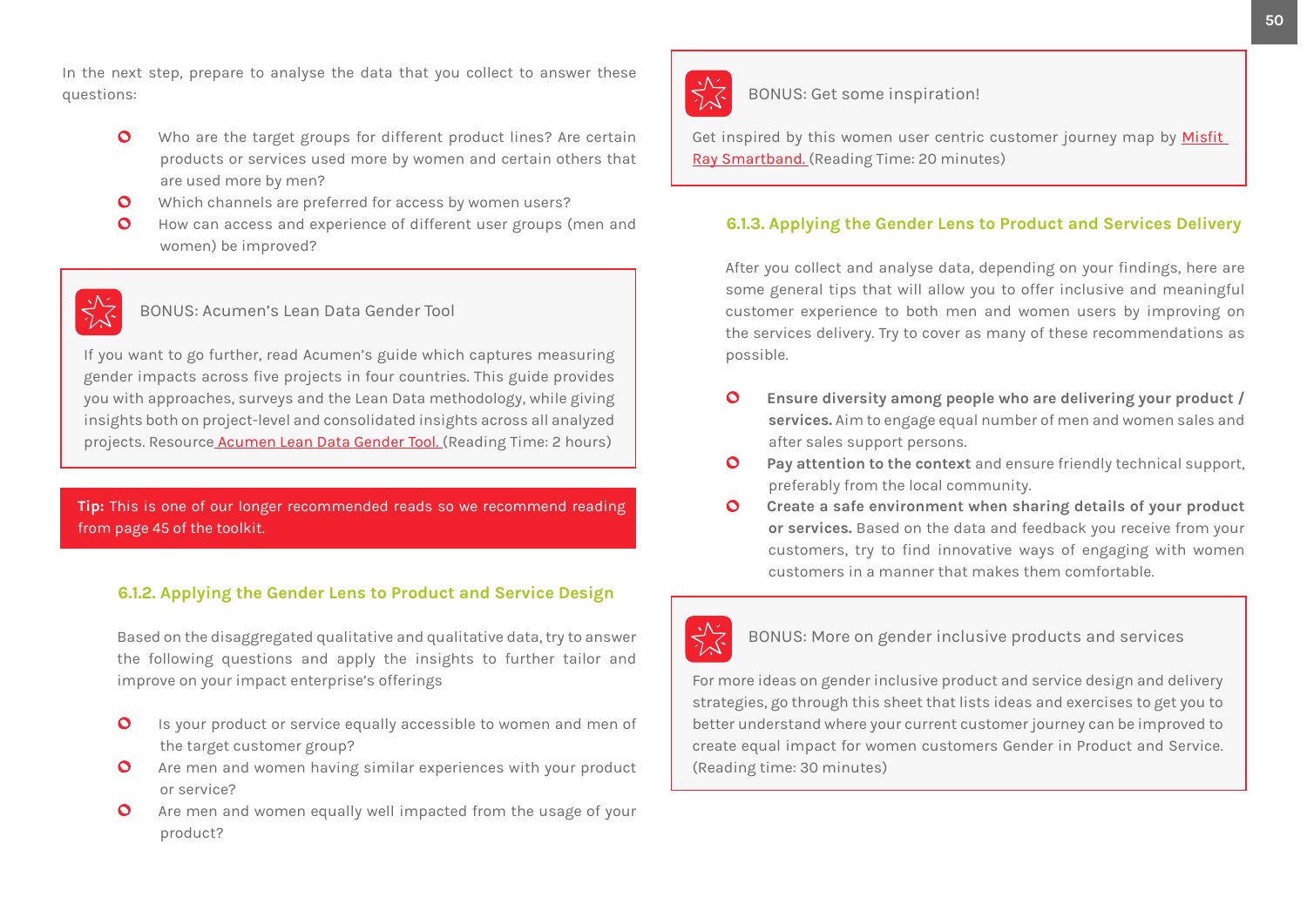#### $\bigcap$  $\bigcap$  $\bigcap$ ∩  $\bigcap$  $\Omega$  $\bigcap$

Case study: Interstellar

Instellar works towards scalable and sustainable social impact through incubation, advisory, and investment in mission-driven companies in Indonesia. Within their portfolio, they found a majority of female entrepreneur as participants, yet there were large gaps between men and women entrepreneurs in terms of soft skills which affected their achievement in business leadership. Read how they explored the potential of nurturing female entrepreneurs and running a female-focused incubation program and their lessons learned: [Case study: Instellar](https://www.sie-b.org/expand-your-skills/impact-measurement-and-management-toolkit/) (Reading time: 15 minutes)

## **6.2 Introducing the gender lens to programs (for Service Providers)**

As a Service Provider, you are like mentors to the Impact Enterprise teams that participate in your program, therefore understand and be mindful of your role in the participants' journey. At the very beginning, before you start going through this basic checklist of do's and don'ts, prepare yourself with an open mind and a reflective attitude. Be mindful that even if your programme accepts women and has a fair number of women participants, it does not automatically create a uniform experience for all participants. In the following section there are some general tips and ideas that will help you deliver a more inclusive and fruitful programme experience for all your participants, regardless of their gender.

#### BONUS: Mentor-Mentee Code of Conduct

Wondering where to start on delivering a gender inclusive program? Take a look at this example of a mentor-mentee code of conduct document which gives some basics on the kind of environment that you could aspire to create for your participants. [Mentor-Mentee Code of Conduct](https://www.sie-b.org/expand-your-skills/impact-measurement-and-management-toolkit/) (Reading time: 20 minutes)

#### **6.2.1. Gender Inclusive Program Delivery and Facilitation**

- $\mathbf{O}$ **Ensure there is diversity** in the people who are delivering your program content
- $\mathbf{O}$ Be intentional about including **diverse examples of success stories**  of impact entrepreneurs. Ensure language used is not sexist or biased against social groups
- $\Omega$ **Be mindful that entrepreneurs can have diverse educational and professional backgrounds** and adapt your content as well as mode of delivery accordingly.
- $\Omega$ **Create a safe learning environment** in the program by being open while preventing any form of hostility or threatening behaviour by anyone present in the room.
- $\mathbf{\Omega}$ Invest in creating a **gender diverse pool of mentors and facilitators.**
- $\mathbf{o}$ Develop **a clear mentor/mentee code of conduct** for instructors and participants, let both parties sign it.
- $\mathbf{\Omega}$ **Have relevant training for mentors, facilitators and all other content deliverers** so they can create a safe and inclusive learning environment.
- $\mathbf{\Omega}$ **Be observant of repeated patterns and dynamics** between the participants of the cohort and call out exclusionary behaviour. Make sure all participants feel equally heard and included.
- $\Omega$ **Adapt evaluation and competitive events to adequately highlight achievements and strengths of all participants.** For example, pitching events for obtaining funding need not be the only format for showcasing an impact enterprise. Consider other creative approaches including participants within the cohort evaluating one another and also voting for each other's ideas, providing valuable feedback.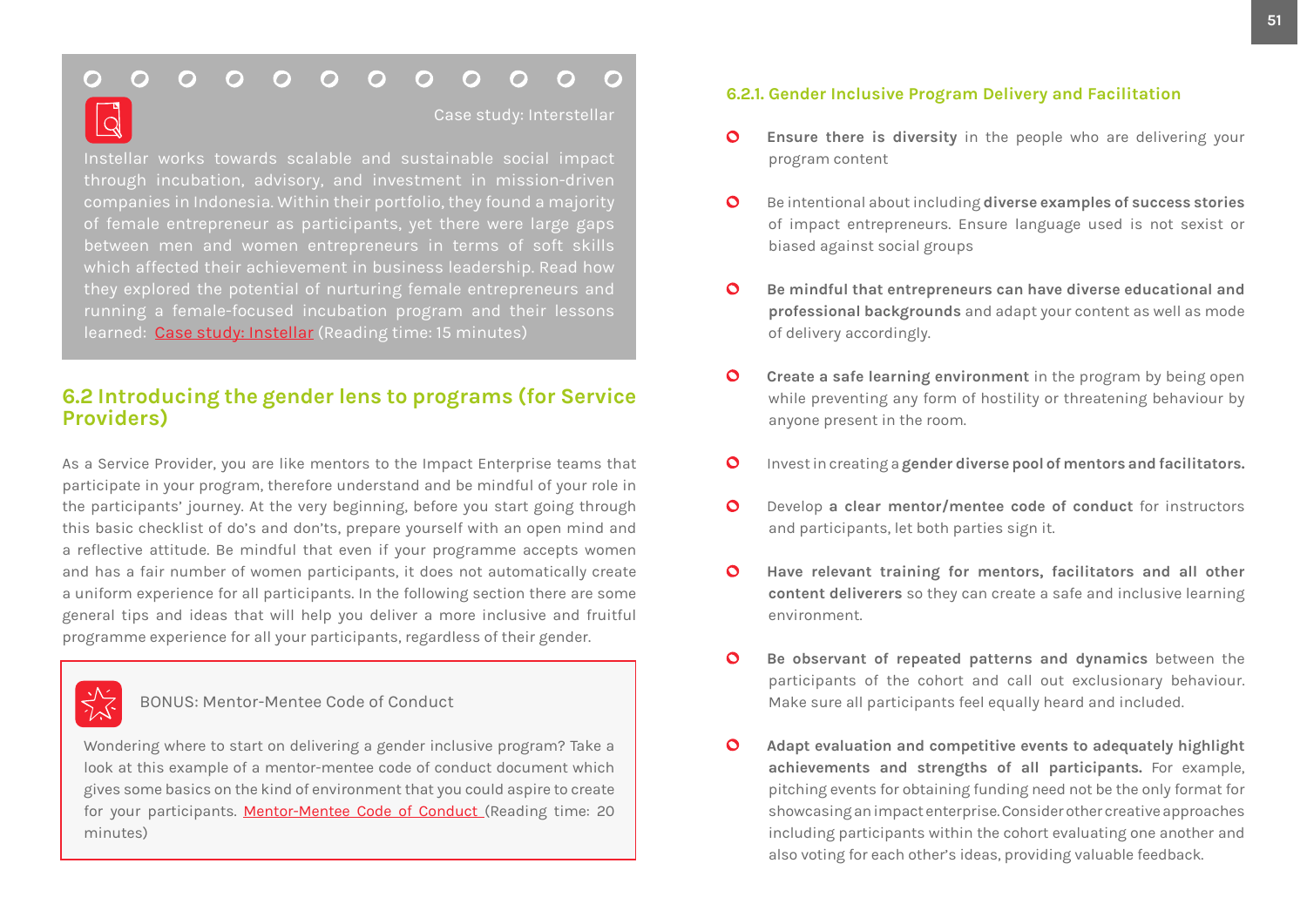- $\mathbf O$ **Improve funding opportunities for women participants** of your programs, some of the ideas could include:
	- Creating a **fund specifically for women** participants of your training cohort
	- **Providing a specific module on financial literacy** so that entrepreneurs can already be on the right track to develop an 'investable startup.'
	- **Creating programs for small investments from the communities in which the impact enterprises work.** For example: If there are impact enterprises that are active in a particular city, then you can consider asking for small investments for enterprises in the city from the residents of that city.
- റ **Create an inclusive alumni network.** Some ideas for the same could be:
	- Continuing to provide support through information newsletters and short workshops for alumni;
	- **Hosting women participants only networking events**; and
	- **Contracting alumni as facilitators and instructors** for other cohorts of your program.



## **6.3 Gender Inclusive Organisational Culture**

For both Impact Enterprise and Service Partners: your board, your team, and your organizational culture play a big role in several aspects relating to product and services creation and delivery. They encompass how work is done and decisions are made within your organisation. Addressing gender issues within these areas, therefore, has the potential to create and deepen the impact that you have on women users in your target group. So for this reason, creating and promoting a work culture with equal participation and decision making authority between genders, fosters an environment where solutions, products and services that can positively affect marginalised groups, like women can be created and promoted. In the following sections, there are some direct tips and ideas to work on creating a more inclusive organisation.

#### **6.3.1. Initiatives for More Inclusive Organisational Culture**

- Equip all team members with awareness training so that they unders- $\mathbf{o}$ tand the organization's commitment to fostering gender inclusivity.
- Actively brainstorm with your team over what can make your culture  $\mathbf{O}$ more inclusive.
- $\circ$ Look at daily language, day-to-day interactions, etc. and recognize patterns of inequality.
- Create and share an inclusive organisation policy. Build a value  $\mathbf{O}$ around gender by articulating the vision that you have for a gender inclusive team as well as the standard of inclusive conduct to which your organisation holds itself.
- Share your values in all marketing activities.  $\mathbf{O}$
- $\mathbf{O}$ Contextualize your policies around gender inclusivity and publicize them via your organisation's code of conduct.
- $\circ$ Review and update policies in order to accommodate the needs of employees of different genders.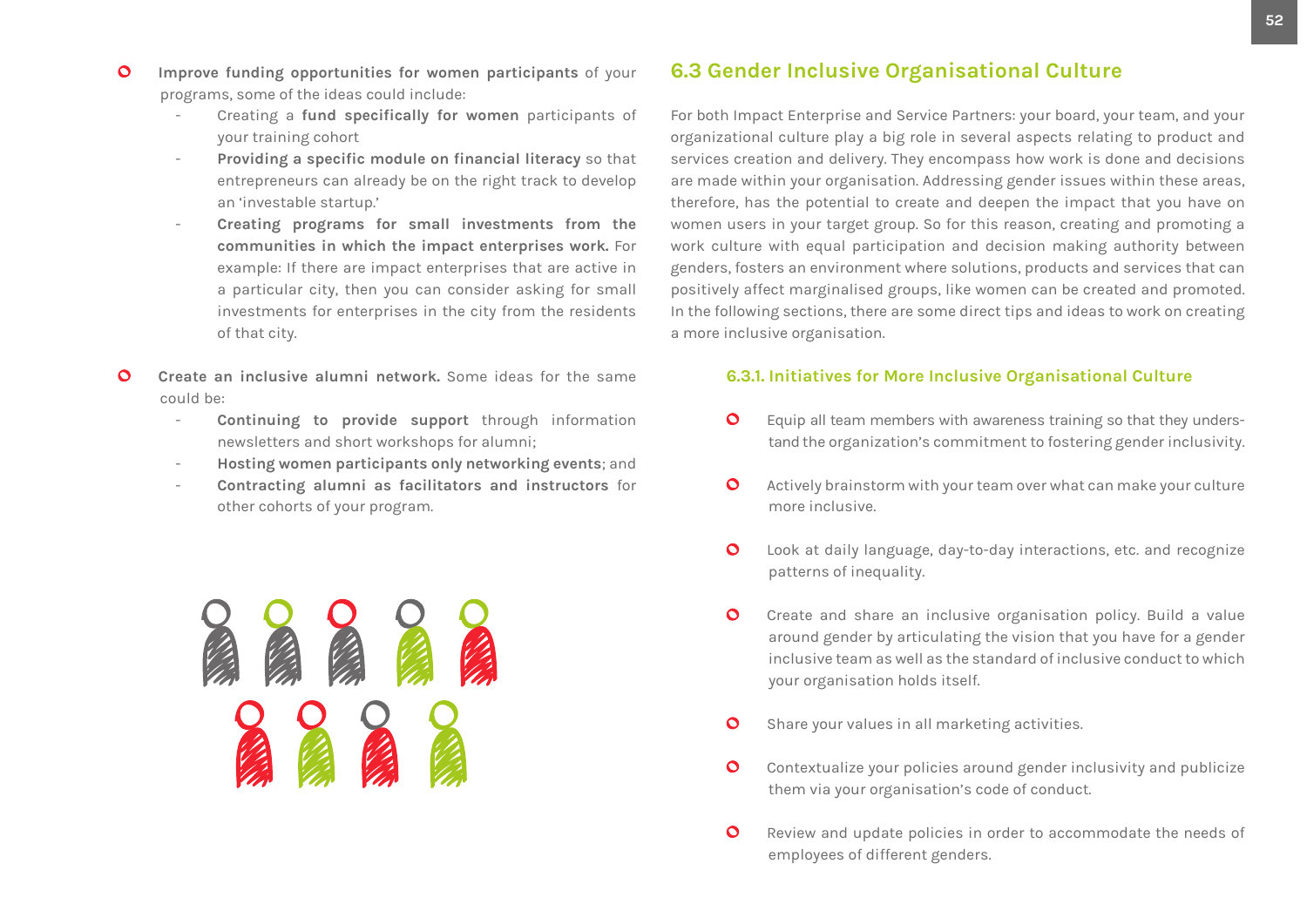#### **6.3.2. Initiatives for an Inclusive Team and Leadership**

- $\bullet$ Analyse your team's composition and try to **introduce members with diverse backgrounds**, paying special attention to gender.
- $\mathbf O$ **Design new and existing policies** in order to accommodate the needs of employees from different genders.
- $\mathbf{O}$ **Create channels for employees to share grievances** and encourage **open discussions** around gender inclusivity issues.
- $\mathbf{O}$ **Be mindful of not perpetuating gender normative culture** by assigning certain operational and administrative tasks only to women team members. For example: Men team members should also be equally responsible for housekeeping duties in the office and tasks like scheduling meetings and organising snacks and refreshments for the office.
- **Create an inclusive leadership team** (including the Board). Initial  $\Omega$ steps could be:
	- Try including as **many women board members as possible.**
	- Carefully **consider the timing and location** of your meetings, while ensuring meetings are equally accessible.
	- **Alternate board chair's position between women and men** members. If someone does not feel comfortable or experienced enough to take on this role yet, consider having two board chairpersons.
	- **Rotate administrative duties** (e.g. minute taking) between genders in order to not perpetuate social norms.
	- Ensure that both the board chair as well as the agenda **invite all members to speak equally at all meetings.**
	- **Clarify what is appropriate versus inappropriate behaviour** for every board member



#### BONUS: What are the next steps?

Need help thinking about what to focus on, aspects that help create an inclusive organizational culture? We highly recommend going through this short guideline by the London School of Economics on developing an appropriate [Code of Conduct](https://www.sie-b.org/expand-your-skills/impact-measurement-and-management-toolkit/) for a gender inclusive organization. (Reading time: 15 minutes)

**Why we recommend this: It** offers ideas on issues to think about when trying to create a work environment that is equally welcoming to both genders. Pages 6-9 of this resource capture the best ideas for the same.



**For more in-depth understanding of the concepts [shared here, go to the Applying Gender lenses to](https://www.sie-b.org/expand-your-skills/impact-measurement-and-management-toolkit/)  IMM - Extended Version!**

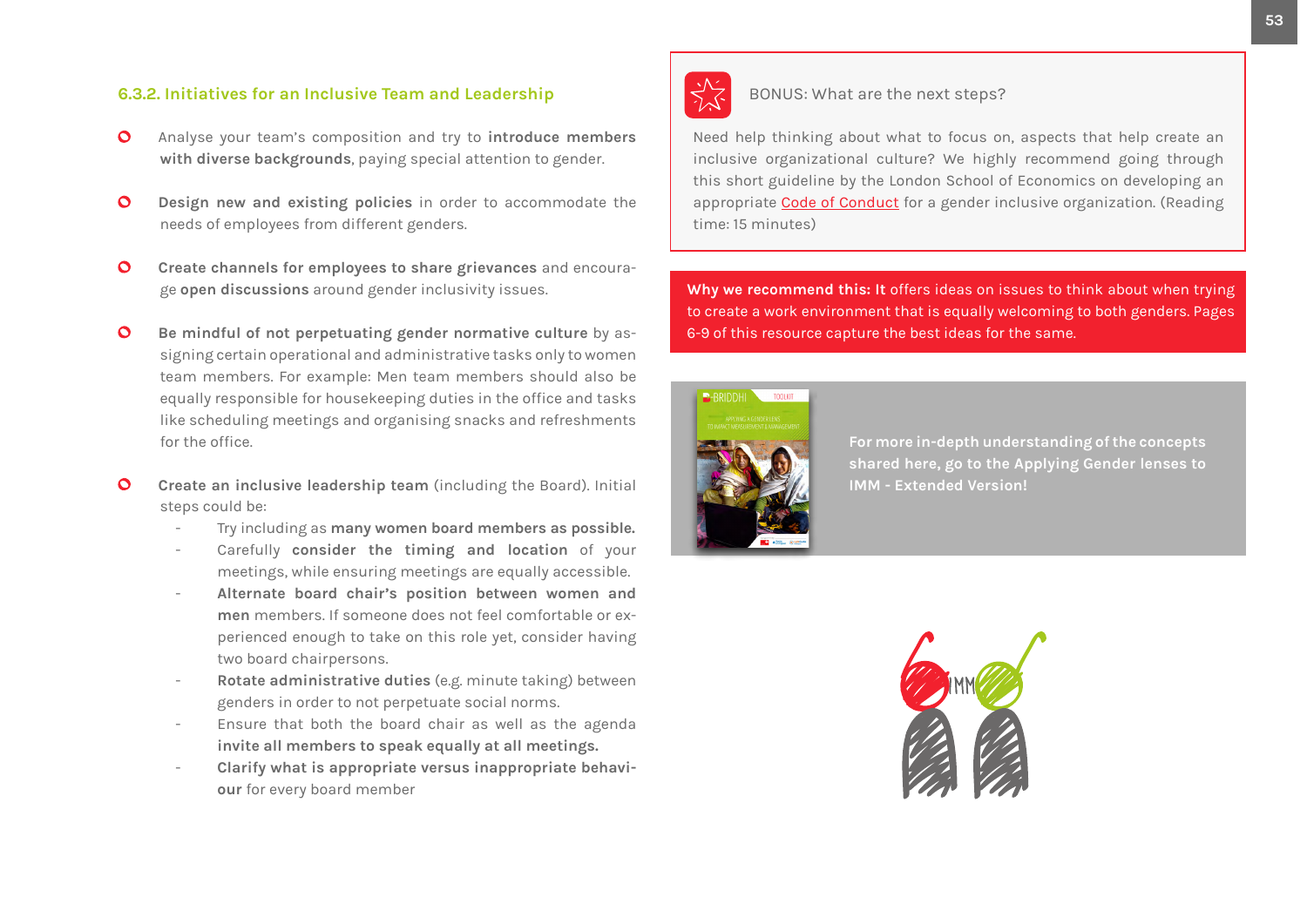



The last decade has seen a proliferation of so-called impact enterprises. The growth of these hybrid organisations creates an untapped market that could attract billions in capital specifically dedicated to the provision of economic, social, and environmental value to societies worldwide. Ultimately, the success of these enterprises holds the promise of transforming the market system and bringing the world into a new era of capital with purpose. Still, a crucial barrier to the realisation of this promise remains unaddressed: the development of a common language of impact. Such a language is indispensable as a guide not only for impact entrepreneurs, but also for the investors, accelerators, and service providers that work with them. With this, it becomes possible to evaluate the strength of enterprises' impact models, measure the value of the impact they create and, in so doing, catalyse an inflow of capital that allows these enterprises to scale their impact.

This toolkit seeks to address that barrier. Much as a cookbook provides recipes detailing the ingredients of delicious foods and the steps to make them successfully, this impact measurement and management toolkit provides the ingredients of impact and the steps to measure and manage it successfully. It captures here all the ingredients, i.e the various frameworks and tools, in one place. It also details the steps and approaches for articulating this common language in a structured manner, from planning the impact creation process, collecting and measuring data, analysing information and reviewing the business, to communicating the impact. We would like to congratulate you for having completed all the chapters in this toolkit and digested the additional resources on our Social Finance Academy platform.

We hope this has been a valuable resource for you and are thrilled to send you off on your impact journey with the knowledge and skills to apply the lessons in this toolkit to your work. Ultimately, your goal is our goal: turning the promise of the impact envisioned by your enterprise into a reality, thereby improving the lives of the communities you work with. Let's continue to share, learn, and build a global community moving in lockstep towards a more impactful future.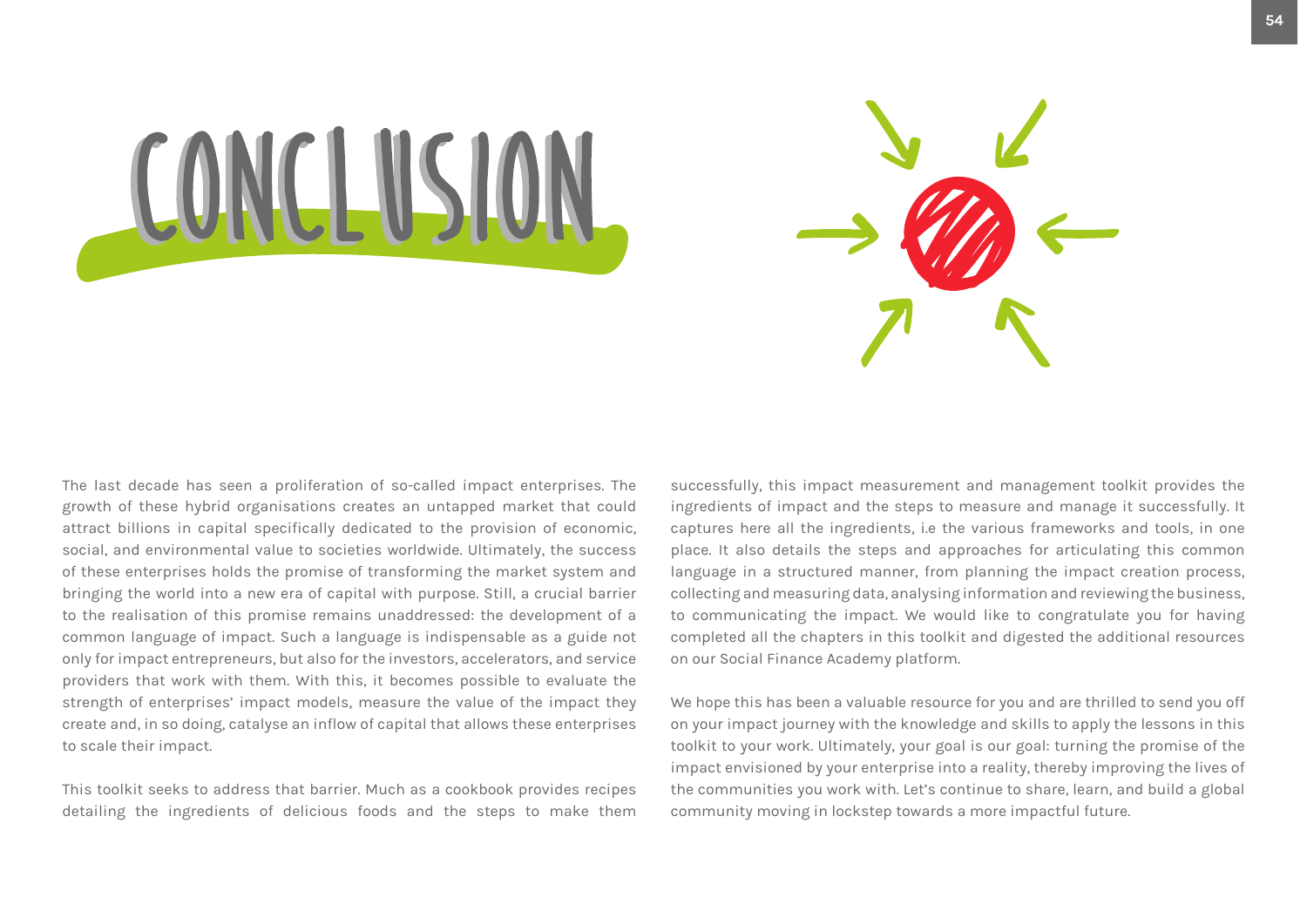

Attribution: Attribution is when some of the change measured by an organization was caused by another organization or group of people that it is not working with.

Activity: The actions that produce the intended outputs or outcomes.

Baseline: Information about the situation of the target group before the start of the project. A baseline can serve as a reference point for evaluating future progress or for comparative purposes.

Benchmark: A point of reference against which outputs or outcomes can be assessed and compared to. A benchmark can be an industry standard, a comparable organization or a result that has been achieved in the past.

Counterfactual: A counterfactual answers the question "What would have happened anyway?"

Data collection methods: The techniques employed for acquiring data for purposes of measurement, management and monitoring impact.

Evaluation: Systematic and objective assessment of an ongoing or completed project.

Input: Financial, personal and material resources invested to make the project happen.

Impact: The attribution of an organization's activities to broader and longer-term social, economic, and/or environmental outcomes. They can be positive or negative, intended or unintended.

|  | . |  |  |  |
|--|---|--|--|--|
|  |   |  |  |  |

Indicator: Indicators deliver a reference to a certain output or outcome, which are not directly observable. Indicators are essential for measuring progress and demonstrating impact.

Output: Outputs are the direct products of an organization's activities. They do not address the value or impact created for stakeholders by a project.

Outcome: Outcomes demonstrate the results or effects that result from an organization's activities. They reflect the immediate, intermediate or long-term changes, which can occur in attitudes, values, behaviours or conditions.

Qualitative data: Aims to understand how the world is perceived and experienced by various stakeholders. It answers the question "Why?" and is often highly descriptive and subjective. Qualitative data is usually text or narrative.

Quantitative data: Aims to demonstrate an effect by using numerical data. It answers questions like "how many?", "how often?", or "how much?".

Target group: Specific individuals or groups for whose benefit a project is undertaken.

Theory of Change (ToC): A tool to develop and describe why an intervention is needed and how it will solve a specific social problem. ToC demonstrate how impact enterprises aim to deliver impact.

Stakeholder: Organizations, groups or individuals that are directly or indirectly affected by the organization's activities.